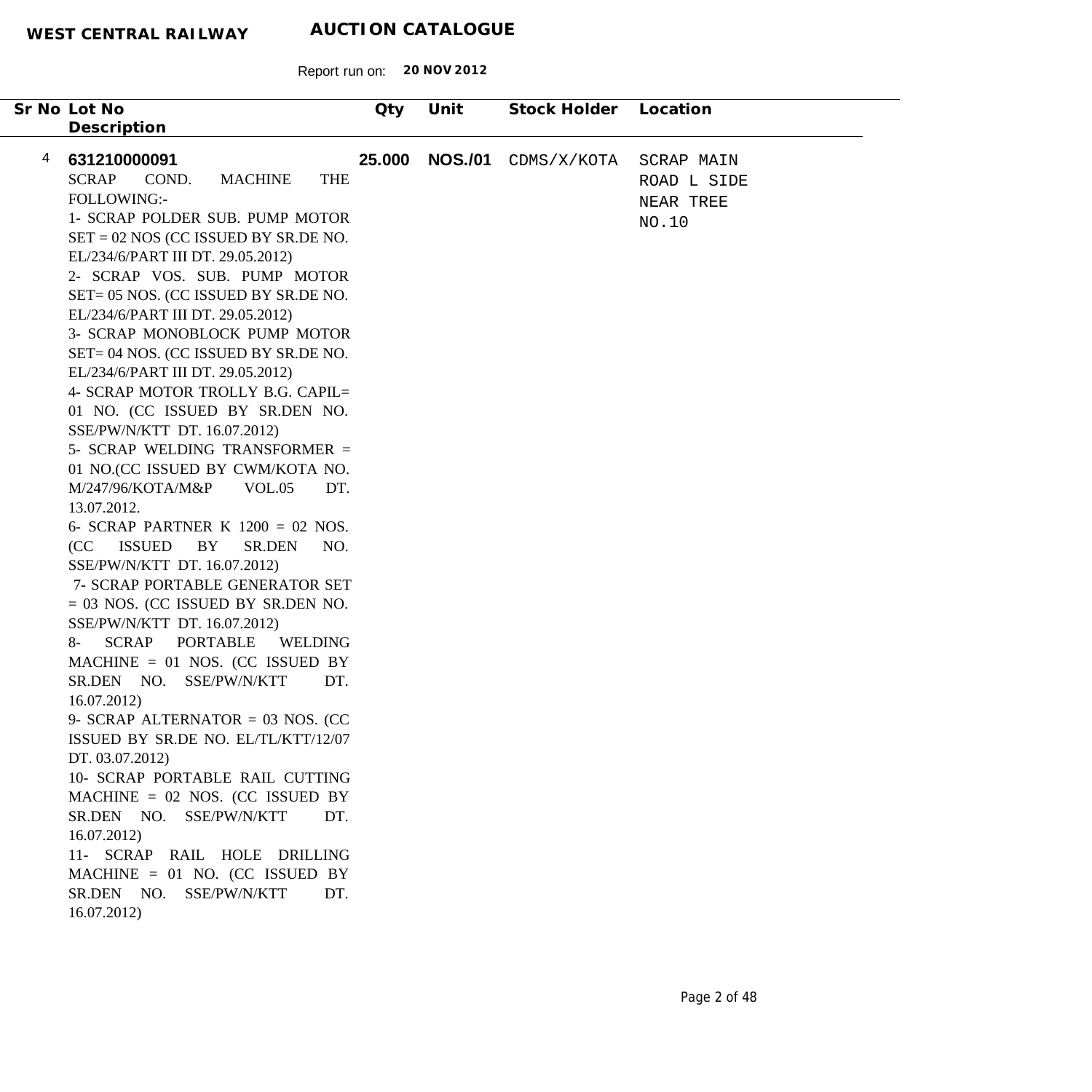|                 | Sr No Lot No<br>Description                                                                                                                                                                                                                                                                                                                                                                                                   | Qty    | Unit | Stock Holder                  | Location                                                 |
|-----------------|-------------------------------------------------------------------------------------------------------------------------------------------------------------------------------------------------------------------------------------------------------------------------------------------------------------------------------------------------------------------------------------------------------------------------------|--------|------|-------------------------------|----------------------------------------------------------|
| $5\phantom{.0}$ | 631210000092<br><b>SCRAP</b><br><b>FERROUS</b><br><b>MATERIAL</b><br>CONSISTING OF DISMENTAL PARTS OF<br>EXRAY MACHINE OF SORT & SIZES.                                                                                                                                                                                                                                                                                       |        |      | $2.200$ MTS./15 $CDMS/X/KOTA$ | LYING AT<br>GAS GODOWN<br>NEAR TIME<br>OFFICE            |
| 6               | 631210000093<br>SCRAP COND. CEILING FAN WITH<br><b>BLADE OF SORT &amp; SIZES</b>                                                                                                                                                                                                                                                                                                                                              |        |      | 1256.000 NOS./01 CDMS/X/KOTA  | LYING AT<br>T.L. WARD                                    |
| 7               | 631210000094<br><b>SCRAP</b><br><b>FERROUS</b><br><b>MATERIAL</b><br>CONSISTING OF MACHINARY PARTS<br>SUCH AS BUSHES, PISTON, TEMPING<br>UNIT, CUTTER BARS, CUTTING CHAIN,<br>M.S. CHAIN, SCREW GING CYLINDER,<br>CLUTCH PLATE, LIGHT STAND, HAND<br>CUTTING MACHINE PARTS, TEMPING<br>ARM, M.S. PIN, PACKING RING, VALVE<br>DELIVERY BODY, SECTION VALVE,<br>GIRARY, NUT, BOLT, DISMENTAL<br>WEIGHING MACHINE TRUCK RIM ETC. |        |      | 14.000 MTS./15 CDMS/X/KOTA    | SCRAP ROAD<br>NO. 1 R<br>SIDE<br>OPPOSITE<br>TREE NO. 11 |
| 8               | 631210000095<br><b>SCRAP</b><br><b>FERROUS</b><br><b>MATERIAL</b><br>CONSISTING OF LIPPED INNER RACE,<br>RACE, DOUBLE<br><b>OUTER</b><br>CUP,<br>THROWER, SPACER, SEAL BEARING,<br>DISTANCE PCS, LOOSE LIP, FACE<br>PLATE, COLLER ETC.                                                                                                                                                                                        |        |      | 20000.000 KGS./13 CDMS/X/KOTA | SCRAP R 1 R<br>OPPOSITE<br>TREE NO. 13                   |
| 9               | 631210000096<br><b>FERROUS</b><br><b>SCRAP</b><br><b>MATERIAL</b><br>CONSISTING OF L.B.SPRING OF BOX,<br>IRS, BVZ WAGONS OF SORT AND SIZE.                                                                                                                                                                                                                                                                                    | 16.000 |      | MTS./15 CDMS/X/KOTA           | SCRAP R 1R<br>OPPOSITE<br>TREE NO. 14                    |
| 10              | 631210000097<br><b>SCRAP</b><br><b>FERROUS</b><br><b>MATERIAL</b><br>CONSISTING OF ELESTO MERIC PAD,<br>METAL BONDED RUBBER PAD, D/GEAR<br>PAD, RUBBER PAD, BUFFER PAD WITH<br><b>WITHOUT</b><br>ATTACHMENT.<br><b>OR</b>                                                                                                                                                                                                     | 20.000 |      | MTS./15 CDMS/X/KOTA           | SCR1L<br>NEAR TREE<br>NO. 15                             |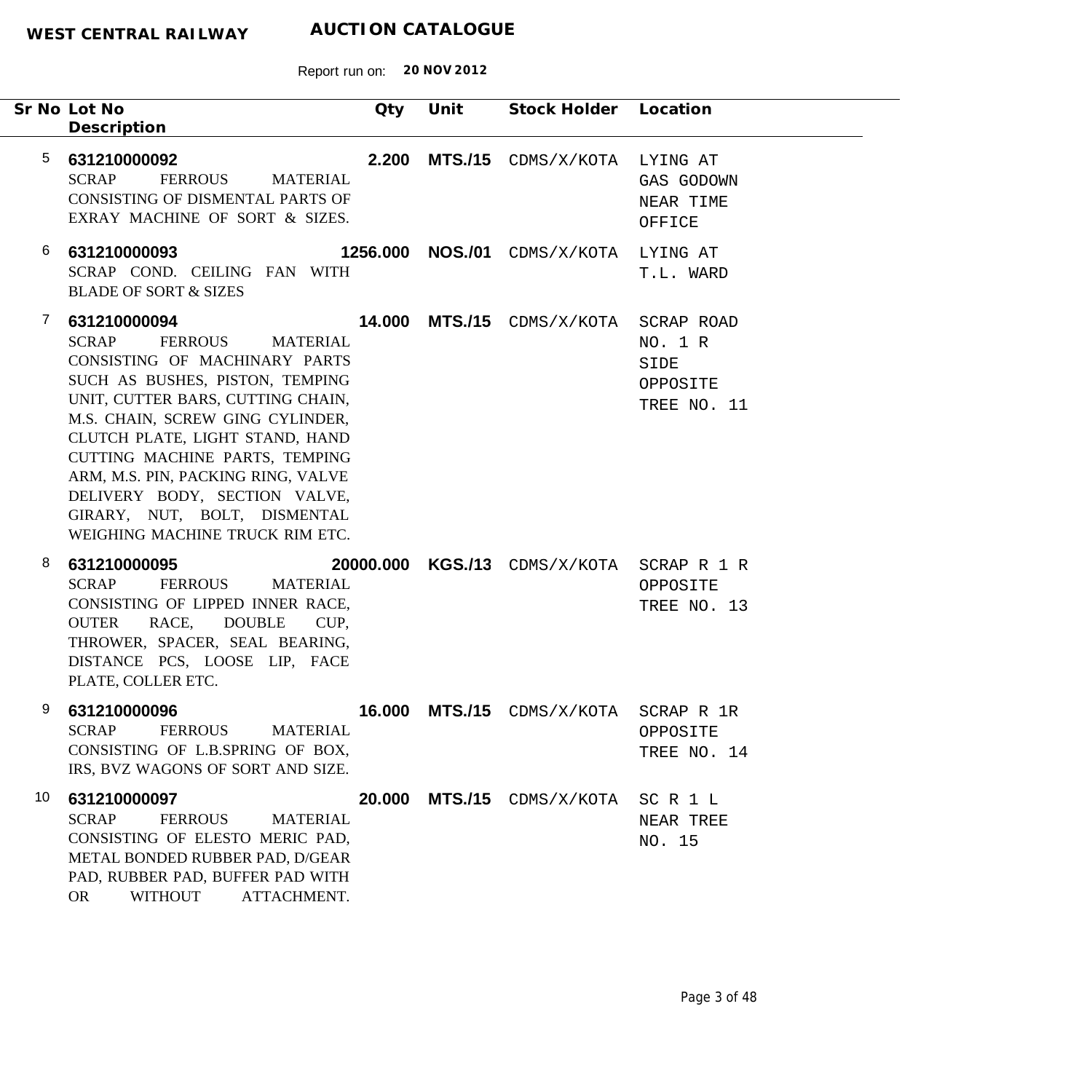-

Report run on: **20 NOV 2012**

|    | Sr No Lot No<br>Description                                                                                                                                                                                     | Qty | Unit | Stock Holder Location                       |                                               |
|----|-----------------------------------------------------------------------------------------------------------------------------------------------------------------------------------------------------------------|-----|------|---------------------------------------------|-----------------------------------------------|
| 11 | 631210000098<br><b>SCRAP</b><br><b>FERROUS</b><br><b>MATERIAL</b><br>CONSISTING OF CUT PCS OF SHEETS,<br>PLATES, RIVETS, CUT PCS OF ANGLES,<br>CHANNELS, PIPES, CUT PCS OF BOLT<br>& FOOT STEP, DOOR HINGE ETC. |     |      | 60.000 MTS./15 CDMS/X/KOTA                  | SC. R 1 R<br>NEAR TREE<br>NO. 19              |
| 12 | 631210000099<br><b>SCRAP</b><br><b>FERROUS</b><br><b>MATERIAL</b><br>CONSISTING OF BRAKE BEAM OF SORT<br>AND SIZES WITH OR WITHOUT<br>ATTACHMENTS.                                                              |     |      | 25.000 MTS./15 CDMS/X/KOTA SCR1L            | NEAR TREE<br>NO. 16                           |
| 13 | 631210000100<br><b>SCRAP</b><br><b>FERROUS</b><br>MATERIAL<br>CONSISTING OF SPRING PLANK OF<br>SORT AND SIZES WITH OR WITHOUT<br>ATTACHMENT.                                                                    |     |      | <b>15.000 MTS./15</b> CDMS/X/KOTA SC. R 2 L | NEAR TREE<br>NO. 26                           |
| 14 | 631210000101<br><b>SCRAP</b><br><b>FERROUS</b><br><b>MATERIAL</b><br>CONSISTING OF BOLSTER, SIDE FRAME<br>OF SORT & SIZE.<br>(TWO CUT ALLOWED)                                                                  |     |      | <b>40.000 MTS./15</b> CDMS/X/KOTA           | SC. R 2 R<br>NEAR<br>OPPOSITRE<br>TREE NO. 26 |

**631210000102** 15 SCRAP FERROUS MATERIAL CONSISTING OF WAGON DOORS OF SORT AND SIZE.  **20.000 MTS./15** CDMS/X/KOTA SC R 2 R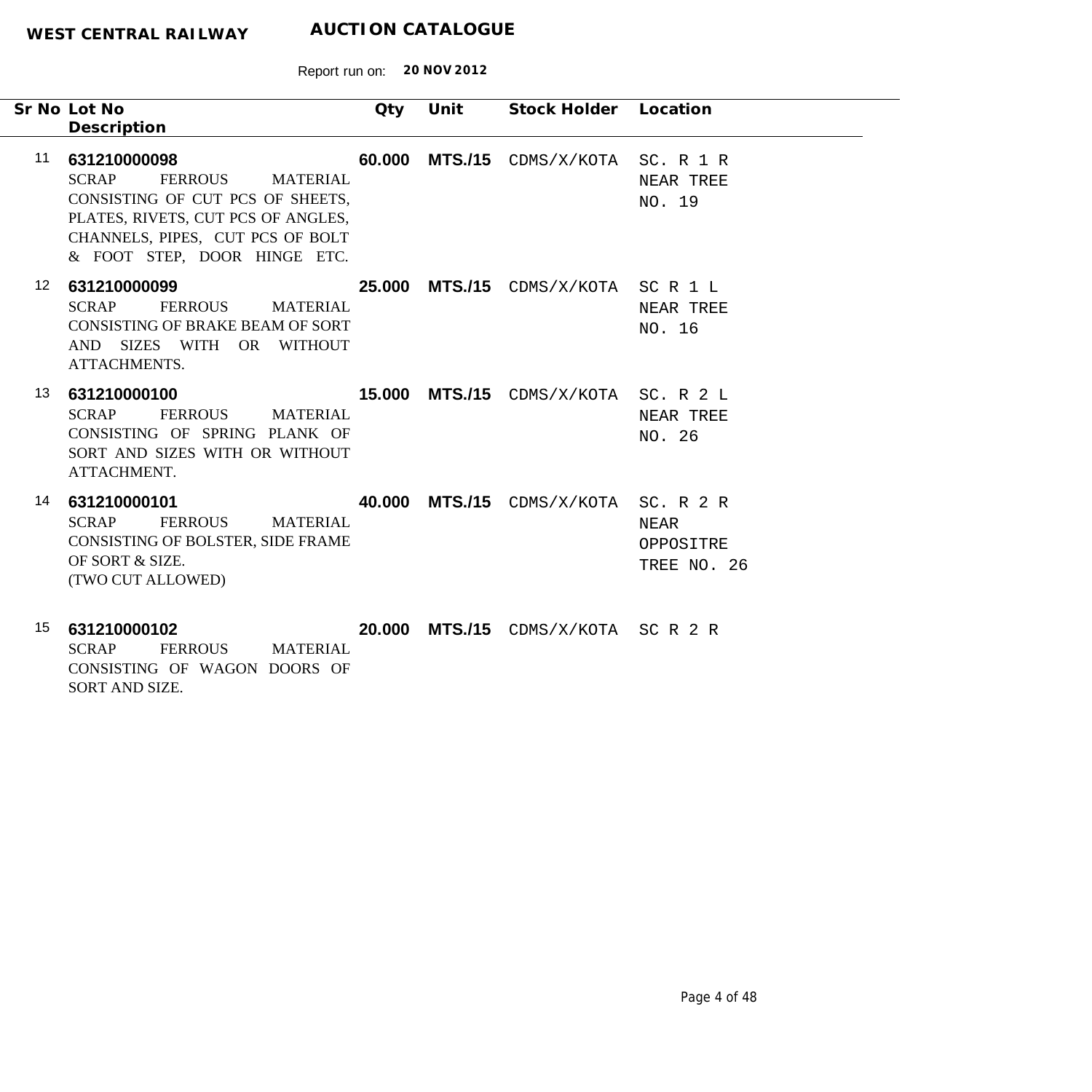Report run on: **20 NOV 2012**

| Sr No Lot No<br>Description                                                                                                                                                                                                                                                                                                                                                                                                                                                                                                                                                                                                                                                                                                                                               | Qty    | Unit           | Stock Holder Location                 |                                             |
|---------------------------------------------------------------------------------------------------------------------------------------------------------------------------------------------------------------------------------------------------------------------------------------------------------------------------------------------------------------------------------------------------------------------------------------------------------------------------------------------------------------------------------------------------------------------------------------------------------------------------------------------------------------------------------------------------------------------------------------------------------------------------|--------|----------------|---------------------------------------|---------------------------------------------|
| 16<br>631210000103<br><b>SCRAP</b><br><b>FERROUS</b><br><b>MATERIAL</b><br>CONSISTING OF ANGLE, CHANEL,<br>FOOT STEP, YOKE PIN, KNUCKLE PIN,<br>FISH PLATE, BUCKLE, COUPLER ROD,<br>CONTROL ROD, PUSH ROD, PULL ROD,<br>PUSH TROLLY WHEEL, BOGIE BRAKE<br>PUSH ROD, ROUND BAR, HORIZENTAL<br>LEVER COMPLETE SET, HORIZENTAL<br>LEVER, ANGLE CHANEL AND ROUND'S<br>STRUCTURE, G.I.ROD, SIGNAL EYE<br>ROD, G.I. ANGLE & CHANEL, DRAFT<br>LINK, TARE TIE ROD, G.I.CHANEL,<br>DOOR CHECK SPRING, LADDERS, SAB<br>CONTROL ROD, M.S.ROUND OF<br>VARIOUS TYPE, BOTTOM SUPPORT<br>PLATE,<br><b>SIDE</b><br>STANCTION, M.S.PLATE, HAND, WHEEL,<br>CENTRE PIVOT PIN, BKT CONNECTING<br>LINK, BK SHAFT, BK BEAM HANGER,<br>HORN CHECK, BRIDLE BAR, BRAKE<br><b>BEAM SUPPORT ETC.</b> | 30.000 | <b>MTS./15</b> | CDMS/X/KOTA                           | SC. R 2 R<br>NEAR<br>OPPOSITE<br>TREE NO 25 |
| 17<br>631210000104<br><b>SCRAP.FERROUS</b><br><b>MATERIAL</b><br>CONSISTING<br>OF<br>INNER,<br>OUTER,<br>HELICAL SPRINGS OF SORT AND SIZE.                                                                                                                                                                                                                                                                                                                                                                                                                                                                                                                                                                                                                                | 20.000 |                | MTS./15 CDMS/X/KOTA                   | SC. R 2 R<br>NEAR TREE<br>NO. 28            |
| 18<br>631210000106<br><b>SCRAP</b><br><b>FERROUS</b><br><b>MATERIAL</b><br>CONSISTING OF YOKE OF SORT AND<br>SIZE.                                                                                                                                                                                                                                                                                                                                                                                                                                                                                                                                                                                                                                                        | 20.000 | <b>MTS./15</b> | CDMS/X/KOTA                           | SC.R4L                                      |
| 19.<br>631210000107<br><b>SCRAP</b><br><b>FERROUS</b><br><b>MATERIAL</b><br>CONSISTING OF ANGLE, CHANNAL,<br>M.S. ROUND, TIE BAR, M.S. GIRDER,<br>OHE POLE, CUT OF MAST PIECES ETC.                                                                                                                                                                                                                                                                                                                                                                                                                                                                                                                                                                                       |        |                | 54.000 MTS./15 CDMS/X/KOTA SC. R 4 L. |                                             |

÷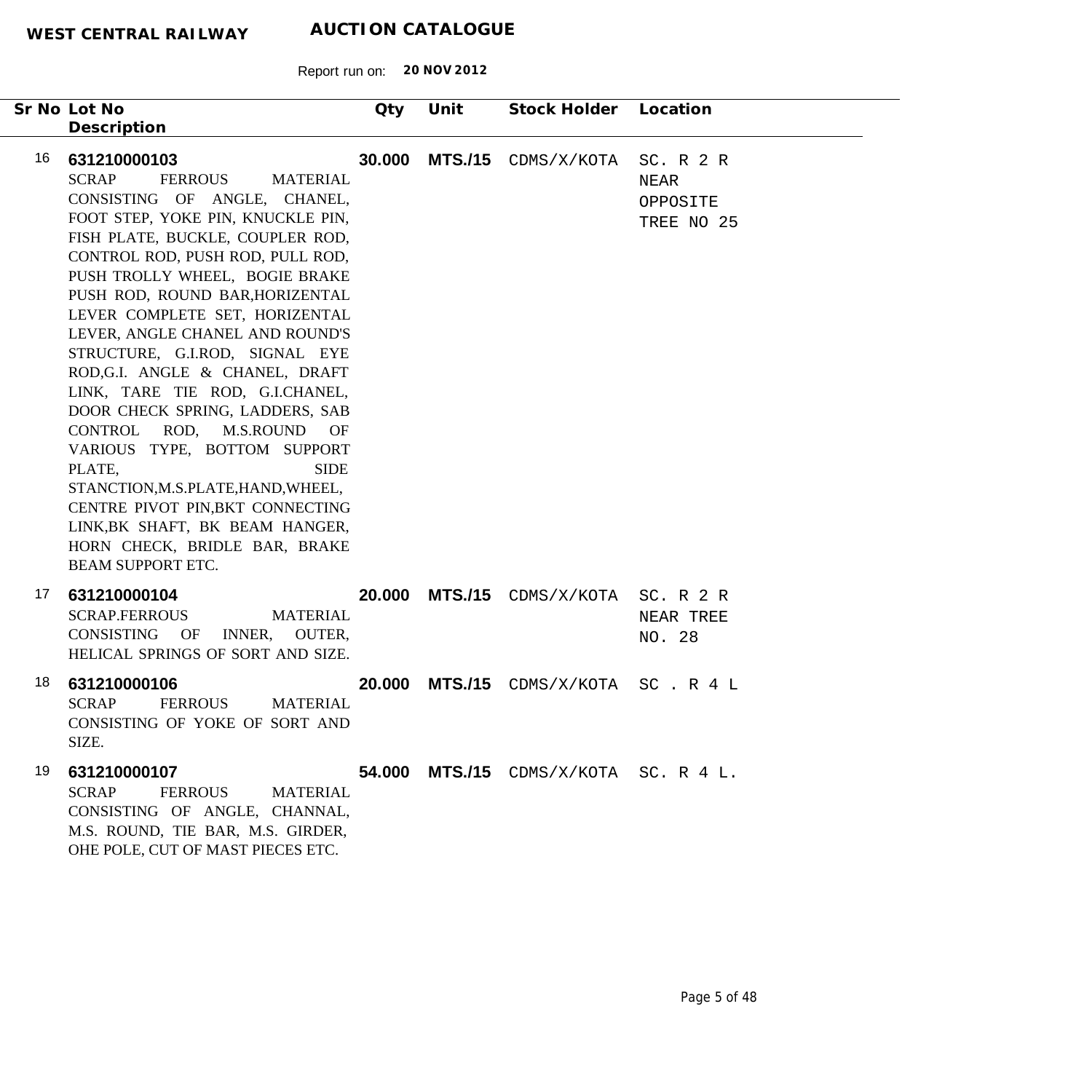|    | Sr No Lot No                                                                                                                                                                                                                                                                                                                                                                                                                                                                                                                                                                                                                                                                                    | Qty | Unit | Stock Holder Location                       |                                                  |
|----|-------------------------------------------------------------------------------------------------------------------------------------------------------------------------------------------------------------------------------------------------------------------------------------------------------------------------------------------------------------------------------------------------------------------------------------------------------------------------------------------------------------------------------------------------------------------------------------------------------------------------------------------------------------------------------------------------|-----|------|---------------------------------------------|--------------------------------------------------|
|    | Description                                                                                                                                                                                                                                                                                                                                                                                                                                                                                                                                                                                                                                                                                     |     |      |                                             |                                                  |
| 20 | 631210000108<br>SCRAP CAST IRON GR. I & II<br>CONSISTING OF BRAKE BLOCK,<br>VACCUM CYCLINDER, PIG IRON, C.I.<br>POT, CST-9 PLATE WITH OR WITHOUT<br>TIE BAR, MACHINE PARTS, PARTS OF<br>WEIGH BRIDGE, TRASAL, TLD BOX,<br>BOOL LEG, SIGNAL UNIT, GATE DRUM,<br>CUT OFF ANGLE COCK, HAND WHEEL<br>PIPE OF ETC SORT & SIZE.                                                                                                                                                                                                                                                                                                                                                                       |     |      | <b>20.000 MTS./15</b> CDMS/X/KOTA           | SC. R 4 L<br>NEAR<br>OPPOSITE<br>TREE NO.<br>43. |
| 21 | 631210000109<br><b>SCRAP</b><br><b>FERROUS</b><br><b>MATERIAL</b><br>CONSISTING OF AIR RESERVIOR<br>TANK, MS VACCUM CYLINDER OF<br>SORT & SIZE.                                                                                                                                                                                                                                                                                                                                                                                                                                                                                                                                                 |     |      | <b>15.000 MTS./15</b> CDMS/X/KOTA SC. R 4 L | OPPOSITE<br>TREE NO. 43                          |
| 22 | 631210000110<br><b>SCRAP</b><br><b>FERROUS</b><br><b>MATERIAL</b><br>CONSISTING OF CUT PCS OF SHEETS,<br>PLATES, RIVET, CUT PCS OF ANGLE,<br>CHANNEL, PIPES, CUT PCS OF BOLT &<br>FOOT STEP, DOOR HINGE ETC.                                                                                                                                                                                                                                                                                                                                                                                                                                                                                    |     |      | 70.000 MTS./15 CDMS/X/KOTA SC. R 3 L        | <b>BETWEEN</b><br>TREE NO. 29<br>& 30.           |
| 23 | 631210000114<br>SC.FERROUS MATERIAL CONSISTING<br>OF NUT, BOLT, RIVETS, PCS OF ANGLE,<br>CHANNEL, M.S.BRACKET, WASHER<br>M.S.LINERS,<br><b>DOOR</b><br><b>HINGE</b><br>FOOT, SMALL CUT PCS OF TIE BAR,<br>SIDE BEARER HOUSING, BRAKE WEAR<br>PLATE, KNUCKLE THROWER, G.I.OHE<br>FITTINGS, BK HANGER LEVER, BK<br>SHOE KEY, S/PIN, M.S.PINS, S/PLATE,<br>KNUCKLE PINS, PCS OF PIPE, SAFETY<br>LOOP, BK SHOE HEAD, RELEASED<br>VALVE,<br><b>CUT</b><br><b>PCS</b><br>OF<br>SHEET.<br>PLATES, BUCKLES, OHE FITTING, PCS<br>OF ROUND, BRIDLE BAR, SHACKLE<br>STONE, EQUIIZING LEVER, STRIKER<br>CASTING WEAR PLATE, SUSPENSION<br>SOCKER, INSULATOR CAP AND OTHER<br>SMALL MS WAGON COMPONENTS ETC. |     |      | 80.000 MTS./15 CDMS/X/KOTA SC. R 4 L.       |                                                  |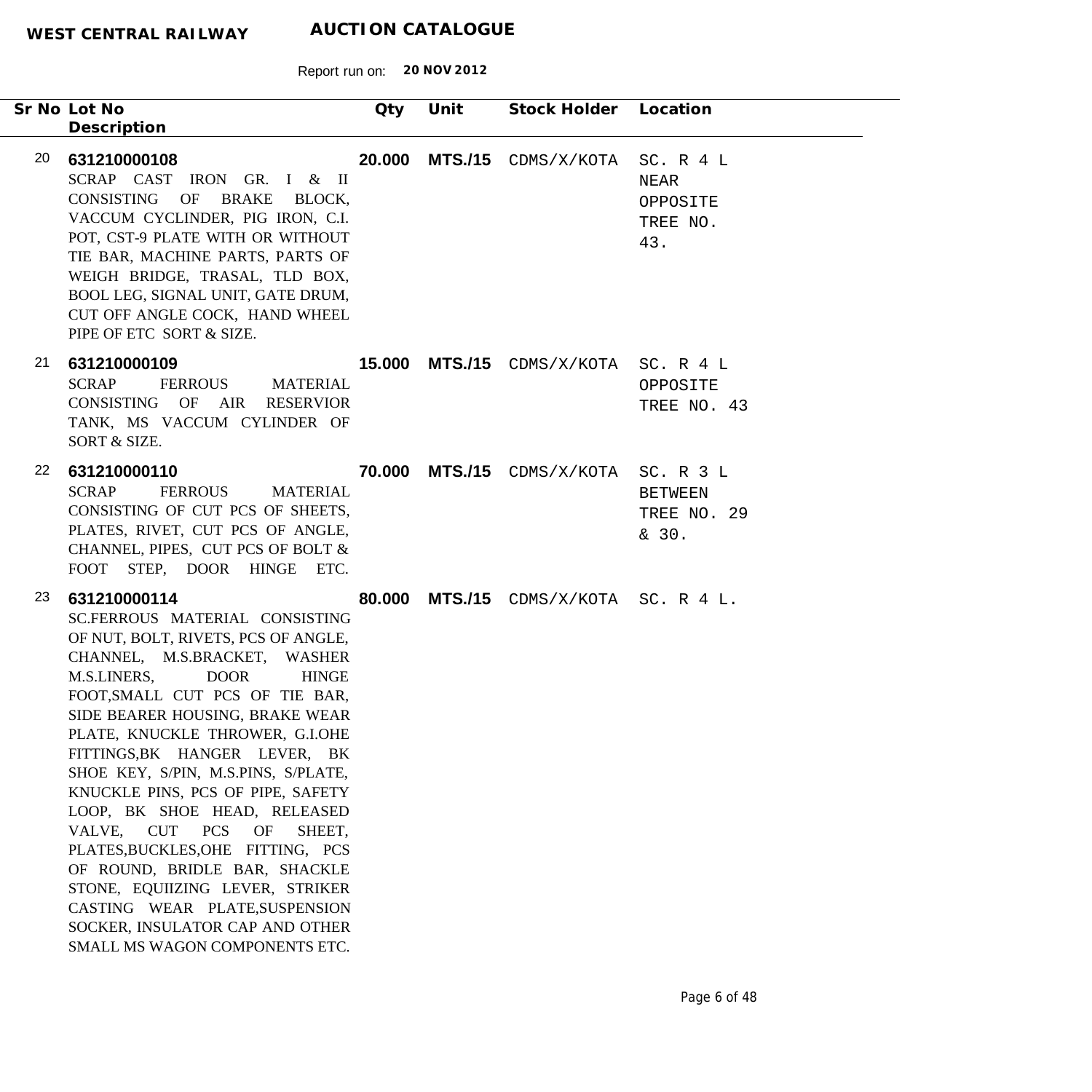| Sr No Lot No<br>Description                                                                                                                                                                                                                                                                                                                                                                      | Qty | Unit | Stock Holder Location                  |                                                                                                                                                                                                            |
|--------------------------------------------------------------------------------------------------------------------------------------------------------------------------------------------------------------------------------------------------------------------------------------------------------------------------------------------------------------------------------------------------|-----|------|----------------------------------------|------------------------------------------------------------------------------------------------------------------------------------------------------------------------------------------------------------|
| 24<br>631210000118<br><b>SCRAP</b><br><b>FERROUS</b><br><b>MATERIAL</b><br>CONSISTING OF TURNING BORING OF<br><b>AND</b><br><b>SORT</b><br>SIZES.                                                                                                                                                                                                                                                |     |      | 120.000 MTS./15 CDMS/X/KOTA            | SC.<br>ON<br>LINE NO. 1<br>IN BOX NO.<br>1- 99306 SE<br>BOX NM 1.<br>2- 56986 ER<br>BOXN. $3-$<br>46167 ER<br>BOX NM 1.<br>4- 45323 ER<br>BOX NM 1.<br>5- 68302 SC<br>BOXNM $1.6-$<br>41399 ER<br>BOXNM 1. |
| 25<br>631211000119<br>SCRAP EMPTY OIL DRUMS CAP.205/210<br>LTRS WITH OR WITHOUT LID.                                                                                                                                                                                                                                                                                                             |     |      | 215.000 NOS./01 CDMS/X/KOTA SCRAP YARD | R 1 L SIDE<br>NEAR TREE<br>NO. 11                                                                                                                                                                          |
| 26<br>631211000120<br><b>SCRAP</b><br><b>FERROUS</b><br><b>MATERIAL</b><br>CONSISTING OF FABRICATED SHEET,<br>PLATE CUTTING OF SORTS & SIZE.                                                                                                                                                                                                                                                     |     |      | 15.000 MTS./15 CDMS/X/KOTA SCRAP YARD  | R 1 R<br>OPPSITE<br>TREE NO. 14                                                                                                                                                                            |
| 27<br>631211000121<br><b>SCRAP</b><br><b>FERROUS</b><br><b>MATERIAL</b><br>CONSISTING OF COUPLER BODY,<br>C.P.TOP.<br>C.P.BOTTOM,<br>KNUCKLE,<br>ADOPTER, AXLE BOX, CBC LOCK,<br>STOPPER, KICKER, TOGGLE,<br><b>BACK</b><br>WEDGE,<br><b>DRAFT</b><br>GEAR,<br><b>BUFFER</b><br>PLUNGER, YOKE SUPPORT PLATE,<br>BUFFER SOCKET, AXLE BOX COVER,<br>S/CASTING.<br>NOTE:- YOKE NOT TO BE DELIVERED. |     |      | <b>50.000 MTS./15</b> CDMS/X/KOTA      | SCRAP YARD<br>R 1 R<br>OPPOSITE<br>TREE NO.<br>16.                                                                                                                                                         |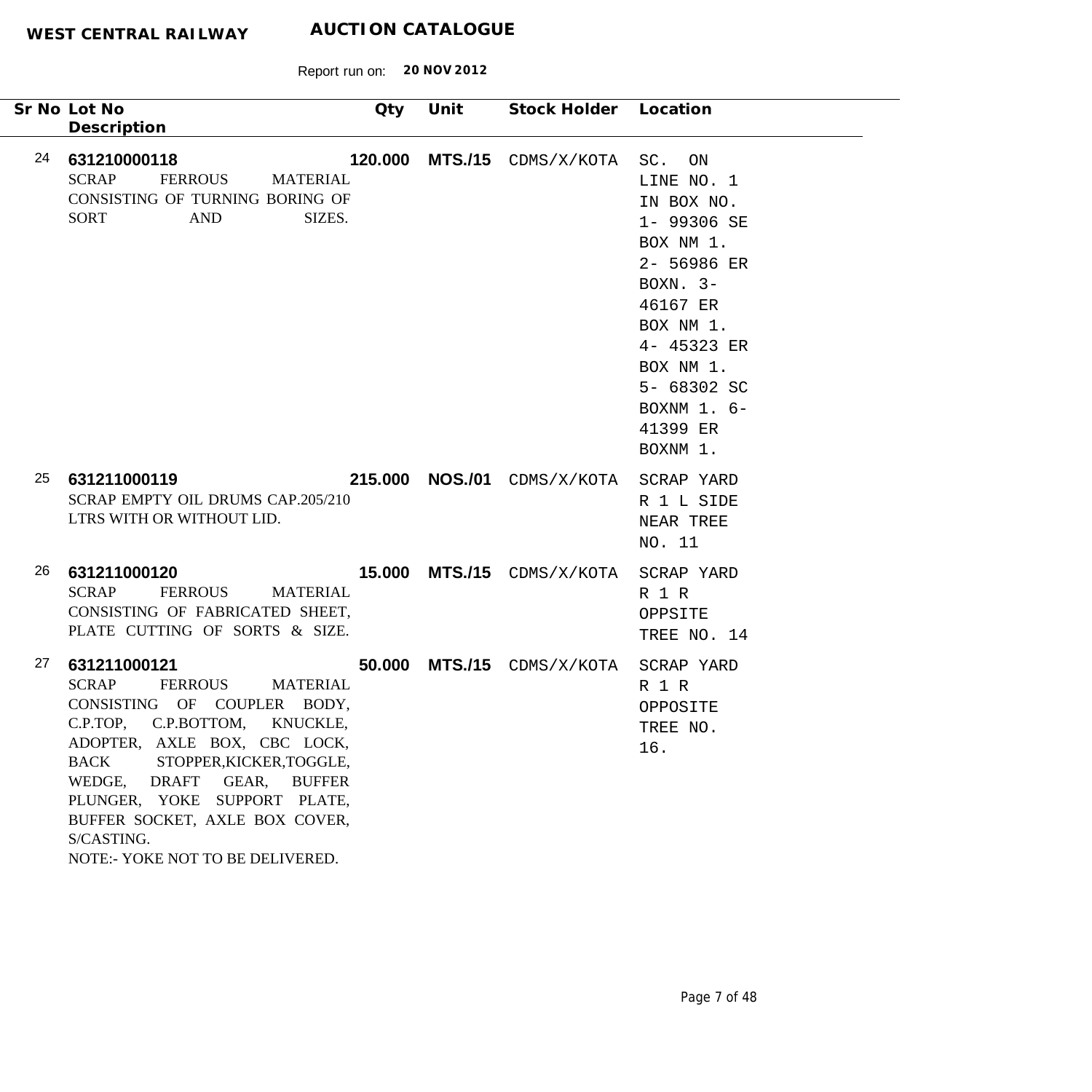| Sr No Lot No<br>Description                                                                                                                                                                                                                                                                                                                                                                                                                                                                                                                                                                                                                                                                                                                                                                     | Qty    | Unit           | Stock Holder Location                    |                                         |
|-------------------------------------------------------------------------------------------------------------------------------------------------------------------------------------------------------------------------------------------------------------------------------------------------------------------------------------------------------------------------------------------------------------------------------------------------------------------------------------------------------------------------------------------------------------------------------------------------------------------------------------------------------------------------------------------------------------------------------------------------------------------------------------------------|--------|----------------|------------------------------------------|-----------------------------------------|
| 28<br>631211000122<br><b>FERROUS</b><br><b>SCRAP</b><br><b>MATERIAL</b><br>CONSISTING OF ANGLE, CHANEL,<br>FOOT STEP, YOKE PIN, KNUCKLE PIN,<br>FISH PLATE, BUCKLE, COUPLER ROD,<br>CONTROL ROD, PUSH ROD, PULL ROD,<br>PUSH TROLLY WHEEL, BOGIE BRAKE<br>PUSH ROD, ROUND BAR, HORIZENTAL<br>LEVER COMPLETE SET, HORIZENTAL<br>LEVER, ANGLE CHANEL AND ROUND'S<br>STRUCTURE, G.I.ROD, SIGNAL EYE<br>ROD, G.I. ANGLE & CHANEL, DRAFT<br>LINK, TARE TIE ROD, G.I.CHANEL,<br>DOOR CHECK SPRING, LADDERS, SAB<br>CONTROL ROD, M.S.ROUND OF<br>VARIOUS TYPE, BOTTOM SUPPORT<br><b>SIDE</b><br>PLATE,<br>STANCTION, M.S.PLATE, HAND, WHEEL,<br>CENTRE PIVOT PIN, BKT CONNECTING<br>LINK, BK SHAFT, BK BEAM HANGER,<br>HORN CHECK, BRIDLE BAR, BRAKE<br>BEAM SUPPORT WITH OR WITHOUT<br>ATTACHMET ETC. | 50.000 | <b>MTS./15</b> | CDMS/X/KOTA                              | SCRAP YARD<br>R 1 R NEAR<br>TREE NO. 17 |
| 29<br>631211000123<br><b>SCRAP</b><br><b>FERROUS</b><br><b>MATERIAL</b><br>CONSISTING OF BOLSTER, SIDE FRAME<br>OF SORT & SIZE.<br>(TWO CUT ALLOWED)                                                                                                                                                                                                                                                                                                                                                                                                                                                                                                                                                                                                                                            | 50.000 | <b>MTS./15</b> | CDMS/X/KOTA                              | SCRAP YARD<br>R 1R NEAR<br>TREE NO. 17  |
| 30 631211000124<br>SCRAP FERROUS MATERIAL<br>CONSISTING OF SPRING PLANK OF<br>SORT AND SIZE.                                                                                                                                                                                                                                                                                                                                                                                                                                                                                                                                                                                                                                                                                                    |        |                | 22.000 MTS./15 CDMS/X/KOTA SCRAP YARD    | R 1 L<br>OPPOSITE<br>TREE NO. 17        |
| 31<br>631211000125<br>SCRAP FERROUS MATERIAL<br>CONSISTING OF ROLLER BEARING OF<br>AND<br>SIZE.<br><b>SORT</b>                                                                                                                                                                                                                                                                                                                                                                                                                                                                                                                                                                                                                                                                                  |        |                | 30000.000 KGS./13 CDMS/X/KOTA SCRAP YARD | R 2 R                                   |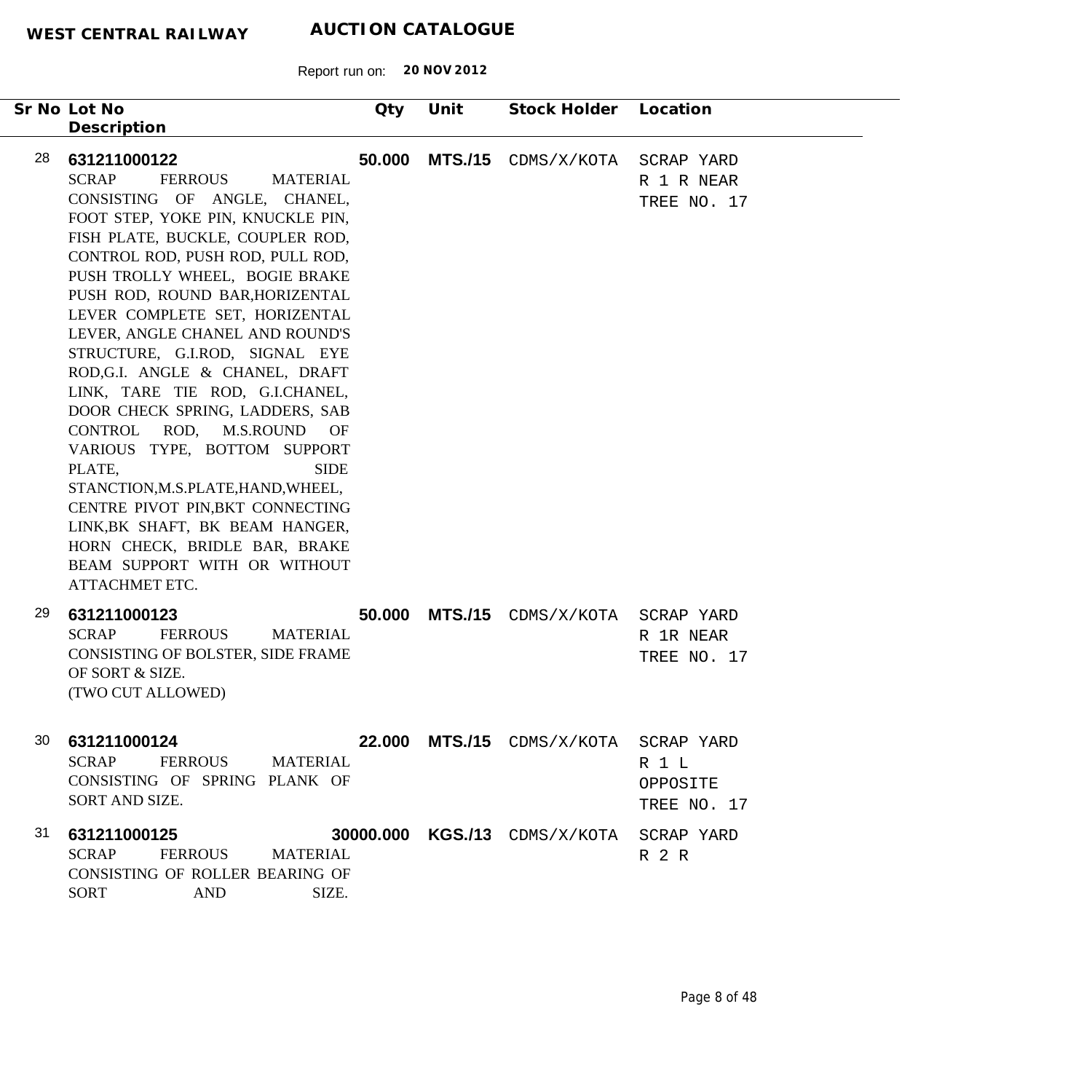|    | Sr No Lot No<br>Description                                                                                                                                                                                                                                                                                                                                                                                                                                                                                                     | Qty | Unit | Stock Holder Location                 |                                 |
|----|---------------------------------------------------------------------------------------------------------------------------------------------------------------------------------------------------------------------------------------------------------------------------------------------------------------------------------------------------------------------------------------------------------------------------------------------------------------------------------------------------------------------------------|-----|------|---------------------------------------|---------------------------------|
|    | 32 631211000126<br>SCRAP<br>FERROUS MATERIAL<br>CONSISTING OF<br><b>FRESH</b><br>SHEETS.<br>PLATES, PUNCHED & UNPUNCHED<br>SHEETS, PLATES OF SORT AND SIZE.                                                                                                                                                                                                                                                                                                                                                                     |     |      | 30.000 MTS./15 CDMS/X/KOTA SCRAP YARD | R 2 L<br>OPPSITE<br>TREE NO. 30 |
| 33 | 631211000127<br><b>SCRAP</b><br>FERROUS MATERIAL<br>CONSISTING OF CUT PCS OF SHEETS,<br>PLATES, RIVETS, CUT PCS OF ANGLES,<br>CHANNELS, PIPES, CUT PCS OF BOLT<br>& FOOT STEP, DOOR HINGE ETC.                                                                                                                                                                                                                                                                                                                                  |     |      | 50.000 MTS./15 CDMS/X/KOTA SCRAP YARD | R 3 L                           |
| 34 | 631211000128<br><b>SCRAP</b><br><b>FERROUS</b><br><b>MATERIAL</b><br>CONSISTING OF ALMIRAH, M.S.<br>BOXES, M.S. TRAY, PANNEL BOXES,<br>B.M. BOXES, CUT PIECE OF BOILER<br><b>PLATE</b><br>STRUCTURE,<br><b>ANGLE</b><br>STRUCTURE, TRANSFORMER COVER,<br>M.S. TABLE, PIPE<br>STRUCTURE,<br>COOLER BODY, TRACTOR TROLLY,<br>BIG DRUM PIECES OF OHE POLE, M.S.<br>TANK, BATTERY CHARGER COVER,<br>CRANE DISPLAY, DOOR GATE OF SORT<br><b>SIZE</b><br><b>WITH</b><br><b>OR</b><br><b>WITHOUT</b><br>$\&$<br><b>ATTACHMENT ETC.</b> |     |      | 15.000 MTS./15 CDMS/X/KOTA SCRAP YARD | R 4 R NEAR<br>WEIGH<br>BRIDGE.  |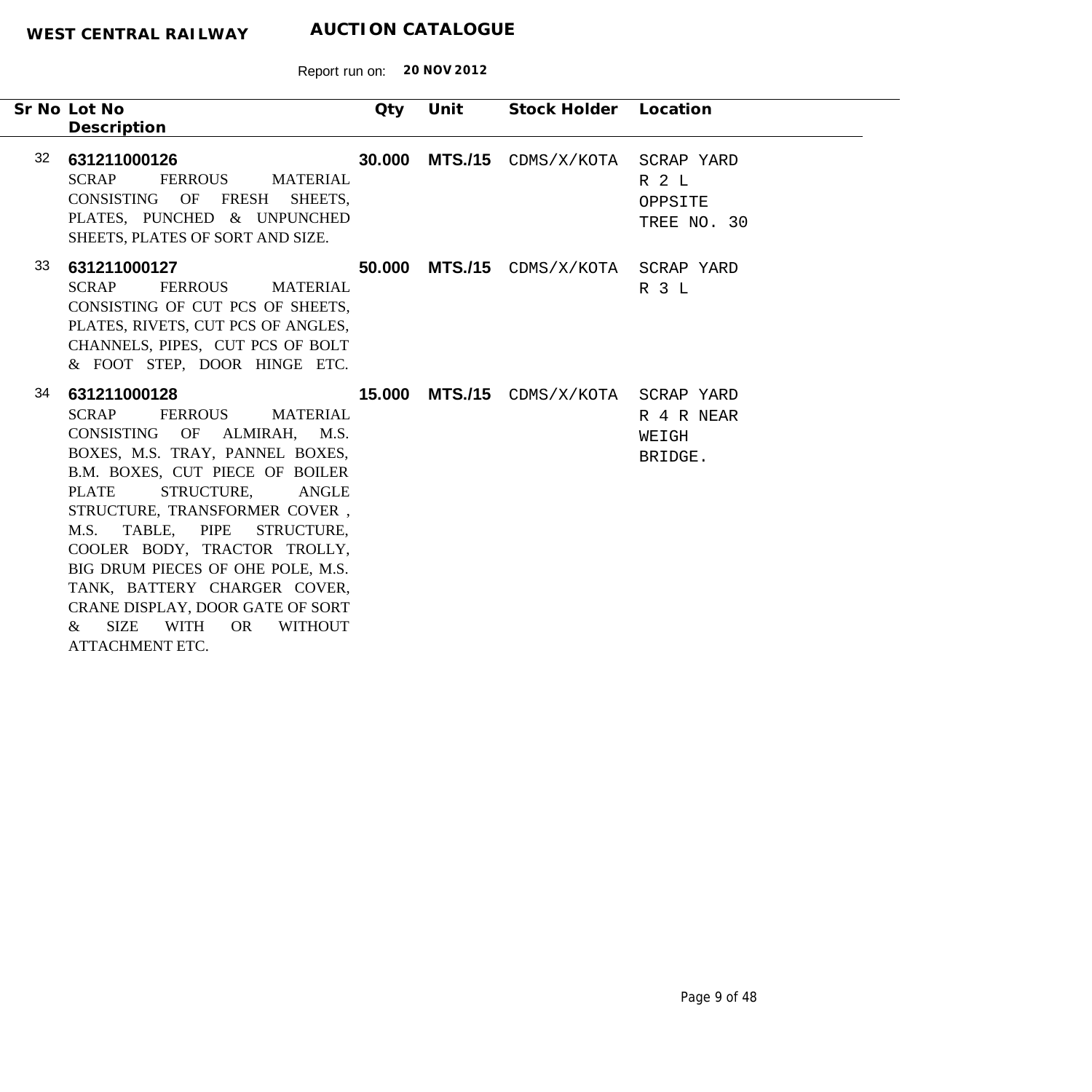Report run on: **20 NOV 2012**

|    | Sr No Lot No<br>Description                                                                                                                                                                                                                                                                                                                                                                                                                                                                                                                                                                                                                                     | Qty    | Unit           | Stock Holder Location |                                                    |
|----|-----------------------------------------------------------------------------------------------------------------------------------------------------------------------------------------------------------------------------------------------------------------------------------------------------------------------------------------------------------------------------------------------------------------------------------------------------------------------------------------------------------------------------------------------------------------------------------------------------------------------------------------------------------------|--------|----------------|-----------------------|----------------------------------------------------|
| 35 | 631211000129<br><b>SCRAP</b><br><b>FERROUS</b><br><b>MATERIAL</b><br><b>CONSISTING OF RUSTY AND CORODED</b><br>SHEETS, PLATES, SMALL & BIG<br>DRUMS, PACKING PATTI, PACKING<br>SHEETS, PCS OF ANGLE CHANNEL,<br>PUNCHED SHEET, SHAVEL, M.S. TUBE<br>LIGHT PATI, WIRE ROPE, RIVET, PIPES,<br>MS BOX, G.I.SHEETS, BOLTS, RUSTY<br>MS ROUND, FILTER BUCKET, TAGARI,<br>STRUCTURE,<br>MS<br>PINS, COOLER<br>BODY, LOCATION BOX, TRANSFORMER<br>PATTI, LADDER, LOCKING PLATE,<br>COMMODE, M.S. DUST SHIELD, M.S.<br>VACCUME CYLINDER, CHAIR, TIRE<br>RING, TRACK INPUT BOX, PARTS OF<br>SAB REGULATOR RUSTY & CORRODED<br>SLEEPER VARIOUS<br><b>TYPE</b><br>ETC.     | 50.000 | <b>MTS./15</b> | CDMS/X/KOTA           | SCRAP YARD<br>$R$ 4 $R$<br>OPPOSITE<br>TREE NO. 42 |
| 36 | 631211000130<br><b>SCRAP</b><br><b>FERROUS</b><br><b>MATERIAL</b><br>CONSISTING OF RUSTY AND CORODED<br>SHEETS, PLATES, SMALL & BIG<br>DRUMS, PACKING PATTI, PACKING<br>SHEETS, PCS OF ANGLE CHANNEL,<br>PUNCHED SHEET, SHAVEL, M.S. TUBE<br>LIGHT PATI, WIRE ROPE, RIVET, PIPES,<br>MS BOX, G.I.SHEETS, BOLTS, RUSTY<br>MS ROUND, FILTER BUCKET, TAGARI,<br>MS STRUCTURE, PINS, COOLER<br>BODY, LOCATION BOX, TRANSFORMER<br>PATTI, LADDER, LOCKING PLATE,<br>COMMODE, M.S. DUST SHIELD, M.S.<br>VACCUME CYLINDER, CHAIR, TYRE<br>RING, TRACK INPUT BOX, PARTS OF<br>SAB REGULATOR RUSTY & CORRODED<br><b>VARIOUS</b><br><b>TYPE</b><br>ETC.<br><b>SLEEPER</b> | 60.000 | <b>MTS./15</b> | CDMS/X/KOTA           | SCRAP YARD<br>R 4 R NEAR<br>TREE NO. 44            |

÷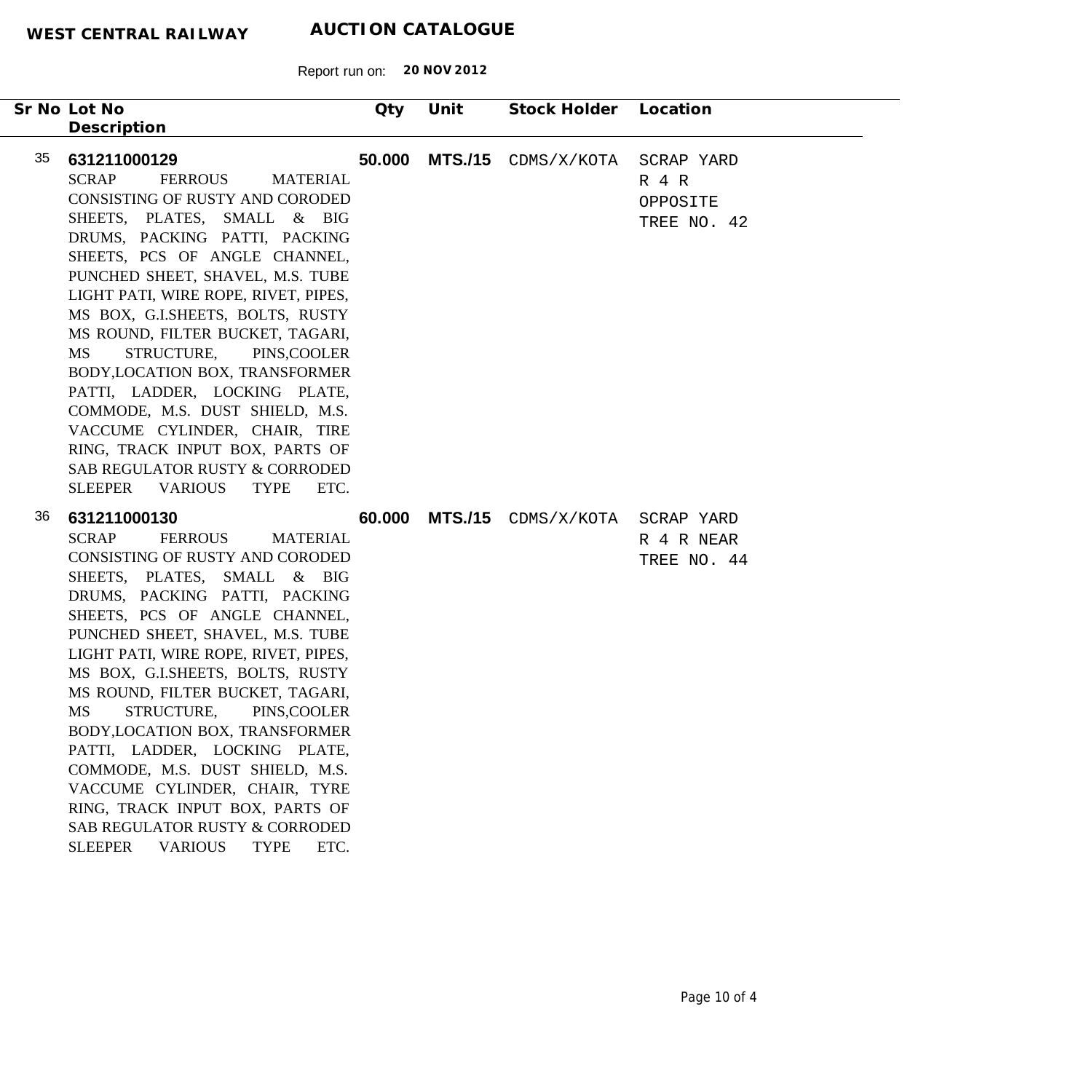| Sr No Lot No                                    | Qty    | Unit           | Stock Holder | Location      |
|-------------------------------------------------|--------|----------------|--------------|---------------|
| Description                                     |        |                |              |               |
|                                                 |        |                |              |               |
| 37<br>631211000131                              | 29.000 | <b>NOS./01</b> | CDMS/X/KOTA  | SCRAP YARD    |
| SCRAP COND. MACHINE CONSISTING                  |        |                |              | <b>GODOWN</b> |
| OF FOLLOWING:-                                  |        |                |              |               |
| 1-.SCRAP DIESEL GENERATOR SET = $01$            |        |                |              |               |
| NO. (2 PCS) COND.C. ISSUED BY                   |        |                |              |               |
| SG/234/VOL-2<br>SR.DSTE-KTT<br>NO.              |        |                |              |               |
| DT.07/08/12                                     |        |                |              |               |
| 2-SCRAP A.C. MOTOR PUMP SET $= 01$              |        |                |              |               |
| NO. COND.C. ISSUED BY SR.DEE-KTT                |        |                |              |               |
| NO. EL/GGC/S/04 DT.03/06/12                     |        |                |              |               |
| 3-SCRAP GYSER OF SORT $&$ SIZE = 07             |        |                |              |               |
| NOS. COND.C. ISSUED BY SR.DEE-KTT               |        |                |              |               |
| NO. EL/234/6/PART-III DT.29/05/12               |        |                |              |               |
| 4-SCRAP SUBMERSIBLE PUMP MOTOR                  |        |                |              |               |
| SET 12.5 HP = 03 NOS. (06 PCS.) COND.C.         |        |                |              |               |
| ISSUED BY SR.DEE-KTT NO. EL/P/WRS/              |        |                |              |               |
| KOTA/ DS8 DT. 04/04/12                          |        |                |              |               |
| 5-SCRAP SUBMERSIBLE PUMP MOTOR                  |        |                |              |               |
| SET 7.5 HP = 09 NOS. $(18$ PCS.) COND.C.        |        |                |              |               |
| <b>ISSUED</b><br>BY<br>SR.DEE-KTT<br>NO.        |        |                |              |               |
| EL/GGC/S/04 DT. 03/06/12                        |        |                |              |               |
| <b>6-SCRAP SUBMERSIBLE PUMP MOTOR</b>           |        |                |              |               |
| SET 10 HP = 01 NOS. $(02 \text{ PCs.})$ COND.C. |        |                |              |               |
| <b>ISSUED</b><br>BY<br>SR.DEE-KTT<br>NO.        |        |                |              |               |
| EL/GGC/S/04 DT. 03/06/12                        |        |                |              |               |
| 7-SCRAP SUBMERSIBLE PUMP MOTOR                  |        |                |              |               |
| SET 06 HP = 01 NO. $(02 \text{ PCs.})$ COND.C.  |        |                |              |               |
| <b>ISSUED</b><br>BY<br><b>SR.DEE-KTT</b><br>NO. |        |                |              |               |
| EL/GGC/S/04 DT. 03/06/12                        |        |                |              |               |
| <b>8-SCRAP SUBMERSIBLE PUMP MOTOR</b>           |        |                |              |               |
| SET 05 HP = 01 NOS. $(02 \text{ PCs.})$ COND.C. |        |                |              |               |
| BY<br><b>ISSUED</b><br>SR.DEE-KTT<br>NO.        |        |                |              |               |
| EL/GGC/S/04 DT. 03/06/12                        |        |                |              |               |
| 9-SCRAP OPENWELL<br><b>SUBMERSIBLE</b>          |        |                |              |               |
| PUMP MOTOR SET 7.5 HP = 01 NO.                  |        |                |              |               |
| COND.C. ISSUED BY SR.DEE-KTT NO.                |        |                |              |               |
| EL/GGC/S/04 DT. 03/06/12                        |        |                |              |               |
| 10-SCRAP JET PUMP MOTOR SET 1 HP $=$            |        |                |              |               |
| 1 NO. COND.C. ISSUED BY SR.DEE-KTT              |        |                |              |               |
| NO. EL/234/6/PART-III DT.29/05/12               |        |                |              |               |
| 11-SCRAP DRILL MACHINE $= 01$ NOS.              |        |                |              |               |
| COND.C. ISSUED BY CWM-WRS KOTA                  |        |                |              |               |
| NO. MW/WI/01/2 DT. 17.06.2012                   |        |                |              |               |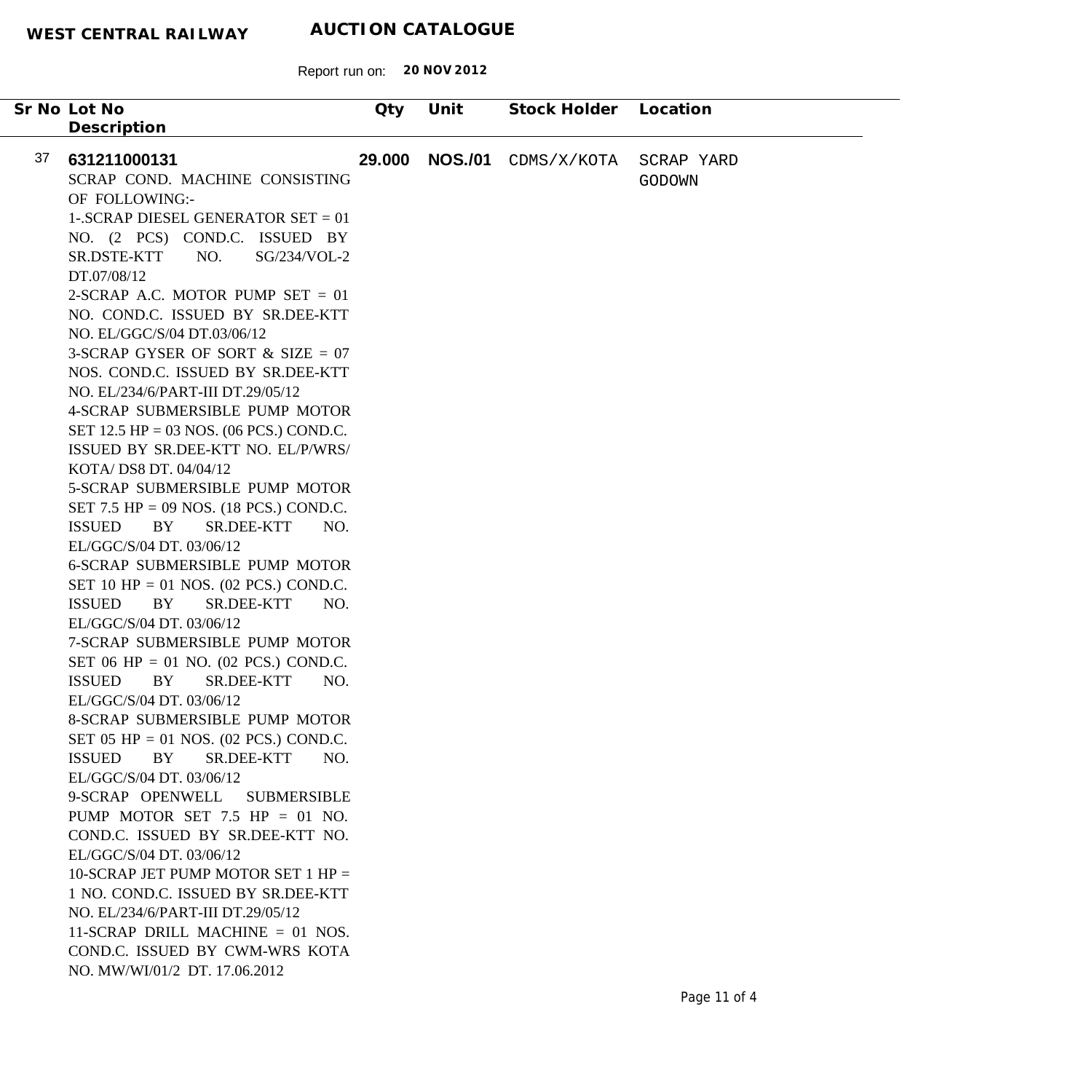Report run on: **20 NOV 2012**

|    | Sr No Lot No<br>Description                                                                                                                                                                                                                                                                                                                                            | $Q$ ty   | Unit | Stock Holder Location          |                                  |
|----|------------------------------------------------------------------------------------------------------------------------------------------------------------------------------------------------------------------------------------------------------------------------------------------------------------------------------------------------------------------------|----------|------|--------------------------------|----------------------------------|
|    | 12-SCRAP CAMERA MAKE -NIKON $= 01$<br>NO. COND.C. ISSUED BY SR.DME-NKJ<br>NO. NKJ/DTTC/M & P-01 DT.28/04/11<br>13-SCRAP CAMERA MAKE - SONY $= 01$<br>NO. COND.C. ISSUED BY SR.DME-NKJ<br>NO. NKJ/DTTC/M & P-01 DT.28/04/11<br>$TOTAL = 29 NOS.$ (45 PCS.)                                                                                                              |          |      |                                |                                  |
| 38 | 631211000132<br>SCRAP ELECTRIC CHOKE OF VARIOUS<br>TYPE.                                                                                                                                                                                                                                                                                                               | 2800.000 |      | KGS./13 CDMS/X/KOTA SCRAP YARD | GODOWN                           |
| 39 | 631211000138<br><b>SCRAP</b><br>FERROUS<br><b>MATERIAL</b><br>CONSISTING OF COUPLER BODY,<br>C.P.TOP, C.P.BOTTOM, KNUCKLE,<br>ADOPTER, AXLE BOX, CBC LOCK,<br><b>BACK</b><br>STOPPER, KICKER, TOGGLE,<br>WEDGE, DRAFT GEAR,<br><b>BUFFER</b><br>PLUNGER, YOKE SUPPORT PLATE,<br>BUFFER SOCKET, AXLE BOX COVER,<br>S/CASTING.<br><b>NOTE:- YOKE NOT TO BE DELIVERED</b> | 80.000   |      | MTS./15 CDMS/X/KOTA SCRAP YARD | R 4 T<br>OPPOSITE<br>TREE NO. 45 |

 $\overline{\phantom{a}}$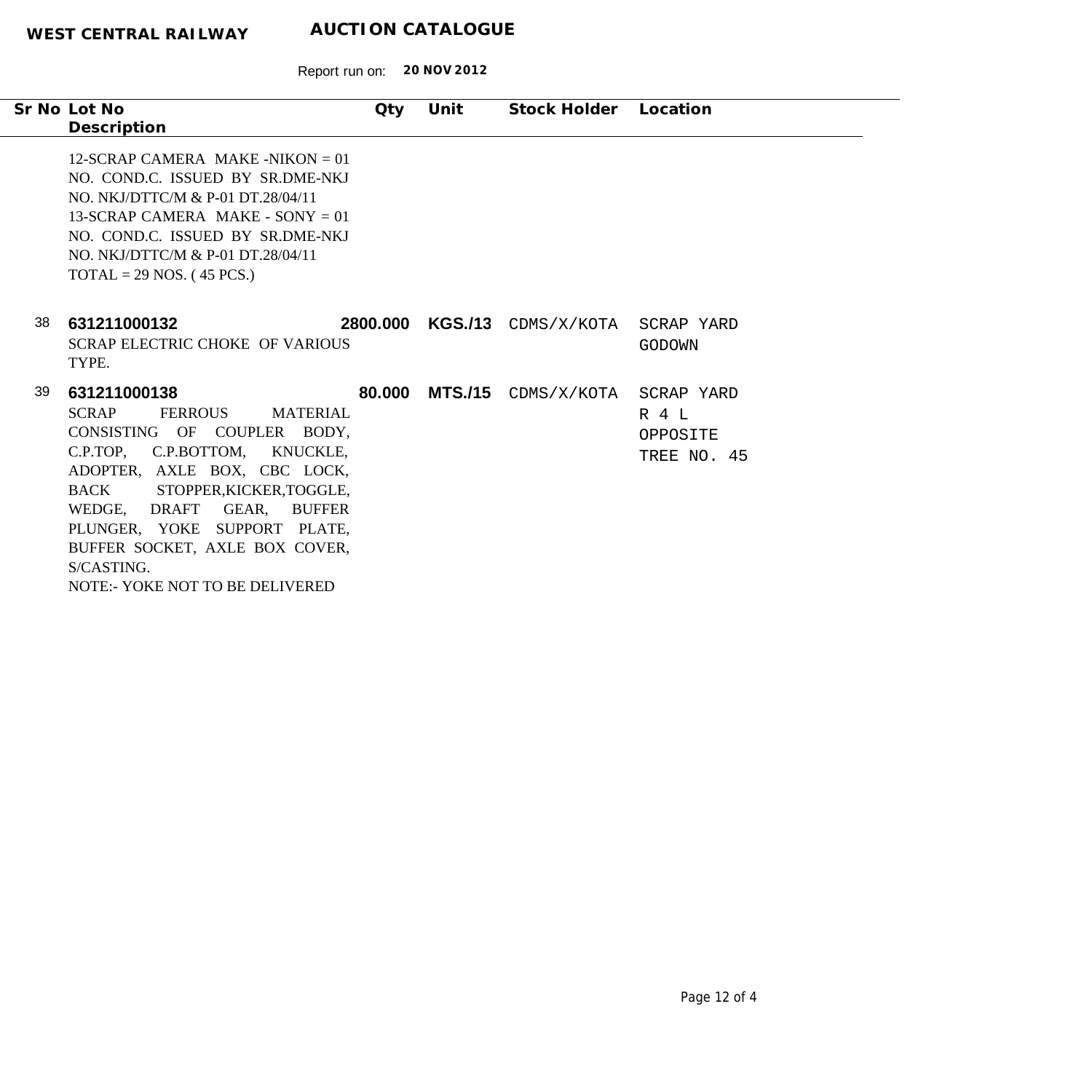Report run on: **20 NOV 2012**

| Sr No Lot No<br>Description                                                                                                                                                                                                                                                                                                                                                                                                                                                                                                                                                                                                                                                       | Qty     | Unit | Stock Holder Location                  |                                  |
|-----------------------------------------------------------------------------------------------------------------------------------------------------------------------------------------------------------------------------------------------------------------------------------------------------------------------------------------------------------------------------------------------------------------------------------------------------------------------------------------------------------------------------------------------------------------------------------------------------------------------------------------------------------------------------------|---------|------|----------------------------------------|----------------------------------|
| 40<br>631211000139<br>SC.FERROUS MATERIAL CONSISTING<br>OF NUT, BOLT, RIVETS, PCS OF ANGLE,<br>CHANNEL, M.S.BRACKET, WASHER<br>M.S.LINERS,<br><b>DOOR</b><br><b>HINGE</b><br>FOOT, SMALL CUT PCS OF TIE BAR,<br>SIDE BEARER HOUSING, BRAKE WEAR<br>PLATE, KNUCKLE THROWER, G.I.OHE<br>FITTINGS, BK HANGER LEVER, BK<br>SHOE KEY, S/PIN, M.S.PINS, S/PLATE,<br>KNUCKLE PINS, PCS OF PIPE, SAFETY<br>LOOP, BK SHOE HEAD, RELEASED<br>VALVE, CUT PCS<br>OF<br>SHEET,<br>PLATES, BUCKLES, OHE FITTING, PCS<br>OF ROUND, BRIDLE BAR, SHACKLE<br>STONE, EQUIIZING LEVER, STRIKER<br>CASTING WEAR PLATE, SUSPENSION<br>SOCKER, INSULATOR CAP AND OTHER<br>SMALL MS WAGON COMPONENTS ETC. | 100.000 |      | MTS./15 CDMS/X/KOTA SCRAP YARD         | R 4 L<br>OPPOSITE<br>TREE NO. 46 |
| 41<br>631211000140<br><b>SCRAP ALLUMINIUM MISC. ITEMS ATD</b><br>DRUM, PULLY, P G CLAIMP, BUSH,<br>WEDGE, LADDER, RC<br>WIRE,<br>CONDENCER, REAR COVER, BASH<br>BAR, PIPE, NUMBER PLATE OTHER PCS<br>OF DV PARTS & LOCO PARTS<br>WITHOUT ATTACHMENT OR SORT<br>AND SIZE.                                                                                                                                                                                                                                                                                                                                                                                                          |         |      | 4400.000 KGS./13 DMS/NF/KOTA DMS N/F   | WARD                             |
| 42<br>631211000141<br>SCRAP ALLUMINIUM MISC. ITEMS<br>ELECTRIC FITTING, WATER FITTINGS,<br>FL TUBE COVER, ELECTRIC BOX<br>COVER, ELECTRIC OUTDOOR FITTING,<br>GATE BOOM, RC WIRE, CONDENCER<br>OF LOCO<br><b>PARTS</b><br>WITH<br><b>IRON</b><br>ATTACHMENT OR SORT & SIZE.                                                                                                                                                                                                                                                                                                                                                                                                       |         |      | 3000.000 KGS./13 DMS/NF/KOTA           | DMS/NF/WARD<br>/KOTA             |
| 43<br>631211000142<br>SCRAP LEAD ACID BATTERIES ALL<br>OF<br><b>SORT</b><br><b>AND</b><br>SIZE.<br><b>TYPE</b><br>(AUTHORISATION CERTIFICATE<br>IS<br><b>REQUIRED OF CPCB)</b>                                                                                                                                                                                                                                                                                                                                                                                                                                                                                                    |         |      | 17.000 MTS./15 DMS/NF/KOTA DMS/NF/WARD | /KOTA                            |

-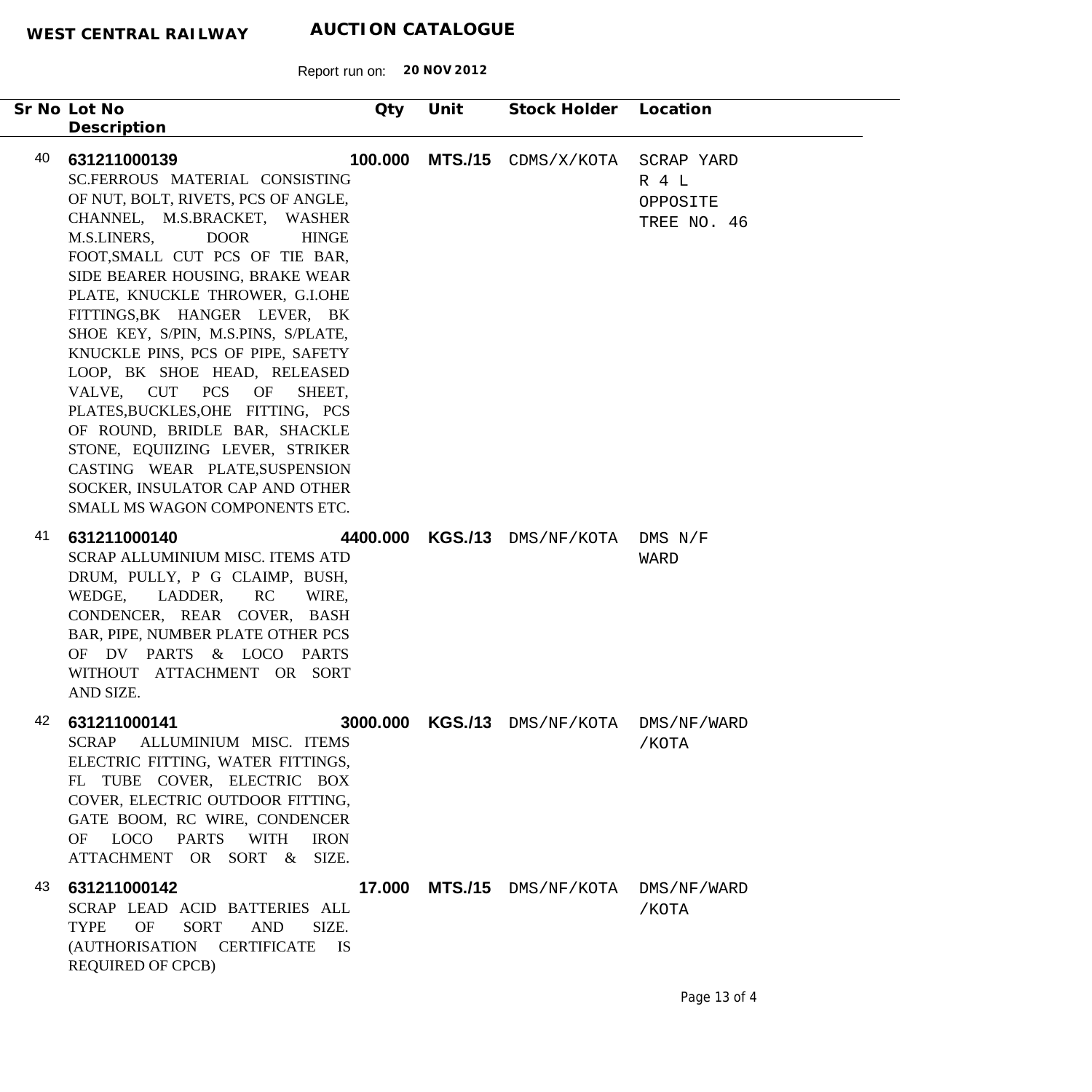|              | 63120094<br><b>Auction Catalogue No</b>                                                                                                                                                                                                                                                                     |          |                | Auction Date: 27-11-2012    |                                                                         |
|--------------|-------------------------------------------------------------------------------------------------------------------------------------------------------------------------------------------------------------------------------------------------------------------------------------------------------------|----------|----------------|-----------------------------|-------------------------------------------------------------------------|
|              | Auctioneer: Dy CMM(S)                                                                                                                                                                                                                                                                                       |          |                | <b>KOTA</b><br>Place:       |                                                                         |
|              | Sr No Lot No<br>Description                                                                                                                                                                                                                                                                                 | Qty      | Unit           | Stock Holder                | Location                                                                |
| 1            | KTT631202346<br>98415418<br><b>SCRAP U/S WOODEN SLEEPER BROKEN</b><br>ORDINERY P&C BRIDGE TIMBER OF<br>SORT AND SIZES WITH ATTACHMENT<br>IF ANY.IN 31 STACK.<br>S/HOLDER<br><b>INF.NO.)SS.11</b><br>(FOR<br>NO.SSE/PW/LKE/W/S/11-12/058<br>DT.10.01.2012                                                    | 137.200  | <b>MTS./15</b> | SSE/PW/LKE                  | SE/PW/LKE<br>OFFICE<br>COMPOUND<br>$KM-982/5-7$<br>AND 7-9 LKE<br>YARD. |
|              | MODE OF DELIVERY BY ACTUAL WT.                                                                                                                                                                                                                                                                              |          |                |                             |                                                                         |
| $\mathbf{2}$ | KTT631203395<br>98415418<br>1-SCRAP U/S WOODEN SLEEPER OFF<br>$SIZE = 40.08 MTS$<br>2-SCRAP U/S WOODEN BRIDGE TIMBAR<br>$= 8.02$ MTS<br>(FOR<br>S/HOLDER<br><b>INF.NO.)SS.11</b><br>NO.SSE/PW/N/GGC/SCRAP/11-12/27<br>DT.18.02.2012                                                                         |          | 48.100 MTS./15 | SSE/PW/N/GG<br>$\mathsf{C}$ | SSE/PW/N/GG<br>C OFFICE<br>COMPOUND<br>KM-1092/03-<br>09.               |
| 3            | MODE OF DELIVERY BY ACTUAL WT.<br>KTT631203461<br>1-SCRAP U/S SLIDE CHAIR 52 KG 90 R =<br>654 NOS<br>2-SCRAP U/S MS CANTED BEARING<br>$PLATE = 2035 NOS$<br>3-SCRAP U/S MS PLAIN BEARING<br>$PLATE = 358 NOS$<br>(FOR<br><b>S/HOLDER</b><br>INF.NO.)SS.11<br>NO.SSE/PW/BXN<br>MS/11-12/25<br>DT.22.02.2012. | 3047.000 | <b>NOS./01</b> | SSE/PW/BXN                  | SSE/PW/BXN<br>OFFICE<br>COMPOUND.                                       |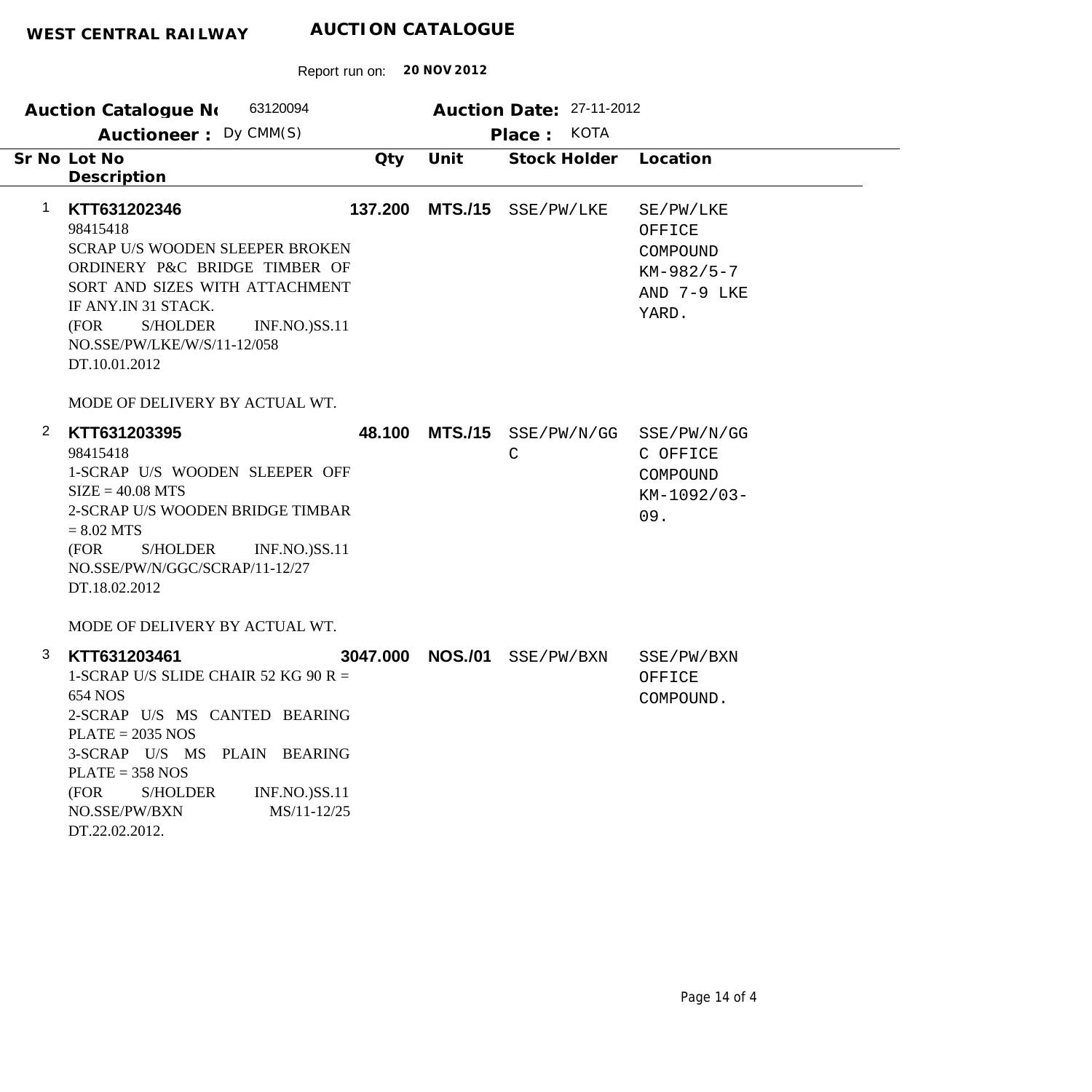|   | Sr No Lot No<br>Description                                                                                                                                                                                                                                                                               | Qty   | Unit | Stock Holder Location                      |                                                                                              |
|---|-----------------------------------------------------------------------------------------------------------------------------------------------------------------------------------------------------------------------------------------------------------------------------------------------------------|-------|------|--------------------------------------------|----------------------------------------------------------------------------------------------|
| 4 | KTT631206012<br>98011285<br>SCRAP U/S RAIL 52 $KG = 110$ NOS=<br>177.57 RM (FOR S/HOLDER INF.NO.)<br>NO.SSE/PW/C/KTT/11-12/11<br>SS11<br>DT.29.02.2012<br>MODE OF DELIVERY BY RM.                                                                                                                         | 9.214 |      | $MTS./15$ SSE/PW/C/KO<br>TA                | 1.- OFFICE<br>COMPOUND<br>SSE/PW/C/KO<br>TA $2. -$<br>OFFICE<br>COMPOUND<br>SSE/W/C/KOT<br>Α |
| 5 | KTT631206013<br>98050620<br>SCRAP U/S GALV.CHANNEL SLEEPER<br>(FOR<br>S/HOLDER<br>INF.NO.)<br><b>SS11</b><br>NO.SSE/PW/S/GGC/CHANNEL/12-13/04<br>DT.14.04.2012                                                                                                                                            |       |      | 36.778 MTS./15 SSE/PW/S/GG<br>$\mathsf{C}$ | 1-NEAR<br>STORE GODAM<br><b>BALLAST</b><br>SIDING GGC.                                       |
| 6 | KTT631207039<br>98011285<br>SCRAP RAILS 60 KG U/S = 65 NOS.=<br>232.02 RM<br>(FOR S/HOLDER INF. NO.) SS 11 NO.<br>SSE/PW/N/GGC/SCRAP/12-13/02<br>DT.<br>29.06.2012<br>MODE OF DELIVERY BY RM.                                                                                                             |       |      | 14.000 MTS./15 SSE/PW/N/GG<br>$\mathsf{C}$ | SSE/PW/N/GG<br>C OFFICE<br>COMPOUND KM<br>$1092/03 -$<br>1092/09                             |
| 7 | KTT631208055<br>98050709<br>SCRAP U/S S.T. SLEEPER OF P&C OFF<br>SIZE $(52 \text{ KG}/90 \text{ R}) = 47 \text{ NOS} = 168.36 \text{ RM}$<br>WITH ATTACHMENT OF SLIDE CHAIR<br>IN 01 STACK.<br>(FOR S/HOLDER INF.NO.) SS 11 NO.<br>KTT/RMA/DRF/ST/P&C/000141<br>DT.04.07.2012.<br>MODE OF DELIVERY BY RM. |       |      | 6.173 MTS./15 SSE/PW/RMA                   | DRF YARD<br>$873/31-33.$                                                                     |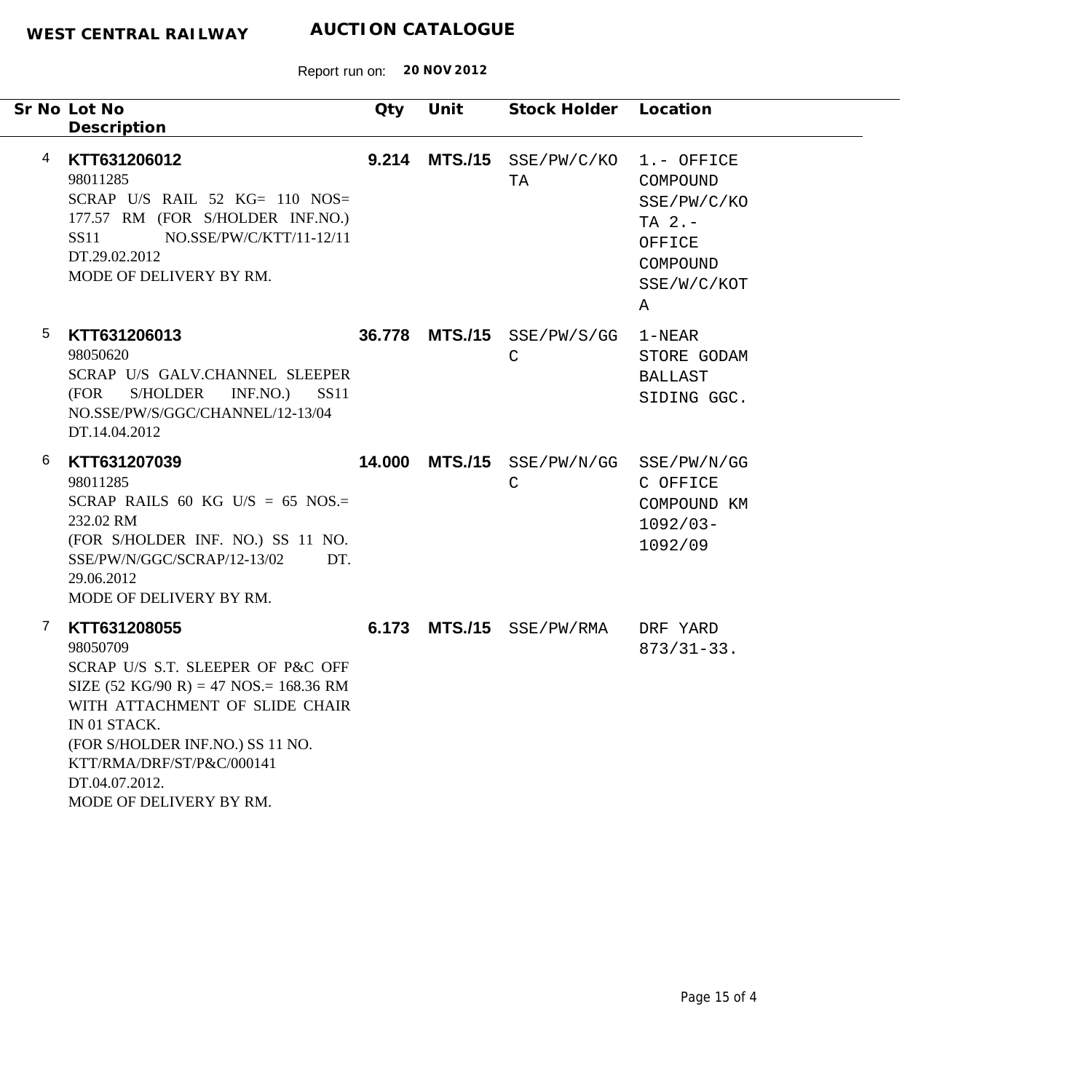|    | Sr No Lot No<br>Description                                                                                                                                                                                                                                                                                                                 | Qty     | Unit           | Stock Holder Location                   |                                                                                   |
|----|---------------------------------------------------------------------------------------------------------------------------------------------------------------------------------------------------------------------------------------------------------------------------------------------------------------------------------------------|---------|----------------|-----------------------------------------|-----------------------------------------------------------------------------------|
| 8  | KTT631208056<br>98011285<br>(1) SCRAP US 90 R RAIL LESS THAN 1.00<br>$M = 6.190$ MTS.<br>(2) SCRAP US 52 KG RAIL LESS THAN<br>$1.00 M = 1.838 MTS.$<br>(3) SCRAP US 60 KG RAIL LESS THAN<br>$1.00 M = 2.567 MTS.$<br>(FOR S/HOLDER INF.NO.) SS 11 NO.<br>SSE/PW/N/GGC/SCRAP/12-13/03<br>DT.<br>24.07.2012<br>MODE OF DELIVERY BY ACTUAL WT. | 10.595  | <b>MTS./15</b> | SSE/PW/N/GG<br>$\mathsf{C}$             | SSE/PW/N/GG<br>C OFFICE<br>COMPOUND KM<br>$1092/03 -$<br>1092/09.                 |
| 9  | KTT631208057<br>98050709<br>SCRAP U/S S.T. SLEEPER OF P&C OFF<br>SIZE $(52 \text{ KG}/90 \text{ R}) = 92 \text{ NOS} = 331.55 \text{ RM}$<br>WITH ATTACHMENT OF SLIDE CHAIR<br>IN 02 STACKS.<br>(FOR S/HOLDER INF.NO.)SS 11 NO.<br>KTT/RMA/ST/P&C/000143 DT. 09.07.2012.<br>OF DELIVERY<br><b>MODE</b><br>BY<br>RM.                         | 12.160  | <b>MTS./15</b> | SSE/PW/RMA                              | RMA YARD KM<br>$848/36-$<br>849/02 & KM<br>$848/33 - 35$ .                        |
| 10 | KTT631209077<br>98030103<br>SCRAP CHUCK RAIL, WING RAIL,<br>T/RAIL NOSE XING 90 R, CMS XING.<br>(FOR S/HOLDER INF. NO.) SS 11 NO.<br>SSE/PW/N/KOTA/2012-13/8<br>DT.<br>28.07.2012.<br>MODE OF DELIVERY ACTUAL WT.                                                                                                                           | 5.848   |                | MTS./15 SSE/PW/N/KO (1) 945/19-<br>TA   | 21. (2)<br>ARE-1001 TO<br>$1005.$ (3)<br>945/0 TO<br>945/3. (4)<br>$944/21 - 23.$ |
| 11 | KTT631210081<br>98050709<br>SCRAP U/S S.T. SLEEPER 52 KG/90 R.<br>(FOR S/HOLDER INF.NO.) SS 11 NO.-<br>SSE/PW/S/GGC/ST SLEEPER/12-13/07 DT.<br>07.05.2012<br>NOS.<br><b>MODE</b><br>OF<br>DELIVERY<br>BY                                                                                                                                    | 291.000 | <b>NOS./01</b> | SSE/PW/S/GG KM-1058/37-<br>$\mathsf{C}$ | 41- MLZ YD.                                                                       |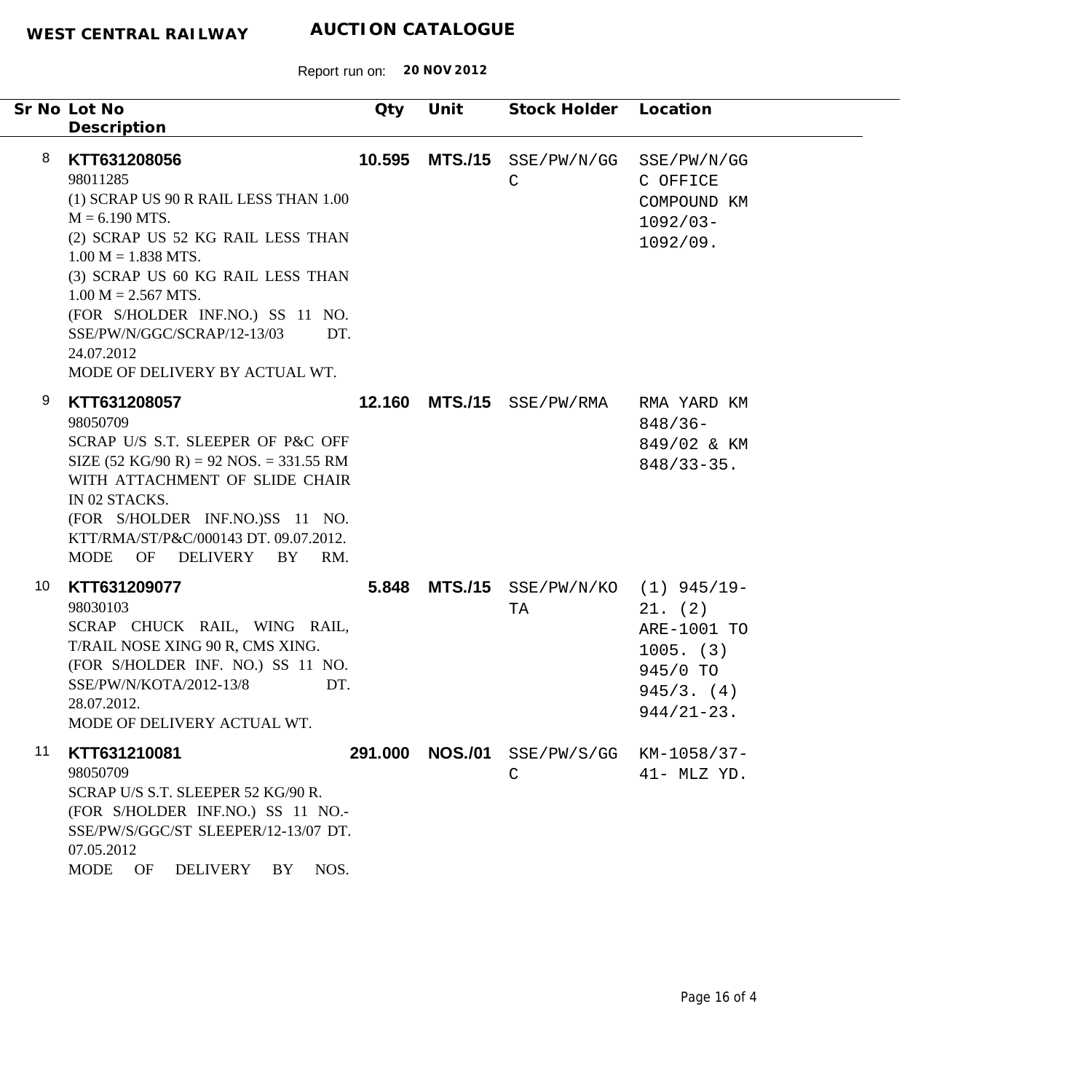|                   | Sr No Lot No<br>Description                                                                                                                                                                                                                                                                                                                                                                                                                                                                                          | Qty     | Unit           | Stock Holder Location               |                                         |
|-------------------|----------------------------------------------------------------------------------------------------------------------------------------------------------------------------------------------------------------------------------------------------------------------------------------------------------------------------------------------------------------------------------------------------------------------------------------------------------------------------------------------------------------------|---------|----------------|-------------------------------------|-----------------------------------------|
| $12 \overline{ }$ | KTT631210082<br>98050709<br>SCRAP U/S S.T. SLEEPER 52 KG/90 R.<br>(FOR S/HOLDER INF.NO.) SS 11 NO.-<br>SSE/PW/S/GGC/ST SLEEPER/12-13/06 DT.<br>02.05.2012<br>NOS.<br>MODE OF DELIVERY BY                                                                                                                                                                                                                                                                                                                             | 219.000 |                | NOS./01 SSE/PW/S/GG<br>$\mathsf{C}$ | KM 1065/19-<br>$21 - NMD$<br>GANGCHAWL. |
| 13                | KTT631210094<br>98050035<br>SCRAP MS SCRAP CONSISTING OF<br>NUT, BOLT, KEYS, F/PLATE, BRACKET, PL<br>SCREW, LUG, HOOK, BOLT, LOOSE<br>ATE<br>JAW, WASHER, DOGSPICK, COTTER, BLO<br>CK, BASE & SQUIRE PLATE, M S<br>LINER, PIN, FLAT BAR & SMALL PWAY<br>FITTING WIRE ROPE SHEET WITH<br>ATTACHMENT OF CI IF ANY OFF SORT<br>& SIZE, ENDS OF ST SLEEPER OF &<br>SLIDE CHAIR OF 52 KG/ 90 R ETC.<br>FOR S/HOLDER INF.NO. SS 11 NO.<br>SSE/PW/DEPOT/KOTA/MS/SCRAP/1/01<br>DT 16.07.12<br>MODE OF DELIVERY BY ACTUAL WT. | 28.500  |                | MTS./15 SSE/PW/D/KO<br>TA           | SSE/PW/DEPO<br>T/KOTA'S<br>PREMISES.    |
| 14                | KTT631210095<br>98050709<br>SCRAP ST SLEEPER P&C OFF SIZES<br>WITH ATTACHMENT OF SLIDE CHAIR<br>40 NOS. IN TWO STACKS $=$ 134 NOS. $=$<br>477.25 RM.<br>(FOR S/HOLDER INF. NO.) SS 11 NO.-<br>SSE/PW/LKE/SLEEPER/062<br>DT.<br>22.08.2012.<br>MODE OF DELIVERY BY RM.                                                                                                                                                                                                                                                |         |                | 17.522 MTS./15 SSE/PW/LKE           | KM 982/6-8<br>LKE YD.                   |
| 15                | KTT631210096<br>98011285<br>SCRAP U/S RAIL 52 KG = 37 NOS.=<br>318.89 RM.<br>(FOR S/HOLDER INF. NO.) SS 11 NO.-<br>SSE/PW/LKE/SLEEPER/060<br>DT.<br>22.08.2012.<br>MODE OF DELIVERY BY RM.                                                                                                                                                                                                                                                                                                                           | 16.547  | <b>MTS./15</b> | SSE/PW/LKE                          | KM 980/32-<br>34 LKE YD.                |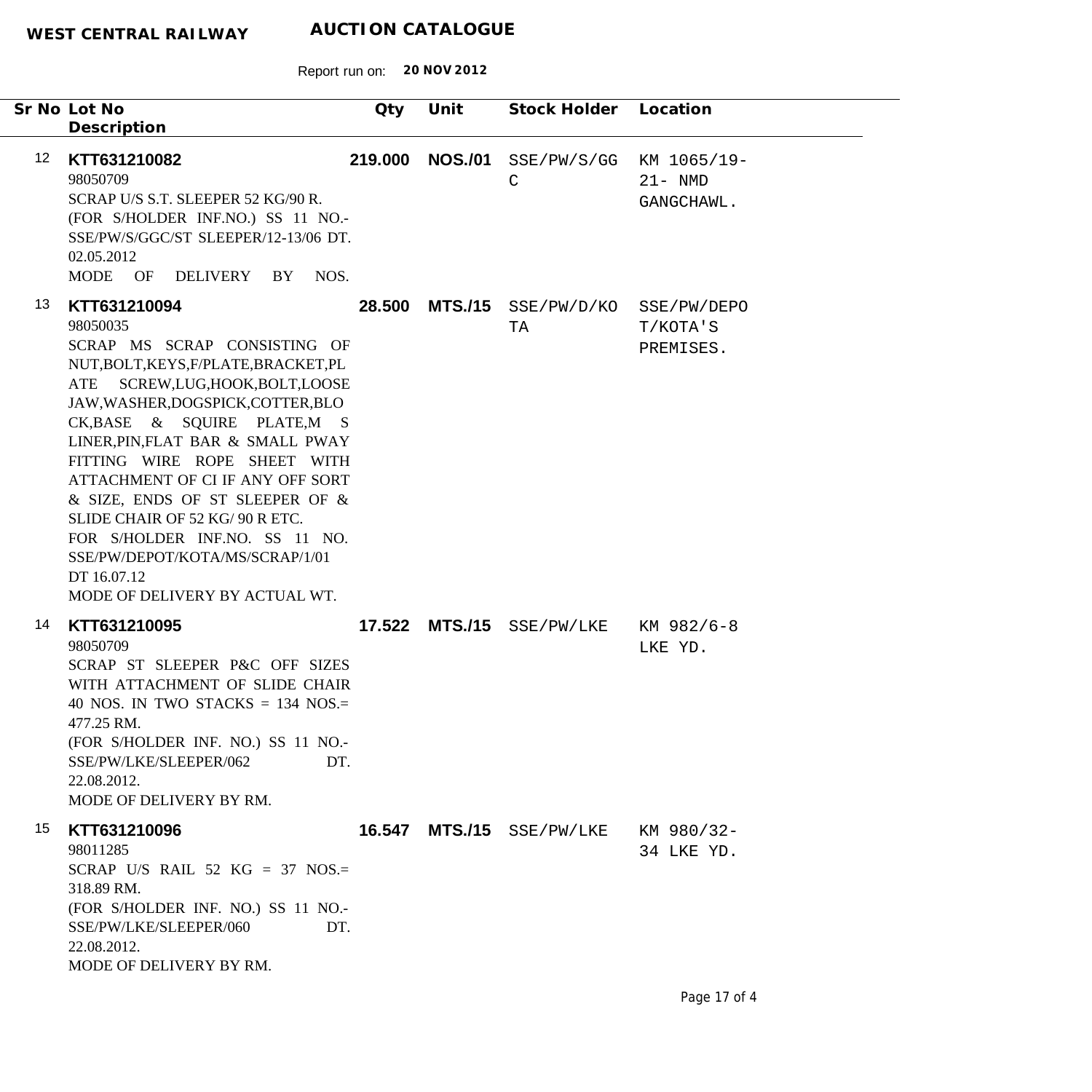|    | Sr No Lot No<br>Description                                                                                                                                                                                                                                            | Qty    | Unit | Stock Holder Location     |                                     |
|----|------------------------------------------------------------------------------------------------------------------------------------------------------------------------------------------------------------------------------------------------------------------------|--------|------|---------------------------|-------------------------------------|
| 16 | KTT631210097<br>98011285<br>SCRAP U/S RAIL 90 R = 43 NOS. = 371.14<br>RM.<br>(FOR S/HOLDER INF. NO.) SS 11 NO.-<br>SSE/PW/LKE/RAIL/12-13/061<br>DT.<br>22.08.2012.<br>MODE OF DELIVERY BY RM.                                                                          | 16.556 |      | MTS./15 SSE/PW/LKE        | KM 982/8-10<br>LKE YD.              |
| 17 | KTT631210103<br>98050035<br><b>SCRAP M.S. SCRAP.</b><br>(FOR S/HOLDER INF. NO.) SS 11 NO.<br>SSE/PW/VMA/12-13/02 DT. 01.09.2012<br>MODE OF DELIVERY BY ACTUAL WT.                                                                                                      |        |      | $9.650$ MTS./15 SSE/PWVMA | $758/2 - 4$ CMU<br>YD<br>RAJASTHAN. |
| 18 | KTT631210104<br>98050709<br>SCRAP ST SLEEPER AURDINARY 90<br>R/52 KG BADLY, RUSTED, DUSTED,<br>CORRODED, CRACKED AND BROKEN<br>U/S.<br>(FOR S/HOLDER INF. NO.) SS 11 NO.<br>SSE/PW/SWM/ST/12-13/09 DT. 26.06.2012<br>MODE OF DELIVERY BY ACTUAL WT.                    |        |      | 29.040 MTS./15 SSE/PW/SWM | KM 1029/2-<br>$8$ .                 |
| 19 | KTT631210105<br>98050709<br>SCRAP ST SLEEPER AURDINARY 90<br>R/52 KG BADLY, RUSTED, CORRODED,<br>CRACKED AND BROKEN U/S.<br>(FOR S/HOLDER INF. NO.) SS 11 NO.<br>SSE/PW/SWM/ST/12-13/08 DT. 19.06.2012<br>MODE OF DELIVERY BY ACTUAL WT.                               | 25.665 |      | MTS./15 SSE/PW/SWM        | KM 1047/21-<br>23.                  |
| 20 | KTT631210111<br>98080106<br>(1) SCRAP C.I. POT WITH TIE BAR $=$<br>8.430 MTS<br>(2) TIE BAR WITH COTTERS $\&$<br>WITHOUT TIE BAR $= 0.540$ MTS.<br>(FOR S/HOLDER INF. NO.) SS 11 NO.<br>SSE/PW/RMA/DRF/CI POT/000142 DT.<br>09.07.12<br>MODE OF DELIVERY BY ACTUAL WT. |        |      | 8.970 MTS./15 SSE/PW/RMA  | DRF YARD KM<br>$873/21 - 23$ .      |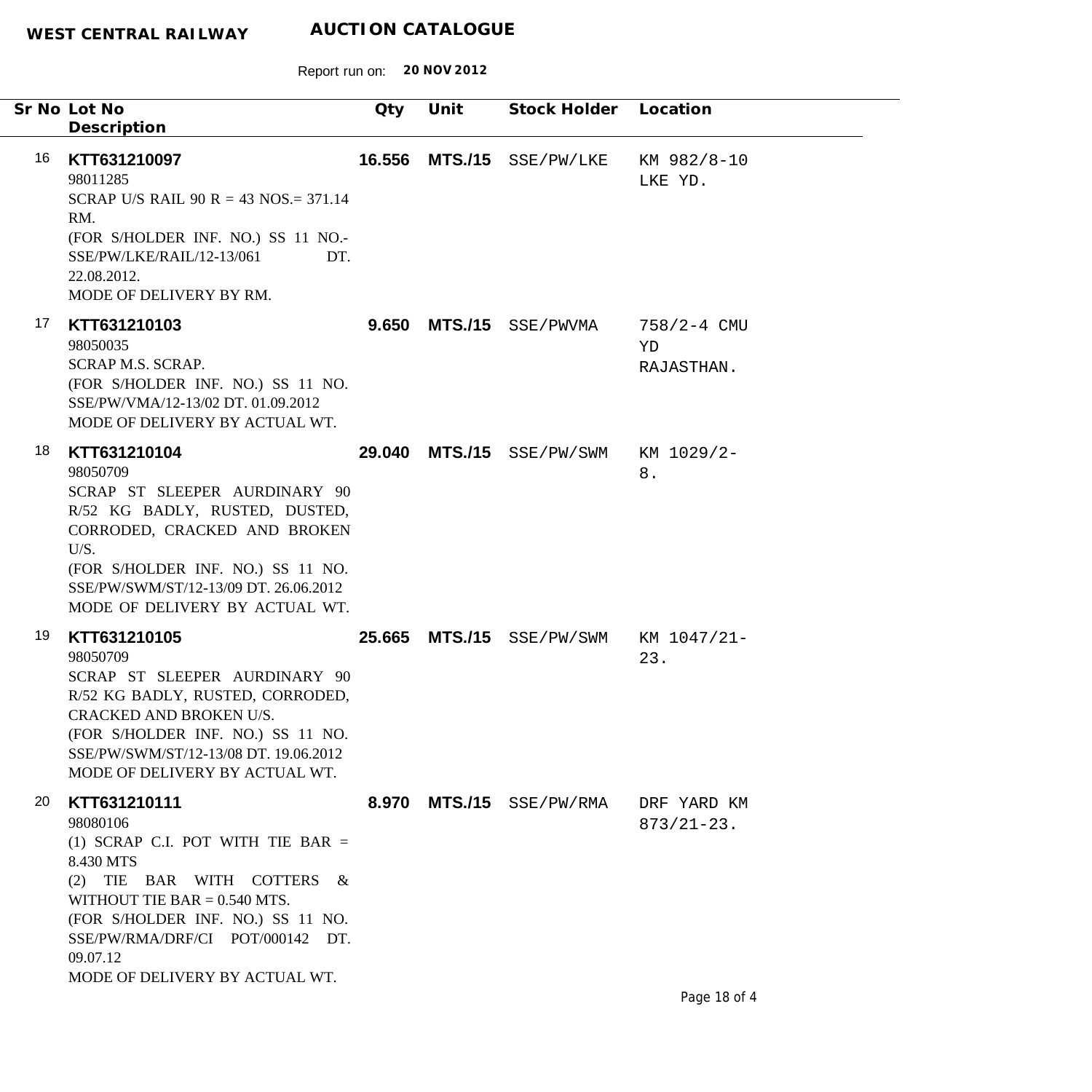| Sr No Lot No<br>Description                                                                                                                                                                                                                                                                       | Qty   | Unit           | Stock Holder Location     |                                |
|---------------------------------------------------------------------------------------------------------------------------------------------------------------------------------------------------------------------------------------------------------------------------------------------------|-------|----------------|---------------------------|--------------------------------|
| 21<br>KTT631210112<br>SCRAP LMV DIESEL JEEP, MODEL-<br>1982.<br>MAKE- MAHINDRA & MAHINDRA,<br>ENGINE NO. 6602, CHASSIS NO. 6602,<br>REG. NO. RSO 7061.<br>(FOR S/HOLDER INF. NO.) SS 11 NO.<br>SSE/TELE/SWM/T&P/JEEP RSO 7061/12-<br>13/01 DT. 16.06.2012.<br>MODE OF DELIVERY BY NOS.            | 1.000 | <b>NOS./01</b> | SSE/TELE/SW<br>M          | SSE/TELE/SW<br>M OFFICE.       |
| 22<br>KTT631210113<br>98011285<br>SCRAP 60 KG RAILS U/S IN 01 STACK $=$<br>$108$ NOS. = 1437.75 RM.<br>FOR S/HOLDER INF. NO. SS 11 NO.<br>SSE/PW/RMA/DRF/RAILS/001<br>DT.<br>01.10.12<br>MODE OF DELIVERY BY RM.                                                                                  |       |                | 86.754 MTS./15 SSE/PW/RMA | DRF YARD KM<br>$873/3 - 5$ .   |
| 23<br>KTT631210114<br>98011285<br>(1) SCRAP 60 KG RAILS PIECES 1 MTR<br>$LONG = 10.447 MTS$ .<br>(2) SCRAP CHECK RAIL BROKEN &<br>RAIL FLANGE W/O WEB & HEAD =<br>03.007 MTS.<br>FOR S/HOLDER INF. NO. SS 11 NO.<br>SSE/PW/RMA/DRF/RAILS/002<br>DT.<br>03.10.12<br>MODE OF DELIVERY BY ACTUAL WT. |       |                | 13.454 MTS./15 SSE/PW/RMA | DRF YARD IN<br>$873/9 - 11.$   |
| 24<br>KTT631210115<br>98011285<br>SCRAP 52 KG RAILS U/S IN 01 STACK $=$<br>34 NOS. = 381.88 RM.<br>FOR S/HOLDER INF. NO. SS 11 NO.<br>KTT/RMA/DRF/RAILS/150 DT. 24.09.12<br><b>MODE</b><br>OF<br><b>DELIVERY</b><br>BY<br>RM.                                                                     |       |                | 19.815 MTS./15 SSE/PW/RMA | DRF YARD KM<br>$873/31 - 33$ . |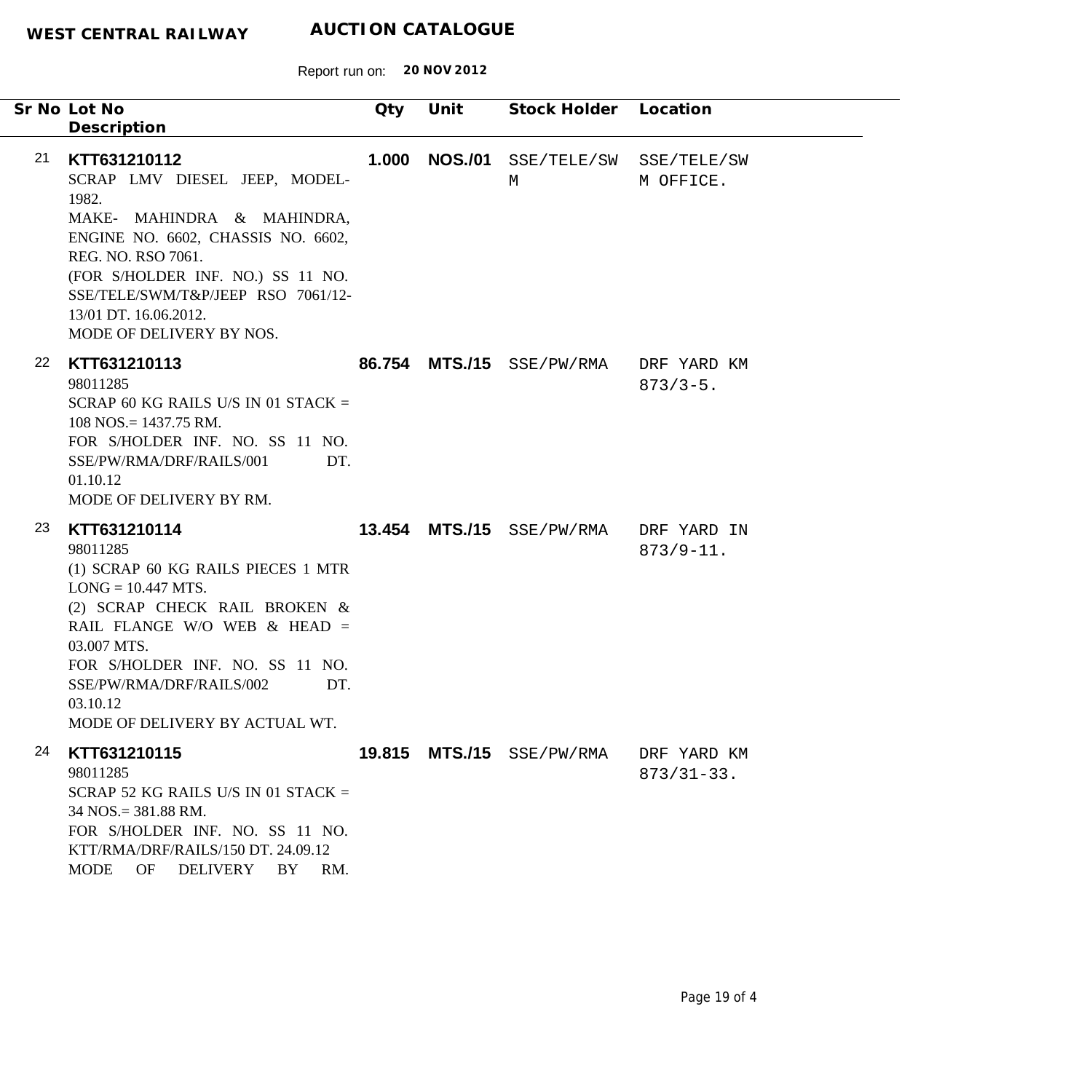| Sr No Lot No<br>Description                                                                                                                                                                                                                                                                                                                                                                                                                                  | Qty   | Unit           | Stock Holder Location          |                                                                           |
|--------------------------------------------------------------------------------------------------------------------------------------------------------------------------------------------------------------------------------------------------------------------------------------------------------------------------------------------------------------------------------------------------------------------------------------------------------------|-------|----------------|--------------------------------|---------------------------------------------------------------------------|
| 25<br>KTT631211116<br>98011285<br>SCRAP U/S RAIL 52 KG IN 2 STACK =<br>$144$ NOS. = 1590.72 RM.<br>FOR S/HOLDER INF. NO. SS 11 NO.<br>SSE/PW/BD/SCRAP RAIL 52 KG/2012-<br>13/12<br>DT. 04.10.12<br>MODE OF DELIVERY BY RM.                                                                                                                                                                                                                                   |       | 82.542 MTS./15 | SSE/PW/BD                      | $KM$ 73/3-4<br>KM & 73/5-6<br>NEAR URML<br>YARD.                          |
| 26<br>KTT631211117<br>98110147<br>SCRAP/ CONDEMN LOCO NO. 20607<br>WAM-4 WITH FERROUS & NON-<br>FERROUS ATTACHMENT.<br>FOR S/HOLDER INF. NO. SS 11 LOT NO.<br>SSE/S/TKD/35/12/12 DT. 26.10.2012<br>MODE OF DELIVERY BY NOS.<br>NOTE-1. CUTTING ALLOWED FOR<br>EASY LOADING.<br>2. THERE IS NO FACILITY TO GROUND<br>THE LOCO, HENCE THE CONDEMN<br>LOCO IS STANDING ON DUMMY BOGIE<br>WHEELS (NOT INCLUDED FOR LOCO<br><b>CUTTING DURING DELIVERY)</b>       |       |                | <b>1.000 NOS./01</b> SSE/S/TKD | OHE OFF<br><b>LOCO</b><br>CUTTING<br>AREA IN<br>SCRAP YARD<br>AT ELS/TKD. |
| 27<br>KTT631211118<br>98110147<br>SCRAP/CONDEMN LOCO NO. 20633<br>WAM-4 WITH FERROUS<br>NON<br>$\&$<br>FERROUS ATTACHMENT.<br>FOR S/HOLDER INF.NO. SS11 LOT NO<br>SSE/S/TKD/35/2/13 DT. 26.10.2012<br>MODE OF DELIVEY BY NOS.<br>NOTE-<br>1- CUTTING ALLOWED FOR EASY<br>LOADING.<br>2- THERE IS NO FACILITY TO GROUND<br>THE LOCO, HENCE THE CONDEMN<br>LOCO IS STANDING ON DUMMY BOGIE<br>WHEELS (NOT INDLUDED FOR LOCO<br><b>CUTTING DURING DELIVERY)</b> | 1.000 | <b>NOS./01</b> | SSE/S/TKD                      | OHE OFF<br><b>LOCO</b><br>CUTTING<br>AREA IN<br>SCRAP YARD<br>AT ELD/TKD. |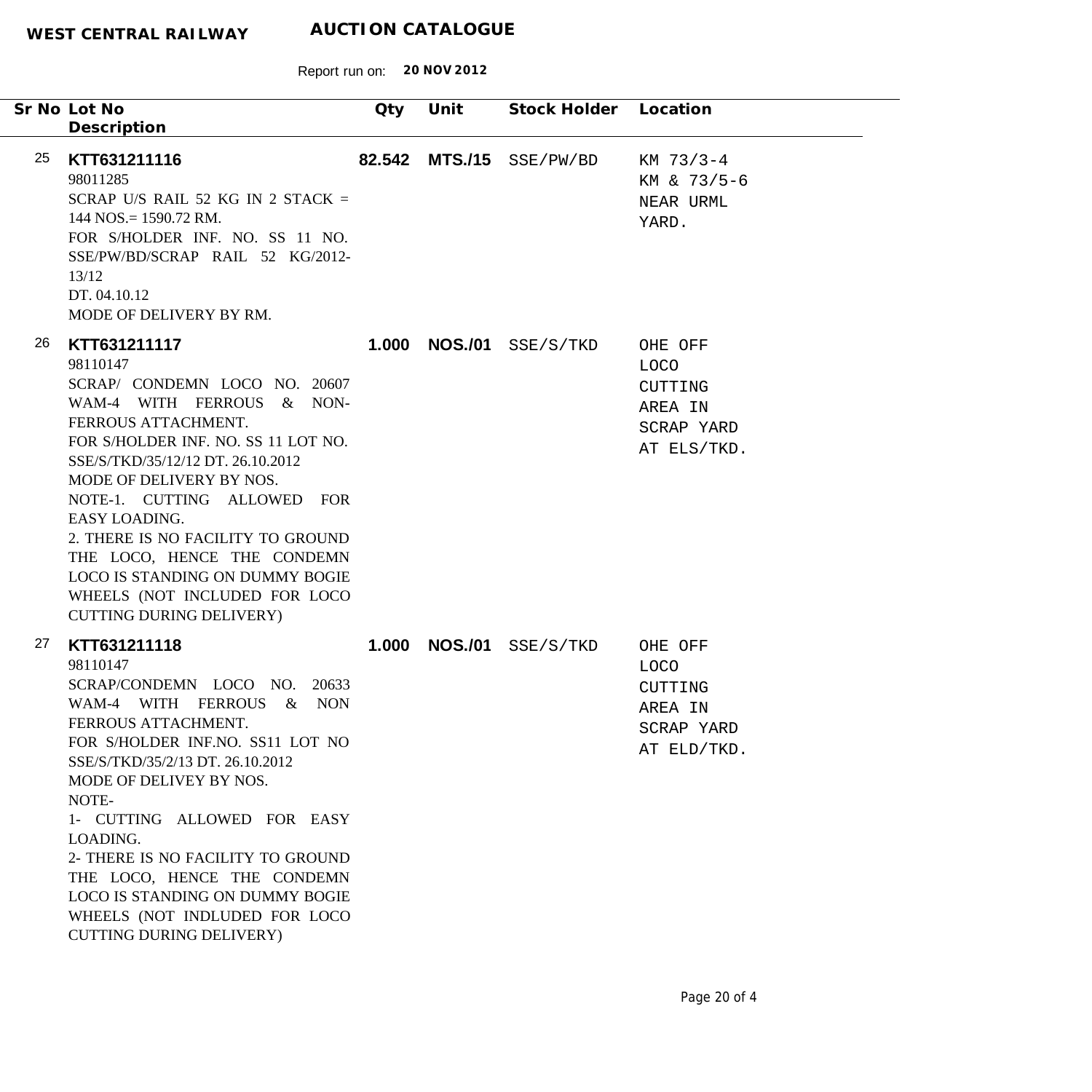| 63120095<br><b>Auction Catalogue No</b>                                                                                                                                                                                                     |        |                 | Auction Date: 27-11-2012    |                                                                                                                                                           |
|---------------------------------------------------------------------------------------------------------------------------------------------------------------------------------------------------------------------------------------------|--------|-----------------|-----------------------------|-----------------------------------------------------------------------------------------------------------------------------------------------------------|
| Auctioneer: Dy CMM(S)<br>Sr No Lot No<br>Description                                                                                                                                                                                        | Qty    | Unit            | Place: KOTA<br>Stock Holder | Location                                                                                                                                                  |
| JBP631110215<br>1<br>98415816<br>SCRAP RELEASED WOODEN PACKAGE<br>AND BROKEN TREES IN 5 STACK. AT<br>DIFFERENT LOCATION IN<br><b>SHED</b><br>PERMISSION.<br>(FOR<br>S/HOLDER<br><b>INF.NO.)SS.11</b><br>NO.NKJ/SSE/D/2011/14 DT.15.09.2011. | 15.000 | <b>MTS./15</b>  | SSE/LOCO/DL<br>S/NKJ        | MATERIAL<br>WILL BE<br>SUPPLIED IN<br>DIESEL SHED<br>NKJ.                                                                                                 |
| $\overline{2}$<br>JBP631203536<br>98080015<br>SCRAP STS 168 LBS INTACT BG IN 7<br>STACK.<br>(FOR<br>S/HOLDER INF.NO.)<br>$SS-11$<br>NO.S4/STS 168/190 DT.09.02.2012                                                                         |        | 658.000 NOS./01 | SSE/PW/KTE                  | $KM-1098/3-4$<br>TO $1097/8-9$<br>UP JKE<br>YARD.                                                                                                         |
| 3<br>JBP631203537<br>98080015<br>SCRAP STS 168 LBS INTACT BG IN 5<br>STACK.<br>(FOR<br>S/HOLDER INF.NO.)<br>$SS-11$<br>NO.S4/STS 168/213 DT.18.02.2012                                                                                      |        | 292.000 NOS./01 | SSE/PW/KTE                  | $KM-1077/4-5$<br>TO $1078/0-1$<br>UP AND DN<br>KTE (S)<br>YARD.                                                                                           |
| JBP631203620<br>4<br>98011509<br><b>SCRAP SPRING STEEL CONSISTING OF</b><br>ALL TYPE HELICAL SPRINGS (BODY<br>BOLSTER SPRINGS, SAB SPRINGS<br>ETC.(FOR<br><b>S/HOLDER</b><br>INF.NO.)JBP/STA/C&W/12/01/07<br>DT.25.02.2012                  |        |                 | 5.000 MTS./15 SSE/C&W/STA   | ROH COMPLEX<br>STA ALD<br>END.                                                                                                                            |
| 5<br>JBP631203627<br>98050709<br>SCRAP STEEL XING SLEEPERS = 171<br>$NOS = 613.07$ RM<br>(FOR S/HOLDER INF.NO.)SS.11 NO.S-<br>5/KMZ/SS.11/STEEL<br><b>XING</b><br>SLEEPER/2011-12/02 DT.24.11.2011<br>MODE OF DELIVERY BY RM.               |        |                 | 21.764 MTS./15 SSE/PW/KMZ   | KM-1196/8-9<br>DN SIDE<br><b>BINA</b><br>$END, KM-$<br>$1196/8 - 9$ DN<br>SIDE BINA<br>$END, KM-$<br>$1197/4 - 5$ DN<br>SIDE BINA<br>END.<br>Page 21 of 4 |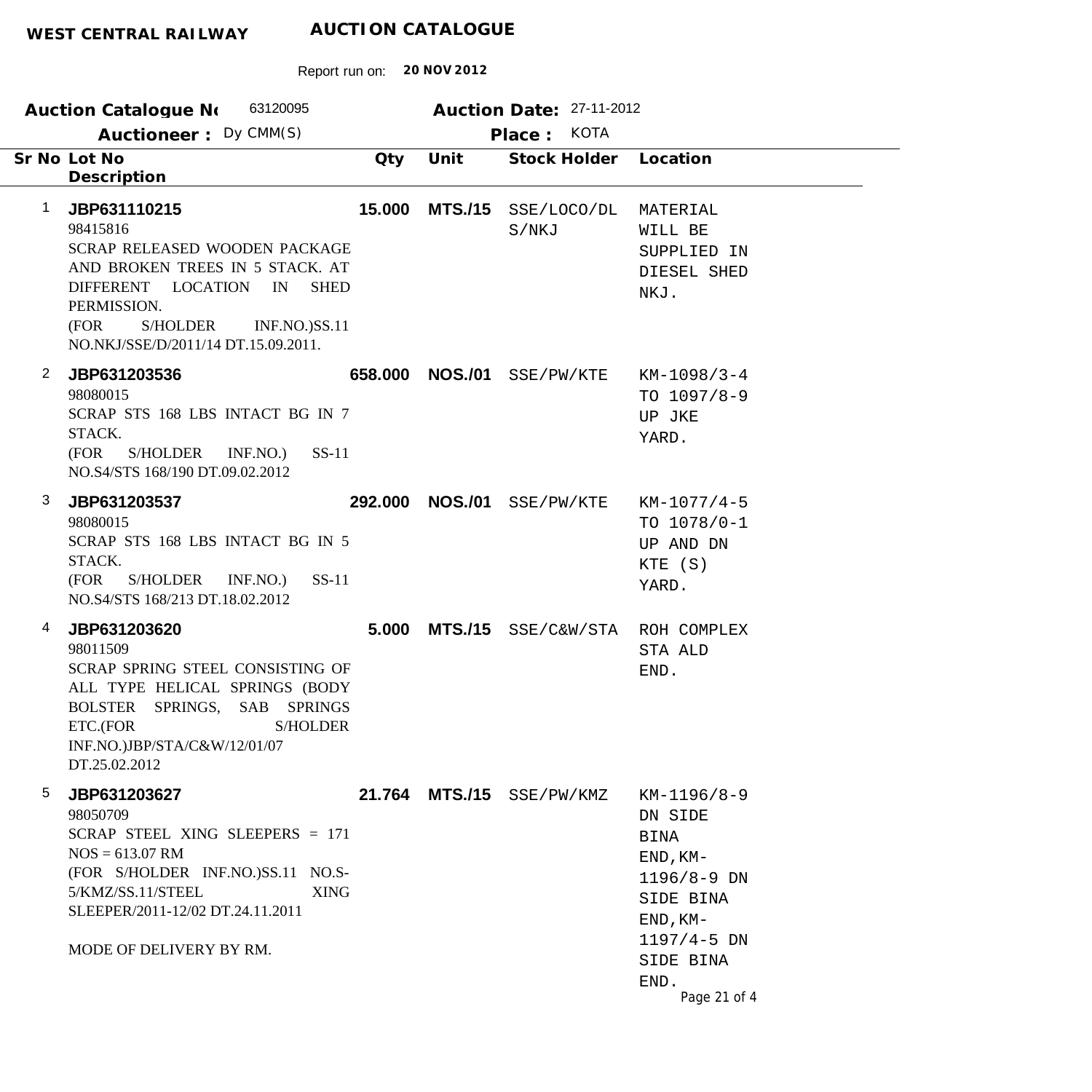|   | Sr No Lot No<br>Description                                                                                                                                                                     | Qty     | Unit           | Stock Holder              | Location                                                                                                                    |
|---|-------------------------------------------------------------------------------------------------------------------------------------------------------------------------------------------------|---------|----------------|---------------------------|-----------------------------------------------------------------------------------------------------------------------------|
| 6 | JBP631203647<br>98050709<br><b>SCRAP STEEL TRUFF SLEEPER 168 LBS</b><br>STACK.<br>(FOR<br>9 <sup>7</sup><br>S/HOLDER<br>IN<br>NO.JBP/BGTA/STS168<br>$INF.NO.$ $SS.11$<br>BS/06<br>DT.12.03.2012 | 613.000 | <b>NOS./01</b> | SSE/PW/BGTA               | $KM-771/4-$<br>$5, 5 - 6, 6 -$<br>$7,8-$<br>$9,772/0 - 1$<br>DN SIDE.                                                       |
|   | JBP631203654<br>98050709<br><b>SCRAP STEEL TRUFF SLEEPER 168 LBS</b><br>IN 14 STACK.<br>(FOR<br><b>S/HOLDER</b><br><b>INF.NO.)SS.11</b><br>NO.JBP/BGTA/STS/168<br>LBS/04<br>DT.09.03.2012       | 546.000 | <b>NOS./01</b> | $SSE/PW/BGTA$ $KM-785/1-$ | $0,784/9-$<br>$10, 9 - 8, 8 -$<br>$7, 7 - 6, 6 -$<br>$5, 5 - 4$ DN<br>SIDE, KM-<br>$784/4 - 5, 5 -$<br>$6, 0-1$ DN<br>SIDE. |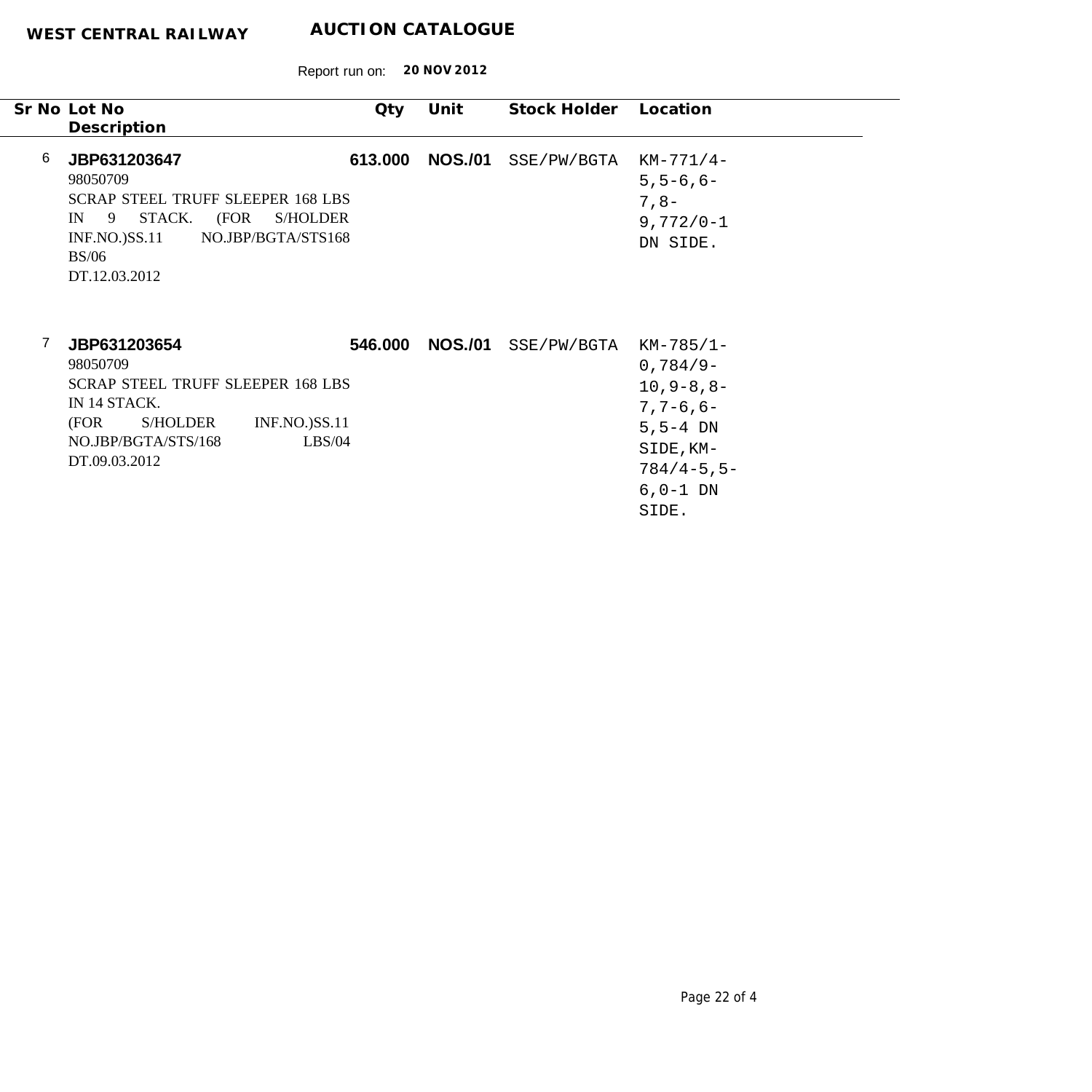| Sr No Lot No<br>Description                                                                                                                                                                                   | Qty         | Unit           | Stock Holder Location |                                                                                                                                                                                                                                                                                                                                            |  |
|---------------------------------------------------------------------------------------------------------------------------------------------------------------------------------------------------------------|-------------|----------------|-----------------------|--------------------------------------------------------------------------------------------------------------------------------------------------------------------------------------------------------------------------------------------------------------------------------------------------------------------------------------------|--|
| 8<br>JBP631203678<br>98050709<br>SCRAP STEEL SXS WITHOUT SLIDE<br>CHAIR IN 7 STACK = 342 NOS = $1215.95$<br>RM (FOR S/HOLDER INF.NO.)SS.11 S<br>4/NKJ/PW/SXS/11-12/46 DT.05.03.2012<br>MOD OF DELIVERY BY RM. | 43.166      | <b>MTS./15</b> | SSE/PWNKJ             | 1-KM 1029/5<br>TO 1029/4<br>UP LINE, 2-<br>KM 1029/6<br>TO 1029/5<br>$\mathbf{U}\mathbf{P}$<br>$LINE, 3&4-$<br>KM 1029/7<br>TO 1029/6<br>UP LINE, 5-<br><b>URDI 1027</b><br>TO URDI<br>1023 NEAR<br>ARE NKJ C<br>CABIN, 6-<br><b>URDI 1063</b><br>TO URDI<br>$1041, 7-$<br><b>URDI 1079</b><br>TO URDI<br>1063 NEAR<br>ARE NKJ C<br>CABIN. |  |
| 9<br>JBP631205019<br>98850102<br>SCRAP TURNING & BORING RUSTED<br>CHIPS RELEASED FROM AC LOCO<br>S/HOLDER<br>(FOR<br>NO.NKJ/TRS/SC/F/11-12/20 DT.22.03.12.                                                    | INF.NO.)LOT | 15.000 MTS./15 | SSE/S/ELS/N<br>ΚJ     | MATERIAL<br>WILL BE<br>RELEASED<br>FROM ELS<br>NKJ.                                                                                                                                                                                                                                                                                        |  |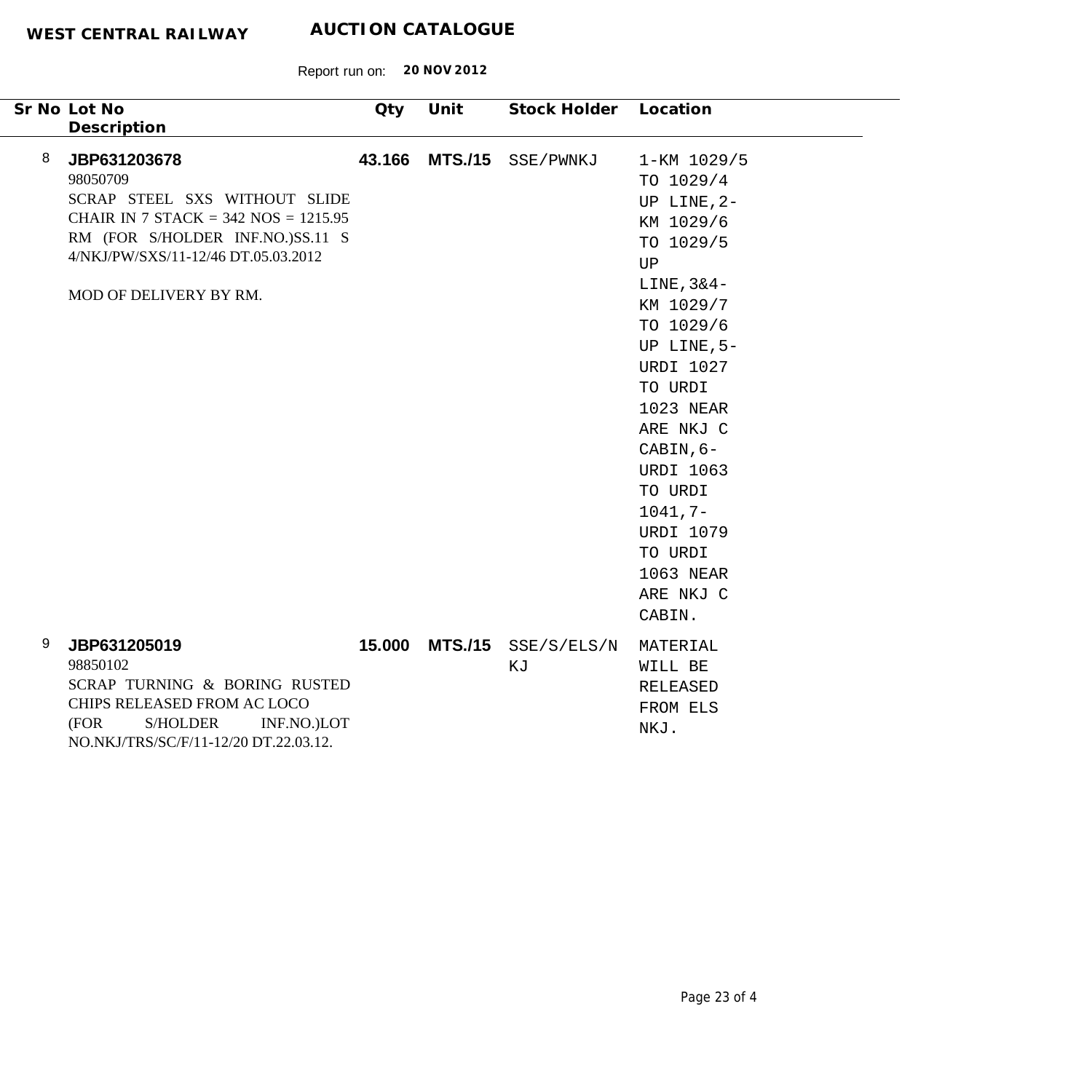|    | Sr No Lot No                                                                                                                                                                                                                                                                                                                                  | Qty    | Unit           | Stock Holder Location |                                                                                                                                                                                                                                                                                           |
|----|-----------------------------------------------------------------------------------------------------------------------------------------------------------------------------------------------------------------------------------------------------------------------------------------------------------------------------------------------|--------|----------------|-----------------------|-------------------------------------------------------------------------------------------------------------------------------------------------------------------------------------------------------------------------------------------------------------------------------------------|
|    | Description                                                                                                                                                                                                                                                                                                                                   |        |                |                       |                                                                                                                                                                                                                                                                                           |
| 10 | JBP631207027<br>SCRAP SXS WITH OUT SLIDE CHAIR =<br>306 NOS.= 1057.92 RM IN 07 STACK FOR<br>INF.<br>(S/HOLDER<br>NO.)<br><b>SS</b><br>-11<br>NO.S4/NKJ/PW/SXS/11-12/45<br>DT.<br>01.03.2012.<br>MODE OF DELIVERY BY RM.                                                                                                                       | 37.556 | <b>MTS./15</b> | SSE/PW/NKJ            | (1) 1031/7<br>TO 1031/8<br>DN LINE.<br>$(2)$ TL/1007<br>TO TL 1003<br>TRIPE SHED.<br>(3)1030/7<br>TO 1030/6<br>UP LINE.<br>(4) 1030/7<br>TO 1030/6<br>UP LINE.<br>$(5)$ 1030/6<br>TO 1030/5<br>UP LINE.<br>$(6)$ 1029/9<br>TO 1029/8<br>UP LINE.<br>$(7)$ 1029/9<br>TO 1029/8<br>UP LINE. |
| 11 | JBP631207029<br>98080015<br>(1) SCRAP RAIL BLOW 1 MTR 52 $KG =$<br>57.550 MTS APPROX.<br>(2) SCRAP RAIL 90 LBS RAIL BLOW 1<br>MTR= 06.815 MTS APPROX.<br>(3) SCRAP RAIL 100 DH RAIL BLOW 1<br>MTR= 00.795 MTS APPROX.<br>(FOR S/HOLDER INF. NO.) SS 11 NO.<br>S4/NKJ/PW/RAIL/12-13/04 DT. 28.05.2012<br>MODE OF DELIVERY BY ACTUAL<br>WEIGHT. | 65.160 |                | MTS./15 SSE/PW/NKJ    | $(1)$ 1033/5<br>TO 1033/4<br>UP RD. $(2)$<br>MARSHALING<br>YARD LINE<br>NO. 12.                                                                                                                                                                                                           |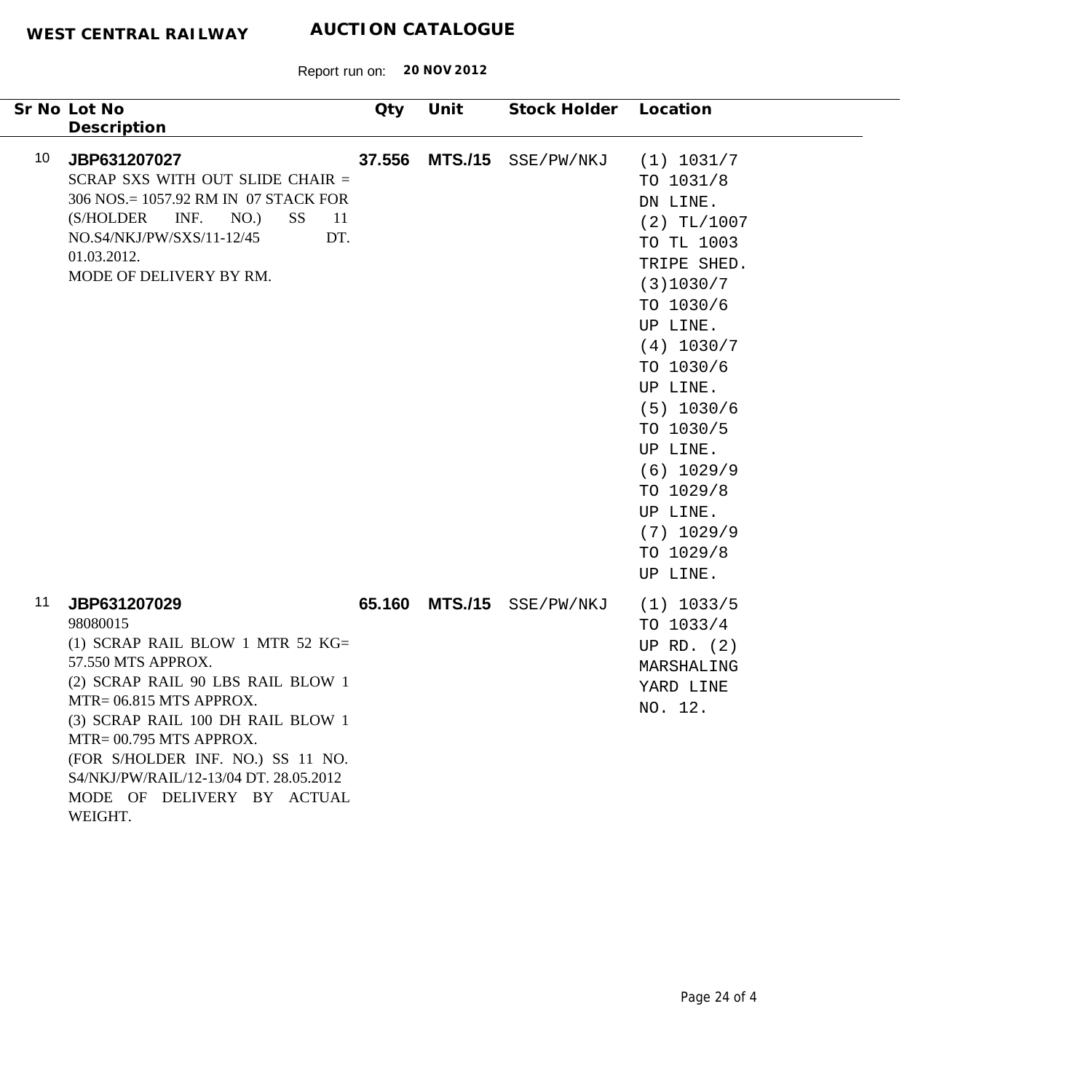| Sr No Lot No<br>Description                                                                                                                                                                                                                                                                                                                                                                                                                                                           | <b>Qty</b> | Unit           | Stock Holder Location |                                                                                                                                                                                                                                                                                                                                                                                                                                                                    |
|---------------------------------------------------------------------------------------------------------------------------------------------------------------------------------------------------------------------------------------------------------------------------------------------------------------------------------------------------------------------------------------------------------------------------------------------------------------------------------------|------------|----------------|-----------------------|--------------------------------------------------------------------------------------------------------------------------------------------------------------------------------------------------------------------------------------------------------------------------------------------------------------------------------------------------------------------------------------------------------------------------------------------------------------------|
| 12 <sup>12</sup><br>JBP631207032<br>98050709<br>(1) SCRAP STS 168 LBS BROKEN BADLY<br>CORRODED BROKEN 04 STACKS<br>$RUSTED = 14.448 MTS$<br>(2) SCRAP STS ROMANIA 171 LBS<br>BROKEN BADLY CORRODED RUSTED<br>02 STACKS = 99 NOS. = 05.882 MTS<br>(3) SCRAP STS 171 LBS BROKEN BADLY<br>CORRODED & RUSTED IN 01 STACKS<br>$=00.950$ MTS. TOTAL QTY= 21.280 MTS<br>(FOR S/HOLDER INF. NO.)<br>SS11<br>NO.S4/NKJ/PW/STS/12-13/02<br>DT.<br>06.04.2012.<br>MODE OF DELIVERY BY ACTUAL WT. | 21.280     | <b>MTS./15</b> | SSE/PW/NKJ            | (1)<br>URDI/1099<br>TO<br>URDI/1041<br>NEAR ARE<br>NKJ C CABIN<br>(2)<br>URDI/1099<br>TO<br>URDI/1041<br>NEAR ARE<br>NKJ C CABIN<br>(3)<br>URDI/1099<br>TO<br>URDI/1041<br>NEAR ARE<br>NKJ C CABIN<br>(4)<br>URDI/1041<br>TO URDI<br>1037 NEAR<br>ARE NKJ C<br>CABIN (5)<br>URDI/1041<br>TO URDI<br>1037 NEAR<br>ARE NKJ C<br>CABIN (6)<br>URDI/1037<br>TO URDI<br>1023 NEAR<br>ARE NKJ C<br>CABIN (7)<br>URDI/1037<br>TO URDI<br>1023 NEAR<br>ARE NKJ C<br>CABIN. |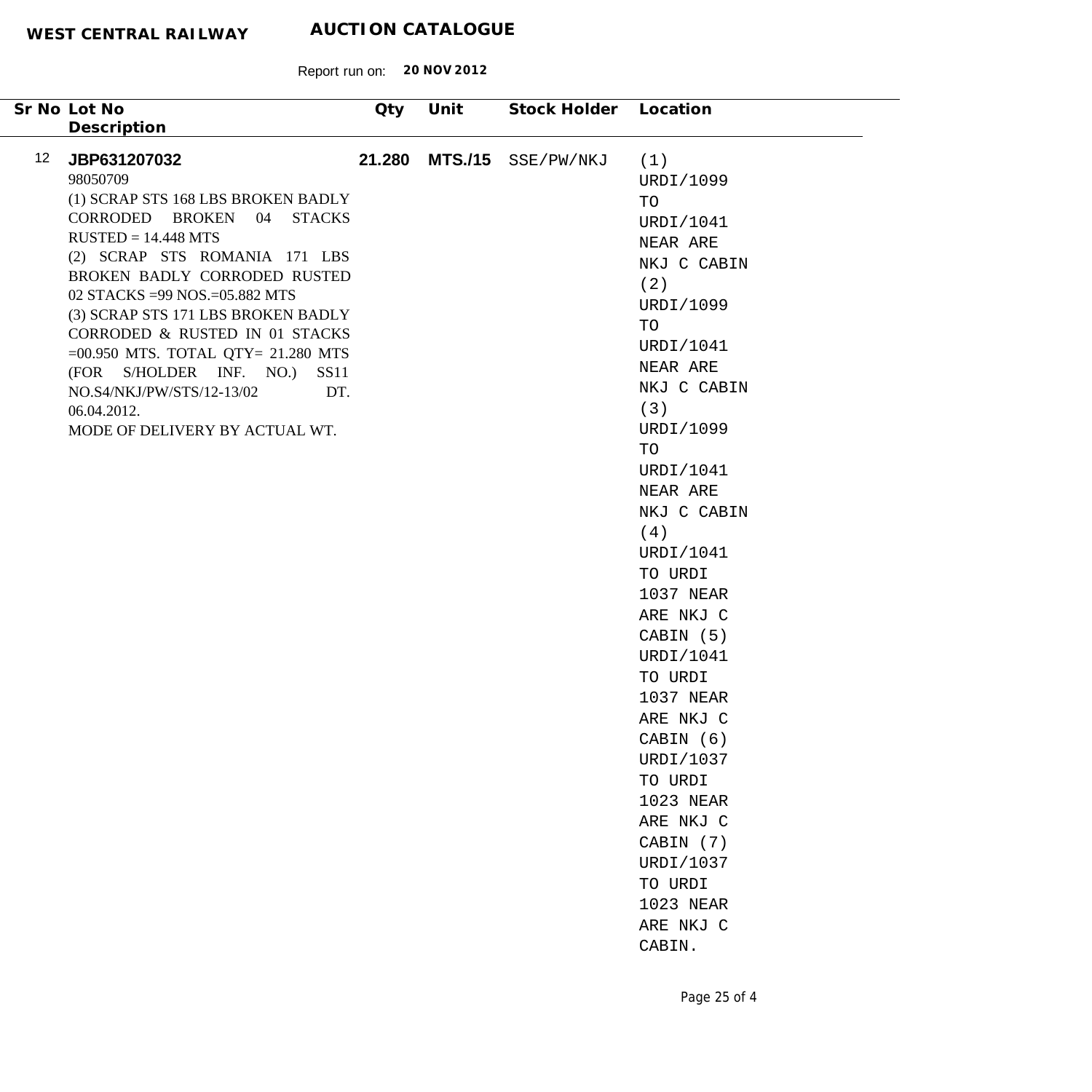| Sr No Lot No<br>Description                                                                                                                                                                                                                                                                                                                                                                                                                                                                                | Qty    | Unit | Stock Holder Location     |                                                                                                                                                                                             |
|------------------------------------------------------------------------------------------------------------------------------------------------------------------------------------------------------------------------------------------------------------------------------------------------------------------------------------------------------------------------------------------------------------------------------------------------------------------------------------------------------------|--------|------|---------------------------|---------------------------------------------------------------------------------------------------------------------------------------------------------------------------------------------|
| 13 <sup>13</sup><br>JBP631207033<br>(1) SCRAP STS 168 LBS BROKEN<br>PARTIALLY<br><b>CORRODED</b><br>BADLY<br>RUSTED BROKEN & STRICKED MUD IN<br>06 STACKS= 14.866 MTS.<br>(2) SCRAP STS 171 LBS BADLY<br>PARTIALLY CORRODED<br><b>RUSTED</b><br>BROKEN & STRICKED MUD IN 02<br>$STACKS = 8.596 MTS.$<br>(3) SCRAP STS ROMANIA CORRODED<br>IN 02 STACKS= 11.948 MTS<br>$TOTAL = 35.410 MTS$<br>(FOR S/HOLDER INF. NO.) SS 11 NO.<br>S4/NKJ/PW/STS/11-12/54 DT. 27.03.2012<br>MODE OF DELIVERY BY ACTUAL WT. | 35.410 |      | MTS./15 SSE/PW/NKJ        | (1)1033/2<br>TO $1033/1$<br>UP LINE $(2)$<br>1033/1 TO<br>1033/0 DN<br>LINE $(3)$<br>MRS/1279 TO<br>NKJ/3148<br>$(4)$ 1033/2<br>TO 1033/3<br>DN LINE (5)<br>1032/9 TO<br>1033/0 DN<br>LINE. |
| 14<br>JBP631207034<br>98050709<br>(1) SCRAP STS 168 LBS CORRODED $\&$<br><b>BROKEN IN 05 STACKS=16.400 MTS</b><br>(2) SCRAP STS 171 LBS CORRODED $\&$<br>BROKEN IN 03 STACKS= 7.940 MTS.<br>(FOR S/HOLDER INF. NO.) SS 11 NO.<br>S4/NKJ/PW/STS/11-12/51 DT. 23.03.2012<br>MODE OF DELIVERY BY ACTUAL WT.                                                                                                                                                                                                   |        |      | 24.340 MTS./15 SSE/PW/NKJ | (1)<br>URDZ/1227<br>TO<br>URDZ/1217<br>NEAR ARE<br>GCI (2)<br>URDZ/1227<br>TO<br>URDZ/1195<br>NEAR ARE<br>GCI.                                                                              |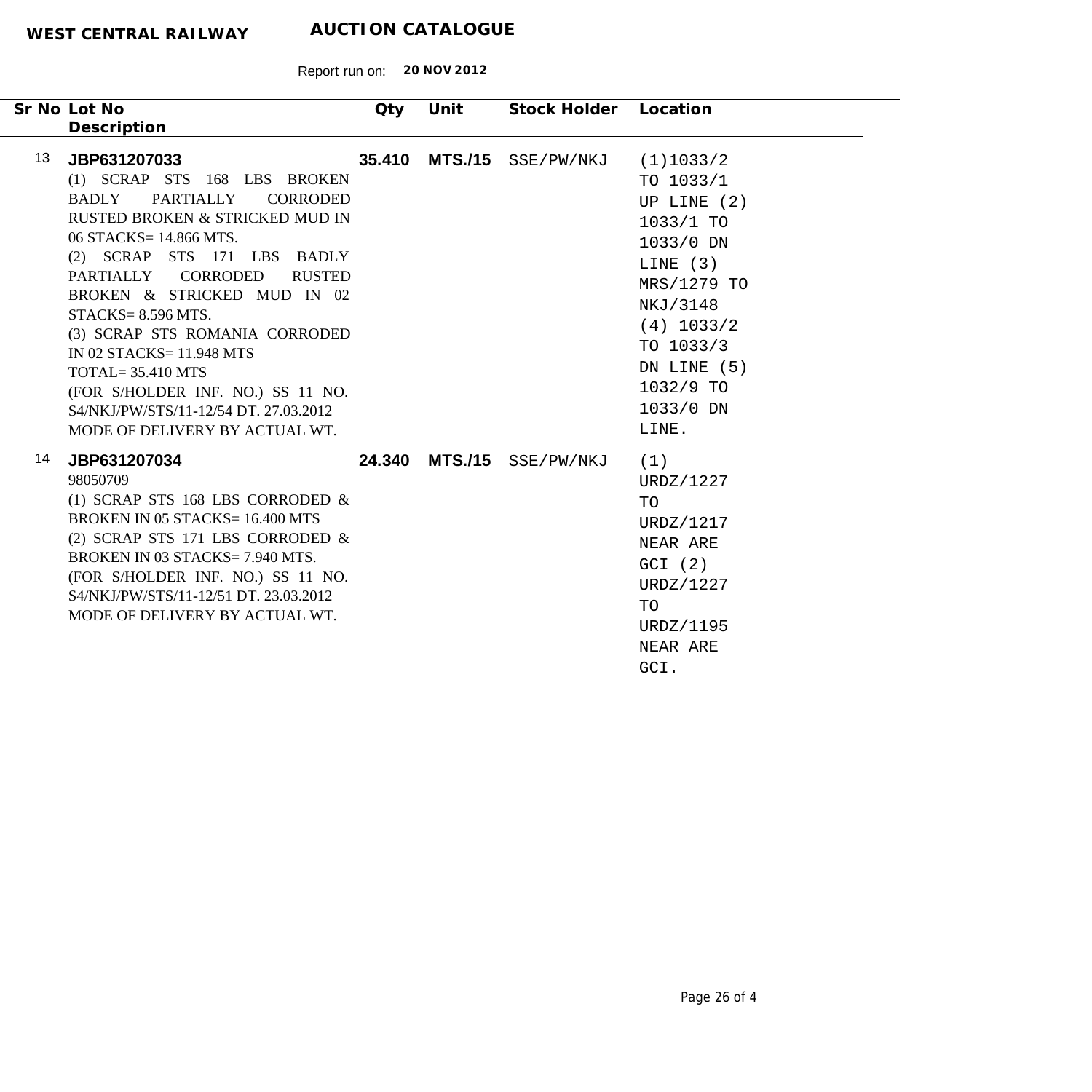Report run on: **20 NOV 2012**

 $\sim$ 

|                 | Sr No Lot No                                                                                                                                                                                         | Qty | Unit            | Stock Holder Location |                                                                                                                                                       |
|-----------------|------------------------------------------------------------------------------------------------------------------------------------------------------------------------------------------------------|-----|-----------------|-----------------------|-------------------------------------------------------------------------------------------------------------------------------------------------------|
|                 | Description                                                                                                                                                                                          |     |                 |                       |                                                                                                                                                       |
| 15 <sub>1</sub> | JBP631208055<br>98080106<br>SCRAP CST 9 GR. II PAIRS CORRODED<br>RUSTED IN 12 STACKS.<br>(FOR S/HOLDER INF. NO.) SS 11 NO. S-<br>4/NKJ/PW/CI/12-13/07 DT. 07.06.12<br>MODE OF<br>DELIVERY BY<br>NOS. |     | 744.000 NOS./01 | SSE/PW/NKJ            | $1 -$<br>URD2/1195<br>TO<br>URD2/1175.<br>$2 -$<br>URD2/1195<br>TO<br>URD2/1175.<br>$3 -$<br>URD2/1195<br>TO<br>URD2/1175.<br>$4-$<br>URD2/1195<br>TO |
|                 |                                                                                                                                                                                                      |     |                 |                       | URD2/1175.<br>$5 -$<br>URD2/1161<br>TO<br>URD2/1147.<br>$6-$<br>URD2/1161<br>TO<br>URD2/1147.<br>$7-$                                                 |
|                 |                                                                                                                                                                                                      |     |                 |                       | URD2/1147<br>TO<br>URD2/1133.<br>$8-$<br>URD2/1133<br>TO                                                                                              |
|                 |                                                                                                                                                                                                      |     |                 |                       | URD2/1119.<br>$9-$<br>URD2/1133<br>$\operatorname{TO}$<br>URD2/1119.<br>$10 -$<br>URD2/1119<br>$\operatorname{TO}$<br>URD2/1101.                      |
|                 |                                                                                                                                                                                                      |     |                 |                       | Page 27 of 4                                                                                                                                          |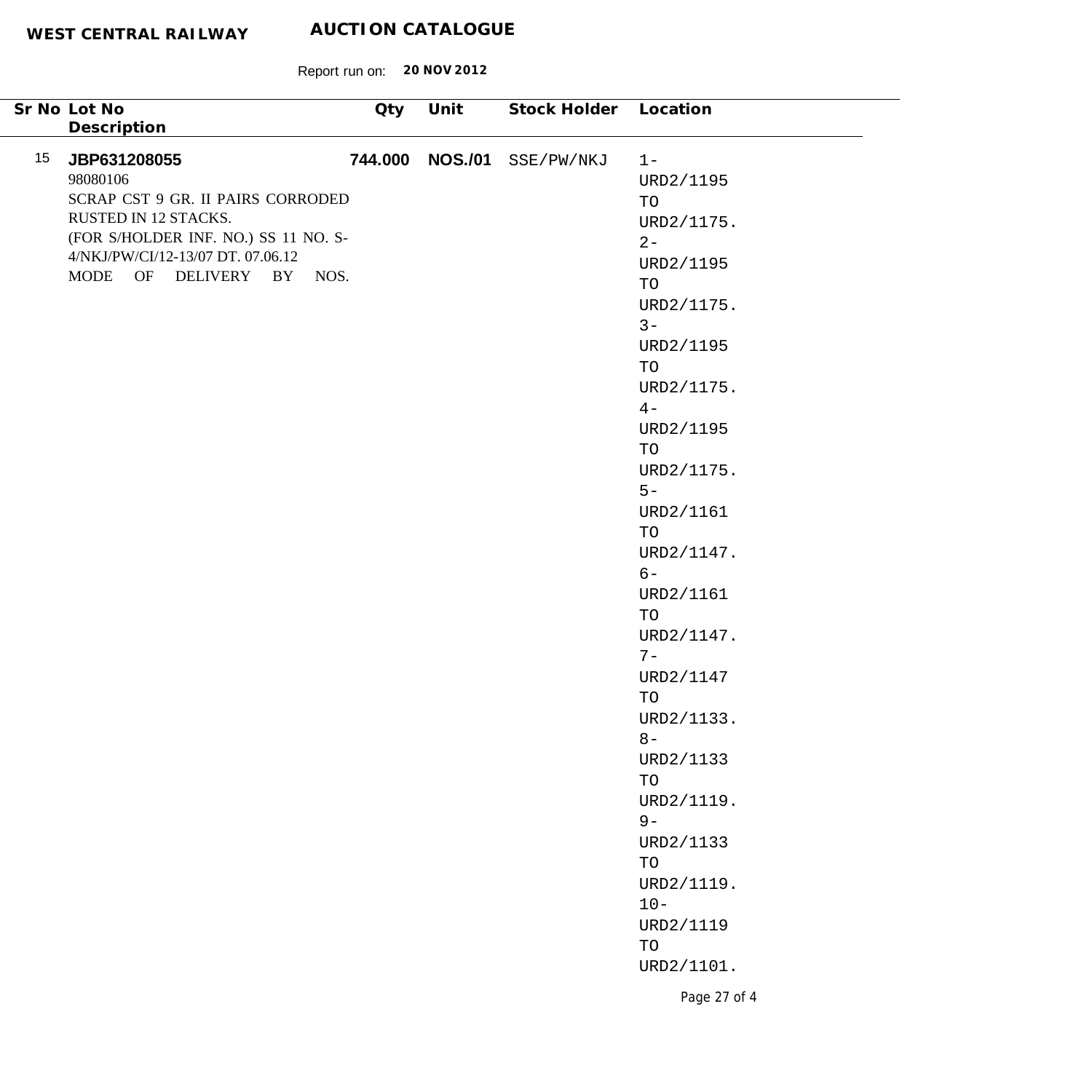|    | Sr No Lot No<br>Description                                                                                                                                                                                                                                                                                                                                                                              | Qty      | Unit           | Stock Holder Location                  |                                                                                               |
|----|----------------------------------------------------------------------------------------------------------------------------------------------------------------------------------------------------------------------------------------------------------------------------------------------------------------------------------------------------------------------------------------------------------|----------|----------------|----------------------------------------|-----------------------------------------------------------------------------------------------|
|    |                                                                                                                                                                                                                                                                                                                                                                                                          |          |                |                                        | $11 -$<br>URD2/1119<br>TO<br>URD2/1101.<br>$12 -$<br>URD2/1119<br>TO<br>URD2/1101.            |
| 16 | JBP631208056<br>98050709<br>(1) SCRAP STS 171 LBS BADLY<br>CORODED RUSTED & BROKEN IN 02<br>$STACKS = 6.180 MTS.$<br>(2) SCRAP STS 168 LBS BADLY<br>CORODED RUSTED & BROKEN IN 02<br>STACKS= 5.806 MTS.<br>(3) SCRAP STS ROMANIA BADLY<br>RUSTED & BROKEN IN 02 STACKS =<br>2.784 MTS.<br>(FOR S/HOLDER INF. NO.) SS 11 NO. S-<br>4/NKJ/PW/STS/11-12/49 DT. 19.03.2012<br>MODE OF DELIVERY BY ACTUAL WT. |          | 14.770 MTS./15 | SSE/PW/NKJ                             | $1 - KM$<br>1032/1 TO<br>KM 1032/0<br>UP LINE. 2-<br>KM 1031/8<br>TO KM<br>1031/7 UP<br>LINE. |
| 17 | JBP631208063<br>RELEASED GI SHEET.<br>(FOR. S/HOLDER INF. NO.) SS 11 NO.<br>JBP/ELEC/M/08 DT. 14.03.2012.<br>MODE OF DELIVERY BY ACTUAL WT.                                                                                                                                                                                                                                                              | 1249.200 |                | KGS./13 SR. SEE/M/JB SR. SEE(M)JB<br>Ρ | $P$ .                                                                                         |
| 18 | JBP631208074<br>98050126<br>SCRAP MS CONSISTING OF END<br>PANEL, SIDE PANEL, M.S. SHEET,<br>PILLAR, FLOOR SHEET, DOOR & DOOR<br>FITTINGS AND ALL COMPONENT OF<br>BOXN WAGON, RELEASED FROM<br>BOXN WAGON.<br>(FOR S/HOLDER INF. NO.) SS 11 LOT<br>NO.-JBP/NKJ/C&W/MS<br>07/12/10<br>DT.<br>05.07.2012.<br>MODE OF DELIVERY BY ACTUAL WT.                                                                 | 6.000    | <b>MTS./15</b> | SSE/C&W/ROH<br>SHED/NKJ                | MATERIAL<br>WILL BE<br>SUPPLIED IN<br>$SSE(C\&W)$<br>OSL ROH<br><b>COMPLEX</b><br>NKJ.        |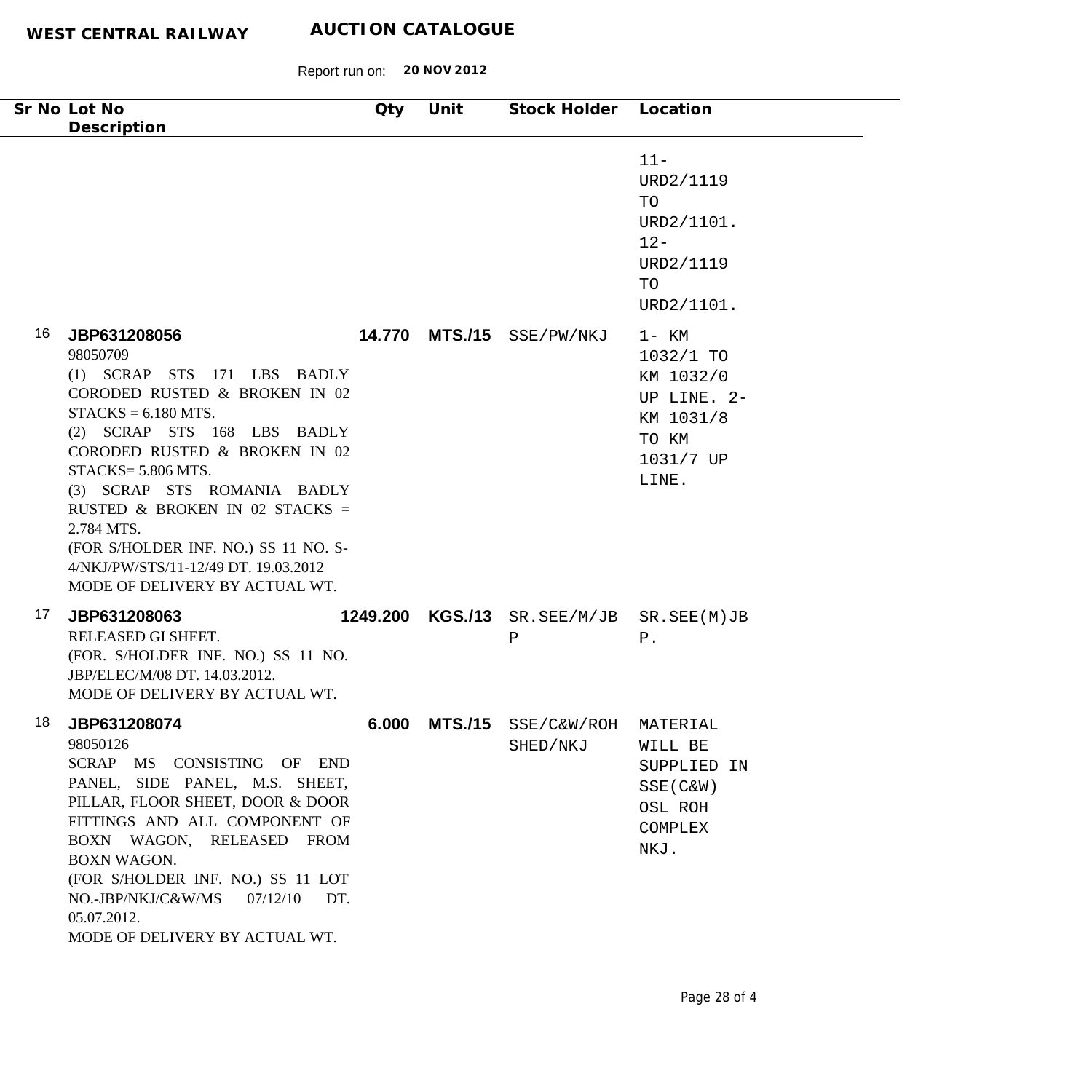|    | Sr No Lot No<br>Description                                                                                                                                                                                                                                                                                     | Qty     | Unit           | Stock Holder            | Location                                                                         |
|----|-----------------------------------------------------------------------------------------------------------------------------------------------------------------------------------------------------------------------------------------------------------------------------------------------------------------|---------|----------------|-------------------------|----------------------------------------------------------------------------------|
| 19 | JBP631208077<br>98413508<br>SCRAP CONSISTING OF AIR HOSE<br>COUPLING, SYPHONE PIPE, HOSE PIPE<br>WITH AND WITHOUT PALM AND<br>NIPPLE RUBBER HOSE PIPE OF GAS<br><b>CYLINDER PIPE SCRAP.</b><br>(FOR S/HOLDER INF.NO.) SS 11 LOT NO.<br>JBP/NKJ/C&W/MS 07/12/15 DT. 05.07.2012<br>MODE OF DELIVERY BY ACTUAL WT. | 3.000   | <b>MTS./15</b> | SSE/C&W/ROH<br>SHED/NKJ | MATERIAL<br>WILL BE<br>SUPPLIED IN<br>$SSE(C\&W)$<br>OSL ROH<br>COMPLEX,<br>NKJ. |
| 20 | JBP631208078<br>98050060<br>SCRAP CS CONSISTING OF CASNUB<br>TROLLEY, BOLSTER SIDE<br>FRAME,<br>PLANK,<br><b>RELEASE</b><br><b>FROM</b><br><b>BOXN</b><br>WAGON.<br>(FOR S/HOLDER INF.NO.) SS 11 LOT NO.<br>JBP/NKJ/C&W/MS 07/12/16 DT. 05.07.2012<br>MODE OF DELIVERY BY ACTUAL WT.                            | 10.000  | <b>MTS./15</b> | SSE/C&W/ROH<br>SHED/NKJ | MATERIAL<br>WILL BE<br>SUPPLIED IN<br>SSE (C&W)<br>OSL ROH<br>COMPLEX,<br>NKJ.   |
| 21 | JBP631208079<br>98050126<br>SCRAP MS CONSISTING OF BRAKE<br>CYLINDER RELEASED FROM BOXN<br>WAGON.<br>(FOR S/HOLDER INF.NO.) SS 11 LOT NO.<br>JBP/NKJ/C&W/MS 07/12/17 DT. 05.07.2012<br>MODE OF DELIVERY BY ACTUAL WT.                                                                                           | 5.000   | <b>MTS./15</b> | SSE/C&W/ROH<br>SHED/NKJ | MATERIAL<br>WILL BE<br>SUPPLIED IN<br>$SSE(C\&W)$<br>OSL ROH<br>COMPLEX,<br>NKJ. |
| 22 | JBP631208082<br>98210129<br>SCRAP COPPER RELEASE FROM M&P<br>M/C ETC.<br>(FOR S/HOLDER INF.NO.) SS 11 LOT NO.<br>JBP/NKJ/C&W/AL/BRASS/CU/07/12/18<br>DT. 05.07.2012<br>MODE OF DELIVERY BY ACTUAL WT.                                                                                                           | 426.000 | <b>KGS./13</b> | SSE/C&W/ROH<br>SHED/NKJ | MATERIAL<br>WILL BE<br>SUPPLIED IN<br>SSE (C&W)<br>OSL ROH<br>COMPLEX,<br>NKJ.   |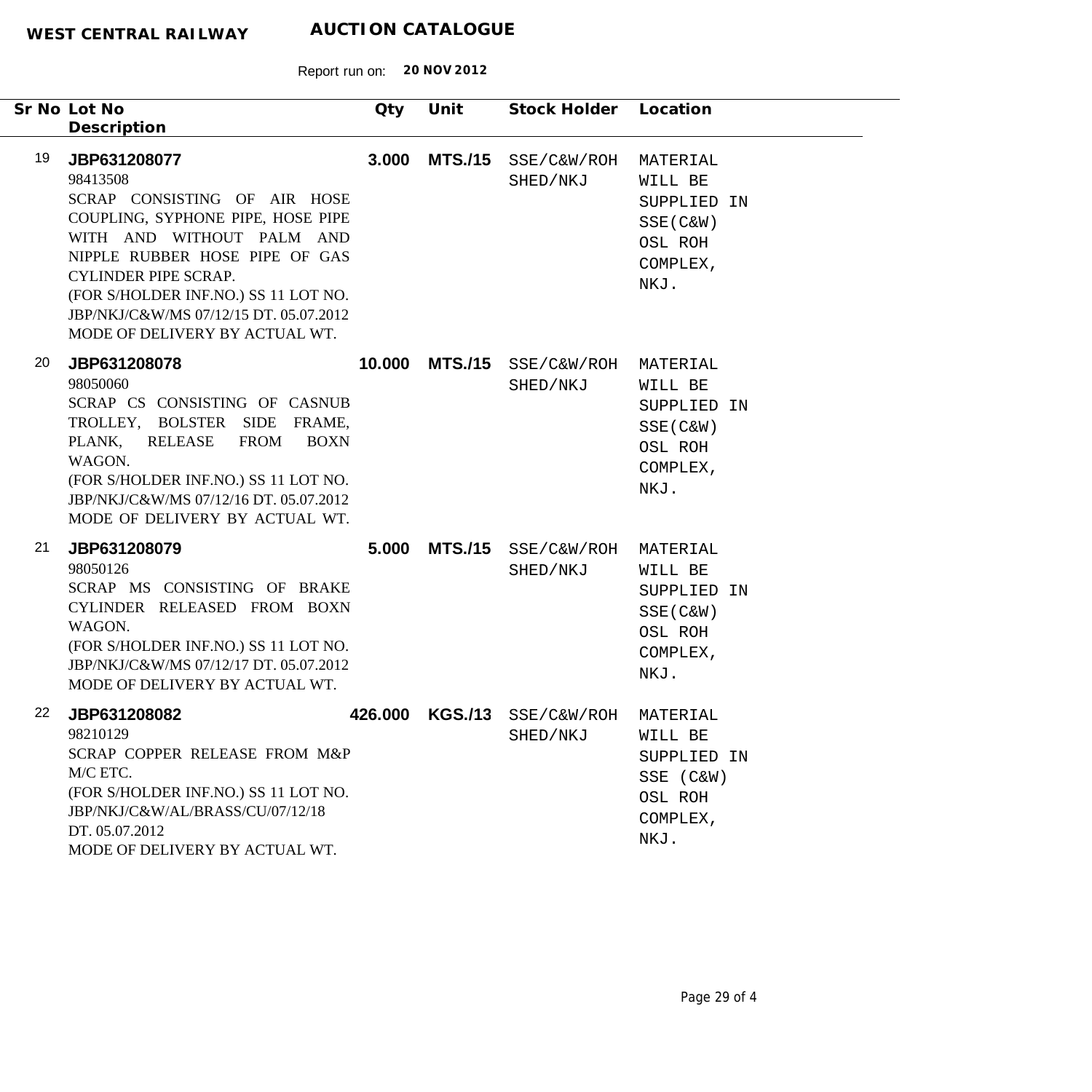|    | Sr No Lot No<br>Description                                                                                                                                                                                                                 | Qty     | Unit           | Stock Holder            | Location                                                                       |
|----|---------------------------------------------------------------------------------------------------------------------------------------------------------------------------------------------------------------------------------------------|---------|----------------|-------------------------|--------------------------------------------------------------------------------|
| 23 | JBP631208083<br>98210126<br><b>SCRAP 20 LTRS. DRUM RELEASE FROM</b><br>OIL & PAINT.<br>(FOR S/HOLDER INF.NO.) SS 11 LOT NO.<br>JBP/NKJ/C&W/MS/07/12/19 DT. 05.07.2012<br>MODE OF DELIVERY BY NOS.                                           | 370,000 | <b>NOS./01</b> | SSE/C&W/ROH<br>SHED/NKJ | MATERIAL<br>WILL BE<br>SUPPLIED IN<br>SSE (C&W)<br>OSL ROH<br>COMPLEX,<br>NKJ. |
| 24 | JBP631208084<br>98210126<br>SCRAP 210 LTRS. DRUM RELEASE<br>FROM OIL & GREASE.<br>(FOR S/HOLDER INF.NO.) SS 11 LOT NO.<br>JBP/NKJ/C&W/MS/07/12/19 DT. 05.07.2012<br>MODE OF<br>DELIVERY<br>BY NOS.                                          | 31.000  | <b>NOS./01</b> | SSE/C&W/ROH<br>SHED/NKJ | MATERIAL<br>WILL BE<br>SUPPLIED IN<br>SSE (C&W)<br>OSL ROH<br>COMPLEX,<br>NKJ. |
| 25 | JBP631208092<br>98413454<br>SCRAP UNSERVICEABLE COMPOSITE<br><b>BLOCKS</b><br><b>OF</b><br><b>DIESEL</b><br><b>BREAK</b><br>LOCOMOTIVES.<br>(FOR S/HOLDER SS 11 NO.)<br>NKJ/SSE/D/2011/46 DT, 23.03.2012.<br>MODE OF DELIVERY BY ACTUAL WT. | 12.000  | <b>MTS./15</b> | SSE/LOCO/DL<br>S/NKJ    | MATERIAL<br>WILL BE<br>SUPPLIED IN<br>DLS/NKJ.                                 |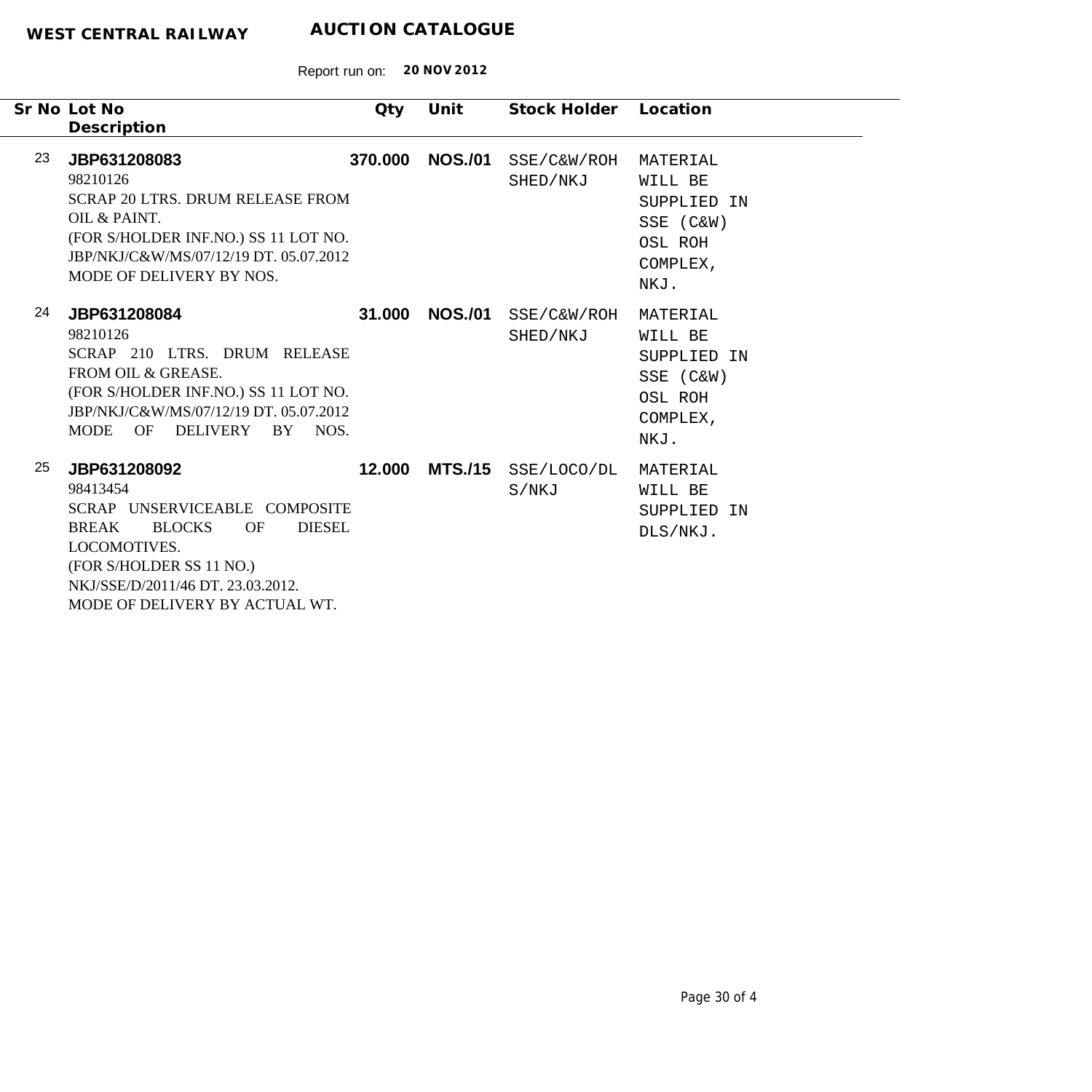| Sr No Lot No                                                                                                                                                                                                                                                                                                                                                                                                                                                                                                                                                                                                                                                                                                                                                                                                                                                                                                                               | Qty   | Unit           | Stock Holder | Location                                                                                                                             |
|--------------------------------------------------------------------------------------------------------------------------------------------------------------------------------------------------------------------------------------------------------------------------------------------------------------------------------------------------------------------------------------------------------------------------------------------------------------------------------------------------------------------------------------------------------------------------------------------------------------------------------------------------------------------------------------------------------------------------------------------------------------------------------------------------------------------------------------------------------------------------------------------------------------------------------------------|-------|----------------|--------------|--------------------------------------------------------------------------------------------------------------------------------------|
| Description<br>26<br>JBP631208097<br>SCRAP OLD IRON & STEEL RELEASED<br>FROM CONDEMNED 8 WHEEL (BG)<br>BOXN ACCIDENTAL WAGON WITHOUT<br>WHEEL SET & AXLE & COMPLETE<br>TROLLEY.<br><b>WAGON NO.-</b><br>1-104875 SE (BOXN)<br>2-108945 CR (BOXN)<br>3-970626 CR (BOXN)<br><b>RETURNABLE ITEM-</b><br>1- WHEEL SET AXLE BOX COMPLETE<br>TROLLEY.<br>2- COMPLETE CBC WITH<br>ALL<br><b>COMPONENTE OF CBC</b><br>BKUP-KNUCKLE & KNUCKLE<br>PIN<br>LOCKING PIECE KNUCKLE THROWER,<br>CBC HEAD, YOKE, DRAFT, FRONT<br>FOLLOWER, YOKE PIN ETC.<br>3- DV WITH COMMON BRACKET, AR<br>TANK, BRAKE PIPE LINE, ANGLE<br>COCK, SAB, DART COLLECTOR,<br>ROLLER BRAKE OPERATING ROD,<br>MAIN PULL ROD, EMPTY LOADED<br>ROAD, HAND BRAKE LONG & SHORT<br>ROD, LOADED EMPTY CROSS ROD<br>COMPLETE HORIZONTAL LEVER.<br>4- DOOR, PIVOT TOP.<br>(FOR S/HOLDER INF.NO.) SS 11 LOT NO.<br>JBP/NKJ/WAGON/05/12-13 DT. 11.07.12.<br>MODE OF DELIVERY BY NUMBERS. | 3.000 | <b>NOS./01</b> | SSE/C&W/NKJ  | $K.M.$ -<br>$1271/9-10$<br><b>BETWEEN</b><br>DUBRIKALAN<br>& JOBA STN.<br>SECTION-<br>KTE-SGRL.                                      |
| 27<br>JBP631209098<br>98080106<br>SCRAP CST 9 GR.II SINGLE & COUPLED<br><b>BADLY</b><br>CORRODED<br><b>RUSTED</b><br>&<br><b>BROKEN.</b><br>(FOR S/HOLDER INF. NO.) SS 11 NO.<br>S4/NKJ/PW/CI/12-13/08 DT. 16.06.2012.<br>MODE OF DELIVERY BY ACTUAL WT.                                                                                                                                                                                                                                                                                                                                                                                                                                                                                                                                                                                                                                                                                   |       | 22.930 MTS./15 | SSE/PW/NKJ   | $(1)$ URD2<br>/1185 TO<br>URD2/1119.<br>(2)<br>URD2/1195<br>TO<br>URD2/1101.<br>(3)<br>URD2/1087<br>TO<br>URD2/1031.<br>Page 31 of 4 |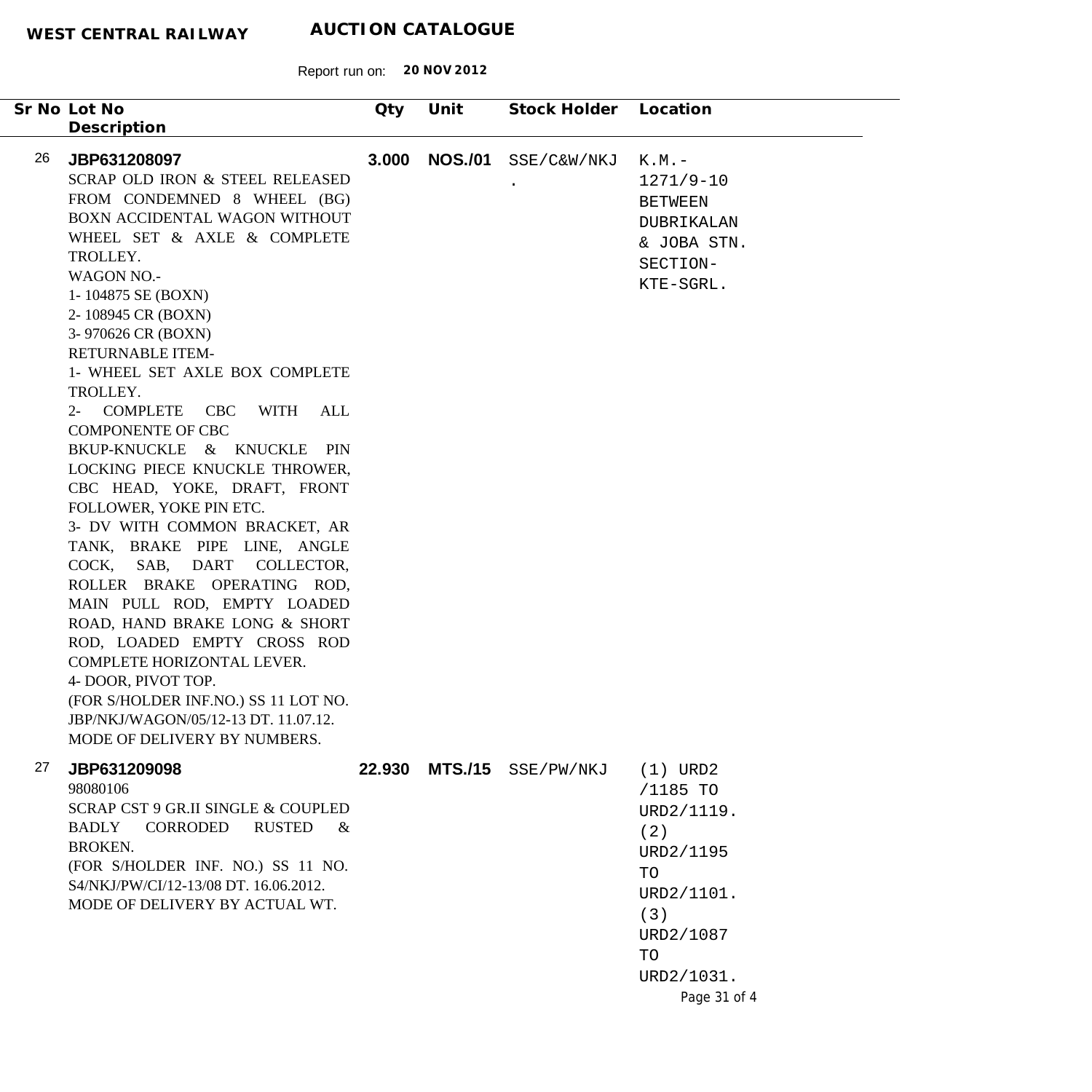|    | Sr No Lot No<br>Description                                                                                                                                                                                                                                                                                                                                                                                                     | <b>Qty</b> | Unit           | Stock Holder             | Location                                                                                                      |
|----|---------------------------------------------------------------------------------------------------------------------------------------------------------------------------------------------------------------------------------------------------------------------------------------------------------------------------------------------------------------------------------------------------------------------------------|------------|----------------|--------------------------|---------------------------------------------------------------------------------------------------------------|
| 28 | JBP631209099<br>98050709<br>(1) SCRAP STS 171 LBS CORRODED $\&$<br>RUSTED IN 05 STACKS = $08.609$ MTS.<br>(2) SCRAP STS 168 LBS CORRODED<br>RUSTED & BROKEN IN 06 STACKS =<br>10.071 MTS.<br>(3) SCRAP STS ROMANIA CORRODED &<br>RUSTED IN 01 STACKS = $03.150$ MTS.<br>(FOR S/HOLDER INF. NO.) SS 11 NO.<br>S4/NKJ/PW/CI/12-13/09 DT. 16.06.2012.<br>MODE OF DELIVERY BY ACTUAL WT.                                            | 21.830     | <b>MTS./15</b> | SSE/PW/NKJ               | (1)<br>URD2/1195<br>TO<br>URD2/1087.<br>(2)<br>URD2/1095<br>TO<br>URD2/1031.<br>(3)<br>EL/1005 TO<br>EL/1067. |
| 29 | JBP631209100<br>98080015<br>SCRAP CST 9 GR.I BROKEN IN 06<br>STACKS.<br>(FOR S/HOLDER INF. NO.) SS 11 NO.<br>S4/NKJ/PW/CI/12-13/10 DT. 16.06.2012.<br>MODE OF DELIVERY BY ACTUAL WT.                                                                                                                                                                                                                                            | 16.120     | <b>MTS./15</b> | SSE/PW/NKJ               | URD2/1175<br><b>TO</b><br>URD2/1025.                                                                          |
| 30 | JBP631209120<br>(1) SCRAP EMPTY PLASTIC CONTAINER<br>OF 50 LITRE CAPACITY = 200 NOS.<br>(2) SCRAP EMPTY PLASTIC CONTAINER<br>OF 5 LITRE CAPACITY = $145$ NOS.<br>(3) SCRAP EMPTY PLASTIC CONTAINER<br>OF 10 LITRE CAPACITY = $370$ NOS.<br>(4) SCRAP EMPTY PLASTIC CONTAINER<br>OF 20 LITRE CAPACITY = $50$ NOS.<br>FOR S/HOLDER INF. NO. SS 11 NO.<br>JBP/C&W/STORES/12-13/05<br>DT.<br>27.06.2012<br>MODE OF DELIVERY BY NOS. | 765.000    | <b>NOS./01</b> | SSE/C&W/JBP              | OS/STORE/C&<br>W/JBP                                                                                          |
| 31 | JBP631209122<br><b>SCRAP WHITE METAL.</b><br>FOR S/HOLDER INF. NO. SS 11 NO.<br>JBP/C&W/STORES/12-13/03<br>DT.<br>27.06.2012<br>MODE OF DELIVERY BY ACTUAL WT.                                                                                                                                                                                                                                                                  | 180.000    |                | $KGS./13$ $SSE/C\&W/JBP$ | OS/STORES/C<br>&W/JBP                                                                                         |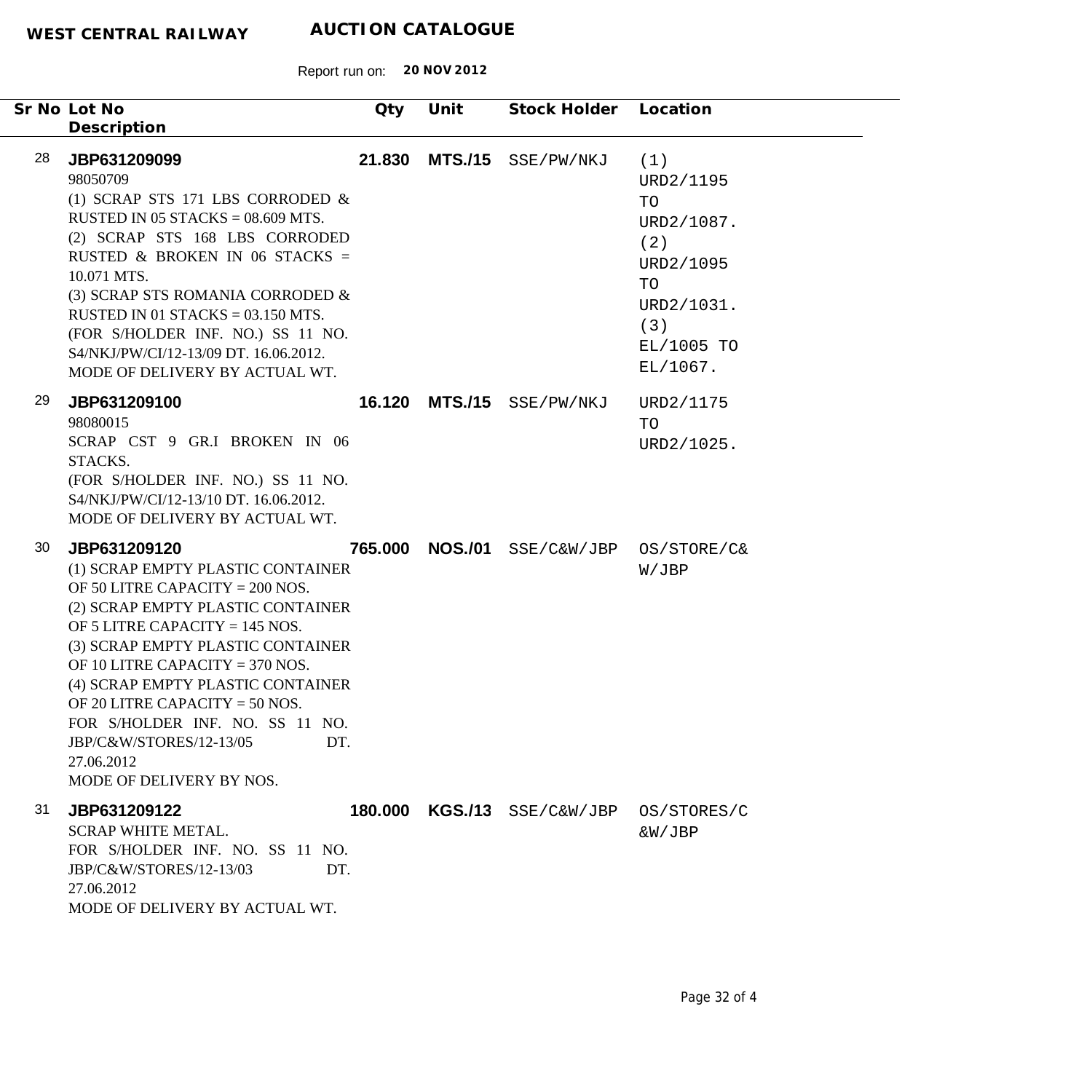|                 | Sr No Lot No<br>Description                                                                                                                                                                                             | Qty | Unit | Stock Holder Location                  |                                                                                      |
|-----------------|-------------------------------------------------------------------------------------------------------------------------------------------------------------------------------------------------------------------------|-----|------|----------------------------------------|--------------------------------------------------------------------------------------|
| 32 <sub>2</sub> | JBP631209123<br>98011285<br>SCRAP RAIL 90 LBS 1 MTR. LONG IN 03<br>$STACK = 130 NOS = 1542.86 RM.$<br>(FOR S/HOLDER INF.NO.) SS 11 NO.-<br>KHBJ/SS11/SCRAP/RAIL/90 LBS/13 DT.<br>30.07.2012.<br>MODE OF DELIVERY BY RM. |     |      | 68.827 MTS./15 SSE/PW/KHBJ             | KM 1161/4-5<br>TO $1161/6 - 7$<br>UP SIDE AT<br>VST YARD.                            |
| 33              | JBP631209124<br>98011285<br>SCRAP RAIL 52 KG ABOVE 1 MTR.<br>LONG IN ONE STACK = $49$ NOS. = 352.34<br>RM.<br>(FOR S/HOLDER INF.NO.) SS 11 NO-<br>KHBJ/SS11/SCRAP/RAIL 52 KG/2012/12<br>DT. 30.07.2012.                 |     |      | 18.283 MTS./15 SSE/PW/KHBJ KM 1161/6-7 | UP SIDE AT<br>VST YD.                                                                |
| 34              | JBP631209126<br>98080015<br>SCRAP CI GRADE I CST-9 PLATE<br><b>SINGLE BROKEN</b><br>(FOR S/HOLDER INF.NO.) SS 11 NO.<br>JBP/SGO/CI/BROKEN/197 DT. 24.08.2012<br>MODE OF DELIVERY BY ACTUAL WT.                          |     |      | 12.103 MTS./15 SSE/PW/SGO              | ELECTRIC<br>POLL KM<br>1056/29 TO<br>1056/35 UP<br>& KM<br>1056/22 TO<br>1056/40 DN. |
| 35              | JBP631209128<br>98080106<br>SCRAP CST 9 GR.II (S) BROKEN BADLY<br>CORRODED RUSTED & STRICKED<br>MUD.<br>(FOR S/HOLDER INF.NO.) SS 11 NO.<br>S4/NKJ/PW/CI/12-13/15 DT. 14.07.2012<br>MODE OF DELIVERY BY ACTUAL WT.      |     |      | 17.590 MTS./15 SSE/PW/NKJ              | KM-1033/0<br>TO KM<br>1033/2 DN<br>LINE.                                             |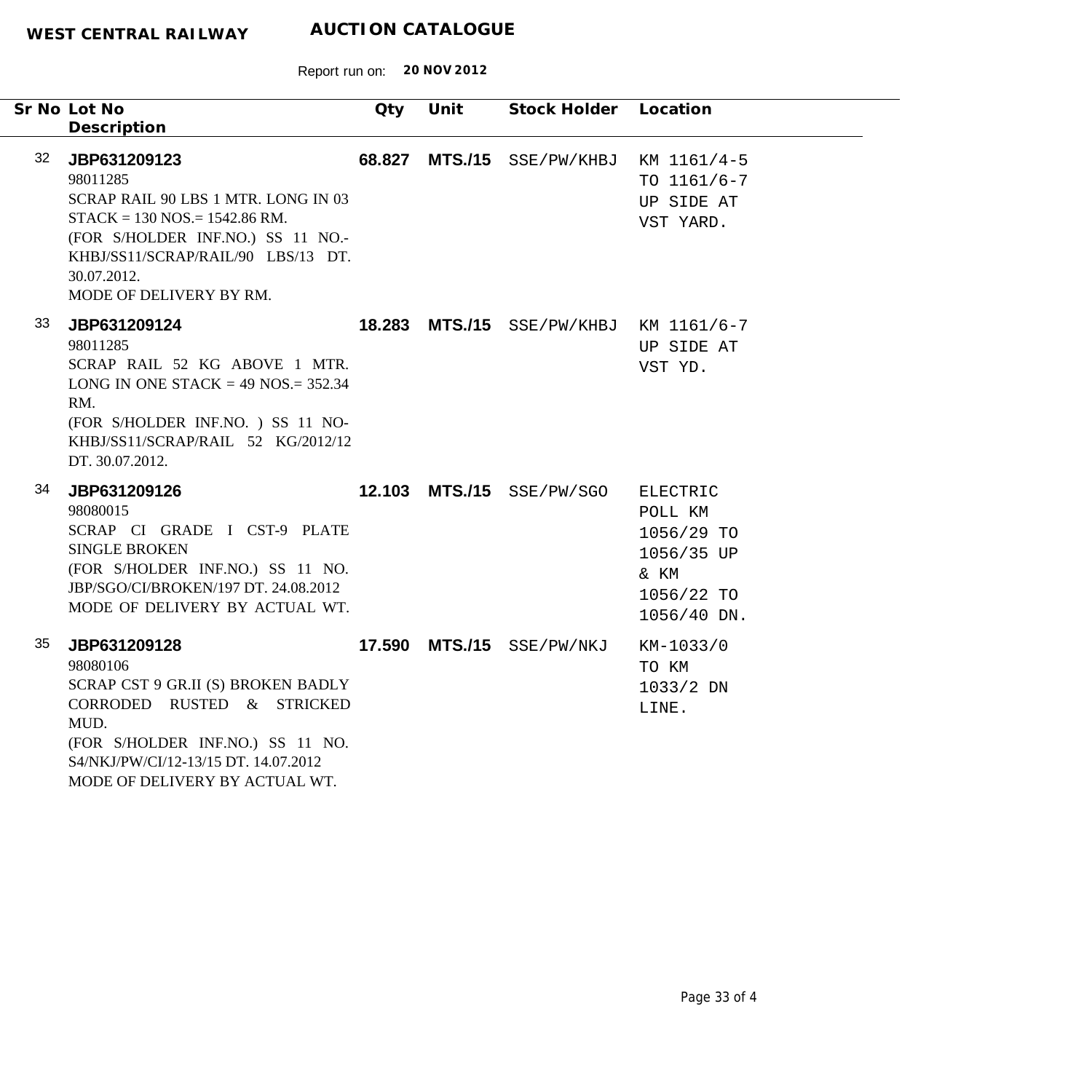|     | Sr No Lot No<br>Description                                                                                                                                                                                                                     | Qty     | Unit           | Stock Holder Location     |                                                                                                                                                              |
|-----|-------------------------------------------------------------------------------------------------------------------------------------------------------------------------------------------------------------------------------------------------|---------|----------------|---------------------------|--------------------------------------------------------------------------------------------------------------------------------------------------------------|
| 36  | JBP631209132<br>98050709<br>SCRAP SXS WITH OUT SLIDE CHAIR IN<br>07 STACKS = 349 NOS. = 1258.55 RM.<br>(FOR S/HOLDER INF.NO.) SS 11 NO.<br>S4/NKJ/PW/SXS/12-13/19 DT, 04.08.2012<br>MODE OF DELIVERY BY RM.                                     | 44.678  | <b>MTS./15</b> | SSE/PW/NKJ                | TANKER LINE<br>NEAR ARE<br>TRIPE<br>SHED.,<br>URD1/1423<br>TO<br>URD1/1427<br>NEAR ARE<br>TRIPE SHED,<br>URD1/1417<br>TO<br>URD1/1407<br>NEAR ARE GC<br>III. |
| 37  | JBP631209133<br>98050709<br>SCRAP SXS WITH SLIDE CHAIR IN 05<br>$STACKS =$<br>$SXS = 12.100 MTS$ ,<br>SLIDE CHAIR $= 4.100$ MTS.<br>(FOR S/HOLDER INF.NO.) SS 11 NO.<br>S4/NKJ/PW/SXS/12-13/20 DT. 14.08.2012<br>MODE OF DELIVERY BY ACTUAL WT. |         |                | 16.200 MTS./15 SSE/PW/NKJ | TANKER LINE<br>NEAR ATE<br>TRIPE SHED,<br>URD1/2885<br>TO<br>URD1/1393<br>NEAR ARE GC<br>III AREA.                                                           |
| 38  | JBP631209138<br><b>SCRAP EMPTY PAINT DRUMS IRON 20</b><br>LITRE CAPACITY.<br>FOR S/HOLDER INF. NO.<br>SS 11 NO. JBP/C&W/STORES/12-13/04 DT.<br>27.06.2012<br>MODE OF DELIVERY BY NOS.                                                           | 700.000 | <b>NOS./01</b> | SSE/C&W/JBP               | OS/STORE/C&<br>W/JBP                                                                                                                                         |
| 39. | JBP631210151<br>98080015<br>SCRAP CST-9 PLATE BROKEN CI GR-I<br>IN TWO STACK.<br>(FOR S/HOLDER INF. NO.) SS 11 NO.-<br>JBP/STA/CI/12-13/02 DT. 13.07.2012<br>MODE OF DELIVERY BY ACTUAL WT.                                                     |         | 14.000 MTS./15 | SSE/PWSTA                 | $1228/2-3$ ,<br>3-4 DN SIDE<br>REWA YARD.                                                                                                                    |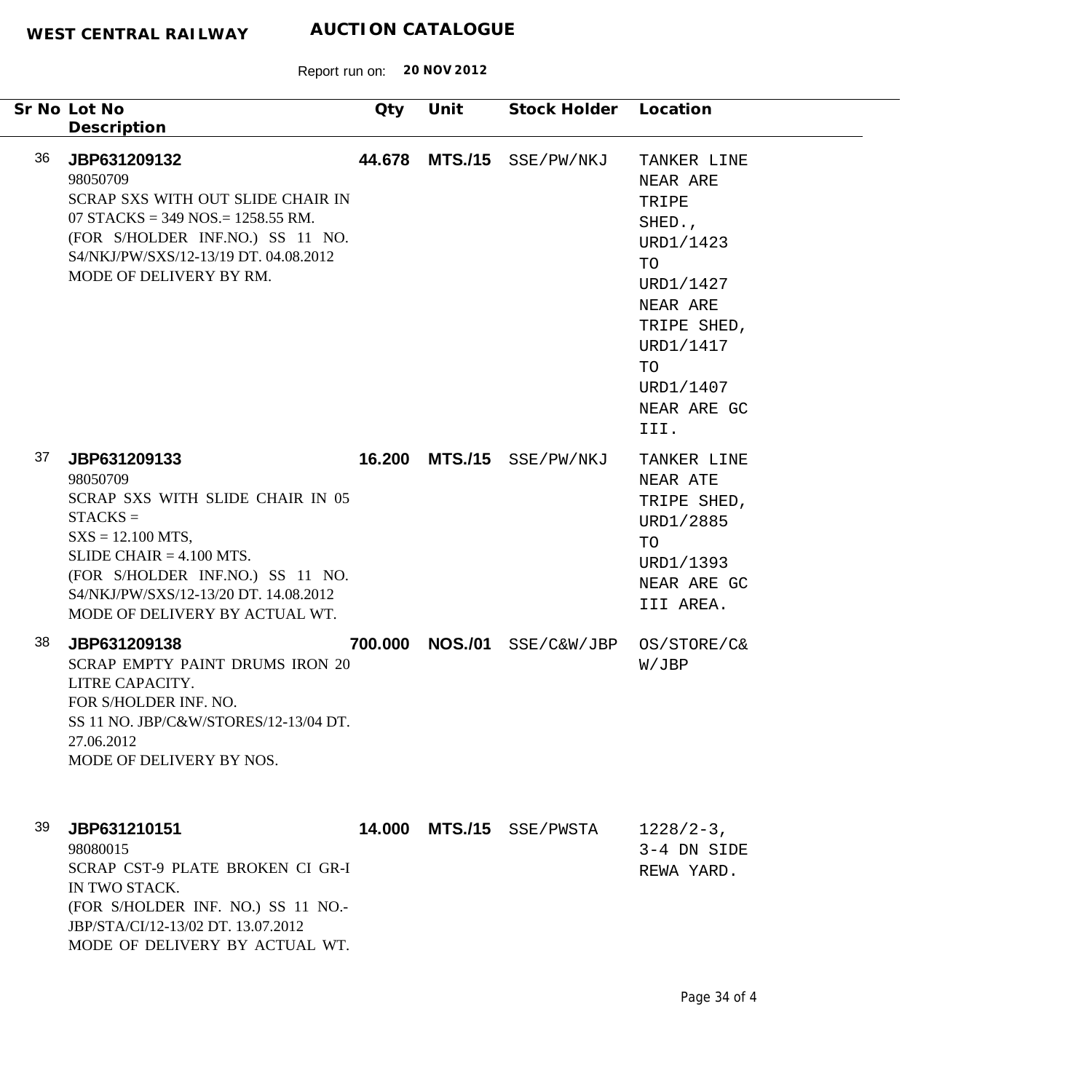| Sr No Lot No<br>Description                                                                                                                                                                                                                                                                                                                                                                                                                                                  | Qty   | Unit           | Stock Holder Location                 |                                       |
|------------------------------------------------------------------------------------------------------------------------------------------------------------------------------------------------------------------------------------------------------------------------------------------------------------------------------------------------------------------------------------------------------------------------------------------------------------------------------|-------|----------------|---------------------------------------|---------------------------------------|
| 40<br>JBP631210154<br><b>SCRAP</b><br><b>UNSERVICEABLE</b><br>BROKEN/INTACT BOOM ALLUMINIUM<br>OF LIFTING BARRIER GATE.<br>(FOR S/HOLDER INF.NO.) SS 11 NO.<br>JBP/S&T/M/SIG/2012-13/07 DT. 15.03.2012<br>MODE OF DELIVERY BY ACTUAL WT.                                                                                                                                                                                                                                     | 0.262 |                | $MTS./15$ $SSE/SIG/M/J$<br>BP         | SSE/SIG/M/J<br>BP OFFICE<br>COMPOUND. |
| 41<br>JBP631210156<br><b>SCRAP</b><br><b>UNSERVICEABLE</b><br>BROKEN/INTACT VARIOUS TYPE OF<br>MISC. SIGNAL FITTING OF CAST IRON.<br>(FOR S/HOLDER INF. NO.) SS 11 NO.<br>JBP/S&T/M/SIG/2012-13/03 DT. 15.03.2012<br>MODE OF DELIVERY BY ACTUAL WT.                                                                                                                                                                                                                          | 1.667 |                | MTS./15 SSE/SIG/M/J SSE/SIG/M/J<br>BP | BP OFFICE<br>COMPOUND.                |
| 42<br>JBP631210157<br><b>SCRAP VARIOUS MS ITEMS</b><br>(A) VARIOUS SIG FITTING MATERIAL $=$<br>1.270 MTS.<br>$(B)$ RAIL CLAMP = 2.490 MTS.<br>$(C)$ MONO PLATE = 0.221 MTS.<br>(D) RACK OF VRL ACID BATTERY =<br>0.954 MTS.<br>$(E)$ FIRE EXTENGUISHER = 0.274 MTS.<br>(FOR S/HOLDER INF. NO.) SS 11 NO.<br>JBP/S&T/M/SIG/2012-13/02 DT. 15.03.2012<br>MODE OF DELIVERY BY ACTUAL WT.                                                                                        | 5.209 | <b>MTS./15</b> | SSE/SIG/M/J SSE/SIG/M/J<br>BP         | BP OFFICE<br>COMPOUND.                |
| 43<br>JBP631210158<br>SCRAP U/S VARIOUS TYPES OF<br><b>EQUIPMENTS.</b><br>(A) SGE BELL (B) EVALUTOR (C) EJ<br>BOX (D) ED (E) HKT SMALL (F) HKT<br>BIG (G) DC TO DC CONVERTER (H)<br>ALTERNATOR (I) INTER COIN SET (J)<br>DIESEL TANK DG (K) DG START PANEL<br>(L) RX TX COIL VARIOUS (M) SM<br>RESET BOX (N) LV BOX (O) PFT (P)<br>MASROOM COVER (Q) MECR.<br>(FOR S/HOLDER INF. NO.) SS 11 NO.<br>JBP/S&T/M/SIG/2012-13/01 DT. 15.03.2012<br>MODE OF DELIVERY BY ACTUAL WT. | 1.633 |                | MTS./15 SSE/SIG/M/J SSE/SIG/M/J<br>BP | BP OFFICE<br>COMPOUND.                |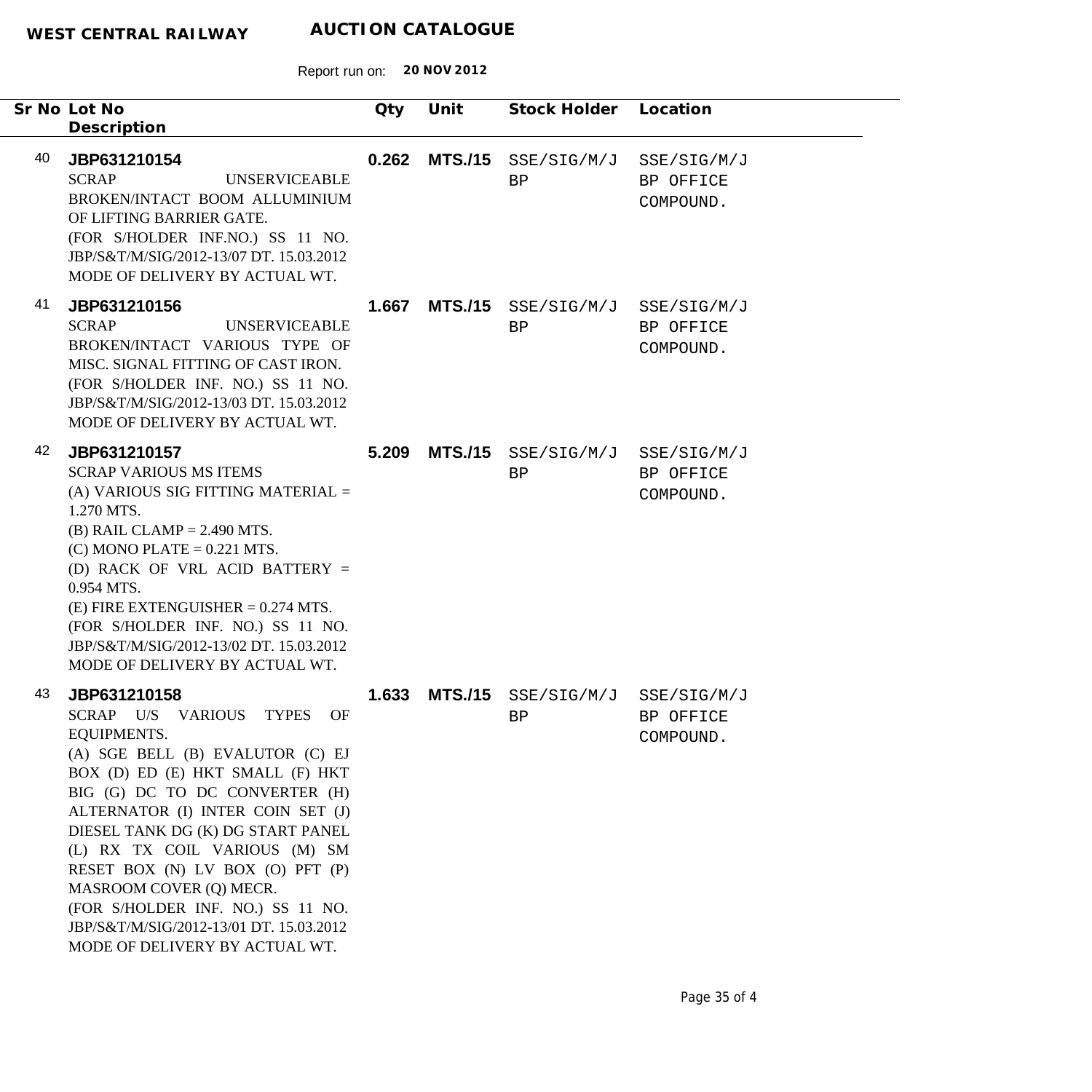|    | Sr No Lot No<br>Description                                                                                                                                                                                                                                                                                                                                                                                                                                                                                                                                                                                   | Qty     | Unit           | Stock Holder      | Location                                   |
|----|---------------------------------------------------------------------------------------------------------------------------------------------------------------------------------------------------------------------------------------------------------------------------------------------------------------------------------------------------------------------------------------------------------------------------------------------------------------------------------------------------------------------------------------------------------------------------------------------------------------|---------|----------------|-------------------|--------------------------------------------|
| 44 | JBP631210159<br>(1) SCRAP POINT MACHINE (IRS) 18 X<br>$213.15 = 18$ NOS.<br>(2) SCRAP POINT MACHINE (SIEMENS)<br>$30 X = 30 NOS.$<br>(FOR S/HOLDER INF. NO.) SS 11 NO.<br>JBP/S&T/M/SIG/2012-13/06 DT. 15.03.2012<br>MODE OF DELIVERY BY NOS.                                                                                                                                                                                                                                                                                                                                                                 | 48.000  | <b>NOS./01</b> | SSE/SIG/M/J<br>BP | SSE/SIG/M/J<br>BP OFFICE<br>COMPOUND.      |
| 45 | JBP631210160<br>SCRAP U/S VARIOUS<br><b>TYPES</b><br>OF<br><b>CHARGER AND TRANSFORMERS-</b><br>(A) 230 V/110 = 04 NOS.<br>(B) 230 V/60 = 06 NOS.<br>(C) 230 V/24 = 33 NOS.<br>(D) 230 V/12 = 33 NOS.<br>$(E)$ TF BATTERY CHARGERS = 112 NOS.<br>$(F)$ IPS CHARGERS = 12 NOS.<br>$(G)$ STABILIZERS = 05 NOS.<br>(H) TRANSFORMER $2$ KVA = 08 NOS.<br>(I) TRANSFORMER $1$ KVA = 02 NOS.<br>(J) TRANSFORMER 150 KVA = 07 NOS.<br>(K) TRANSFORMER 50 VA = 02 NOS.<br>$(L)$ CLS TRANSFORMER = 143 NOS.<br>(FOR S/HOLDER INF. NO.) SS 11 NO.<br>JBP/S&T/M/SIG/2012-13/05 DT. 15.03.2012<br>MODE OF DELIVERY BY NOS. | 367.000 | <b>NOS./01</b> | SSE/SIG/M/J<br>BP | SSE/SIG/M/J<br>BP OFFICE<br>COMPOUND.      |
| 46 | JBP631210163<br>98080106<br>SCRAP CST 9 GR. II PAIRS CORRODED<br>RUSTED & STRICKED MUD IN 04<br>STACKS.<br>(FOR S/HOLDER INF. NO.) SS 11 NO.<br>S4/NKJ/PW/CI/12-13/22 DT. 05.09.2012<br>MODE OF DELIVERY BY NOS.                                                                                                                                                                                                                                                                                                                                                                                              | 138.000 | <b>NOS./01</b> | SSE/PW/NKJ        | KM 1033/1<br>TO KM<br>$1033/3$ DN<br>LINE. |
| 47 | JBP631210164<br>98080106<br>SCRAP CST 9 GR. II (S) & COUPLED<br><b>BADLY RUSTED &amp; BROKEN.</b><br>(FOR S/HOLDER INF. NO.) SS 11 NO.<br>S4/NKJ/PW/CI/12-13/23 DT. 05.09.2012<br>MODE OF DELIVERY BY ACTUAL WT.                                                                                                                                                                                                                                                                                                                                                                                              |         | 37.070 MTS./15 | SSE/PW/NKJ        | KM 1033/1<br>TO KM<br>$1033/4$ DN<br>LINE. |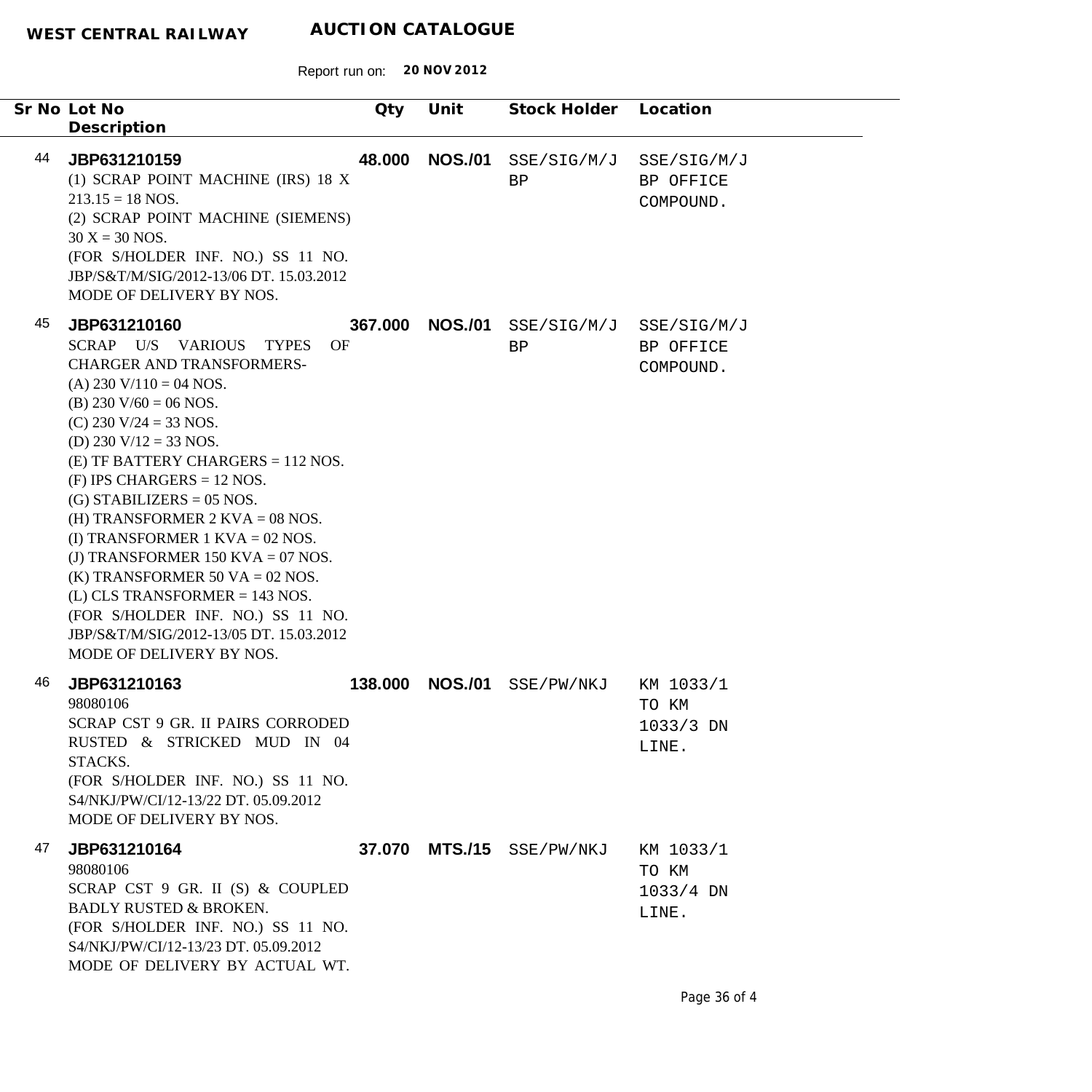| Sr No Lot No                                                                                                                                                                                                                          | Qty     | Unit           | Stock Holder Location |                                                                                                                                                                                                                                                                                        |
|---------------------------------------------------------------------------------------------------------------------------------------------------------------------------------------------------------------------------------------|---------|----------------|-----------------------|----------------------------------------------------------------------------------------------------------------------------------------------------------------------------------------------------------------------------------------------------------------------------------------|
| Description<br>48<br>JBP631210165<br>98080106<br>SCRAP CST 9 GR. II PAIRS CORRODED<br>RUSTED & STRICKED MUD IN 10<br>STACKS.<br>(FOR S/HOLDER INF. NO.) SS 11 NO.<br>S4/NKJ/PW/CI/12-13/26 DT. 13.09.2012<br>MODE OF DELIVERY BY NOS. | 540.000 | <b>NOS./01</b> | SSE/PW/NKJ            | $1 -$<br>URD1/1391<br>TO<br>URD1/1371<br>NEAR ARE GC<br>III. $2-$<br>URD1/2377<br>TO<br>URD1/1419<br>NEAR ARE GC<br>III. $3-$<br>TANKER LINE<br>NEAR ARE<br>TRIPE SHED.                                                                                                                |
| 49<br>JBP631210166<br>98080106<br>SCRAP CST 9 GR. II (S) CORRODED<br>RUSTED BROKEN & STRICKED MUD.<br>(FOR S/HOLDER INF. NO.) SS 11 NO.<br>S4/NKJ/PW/CI/12-13/27 DT. 13.09.2012<br>MODE OF DELIVERY BY ACTUAL WT.                     | 37.180  |                | MTS./15 SSE/PW/NKJ    | 1-URDI/1381<br>TO<br>URDI/1371<br>NEAR ARE GC<br>III. 2-<br>MRS/1003 TO<br>MRS/1005<br>NEAR ARE<br>TRIPE SHED.<br>$3 -$<br>URDI/1435<br>TO<br>URDI/1453<br>NEAR ARE<br>TRIPE SHED.<br>$4 - BP/1021$<br>TO BP/1013<br>NEAR ARE<br>$CYM. 5-$<br>KM/1031/3<br>TO KM<br>1031/7 DN<br>LINE. |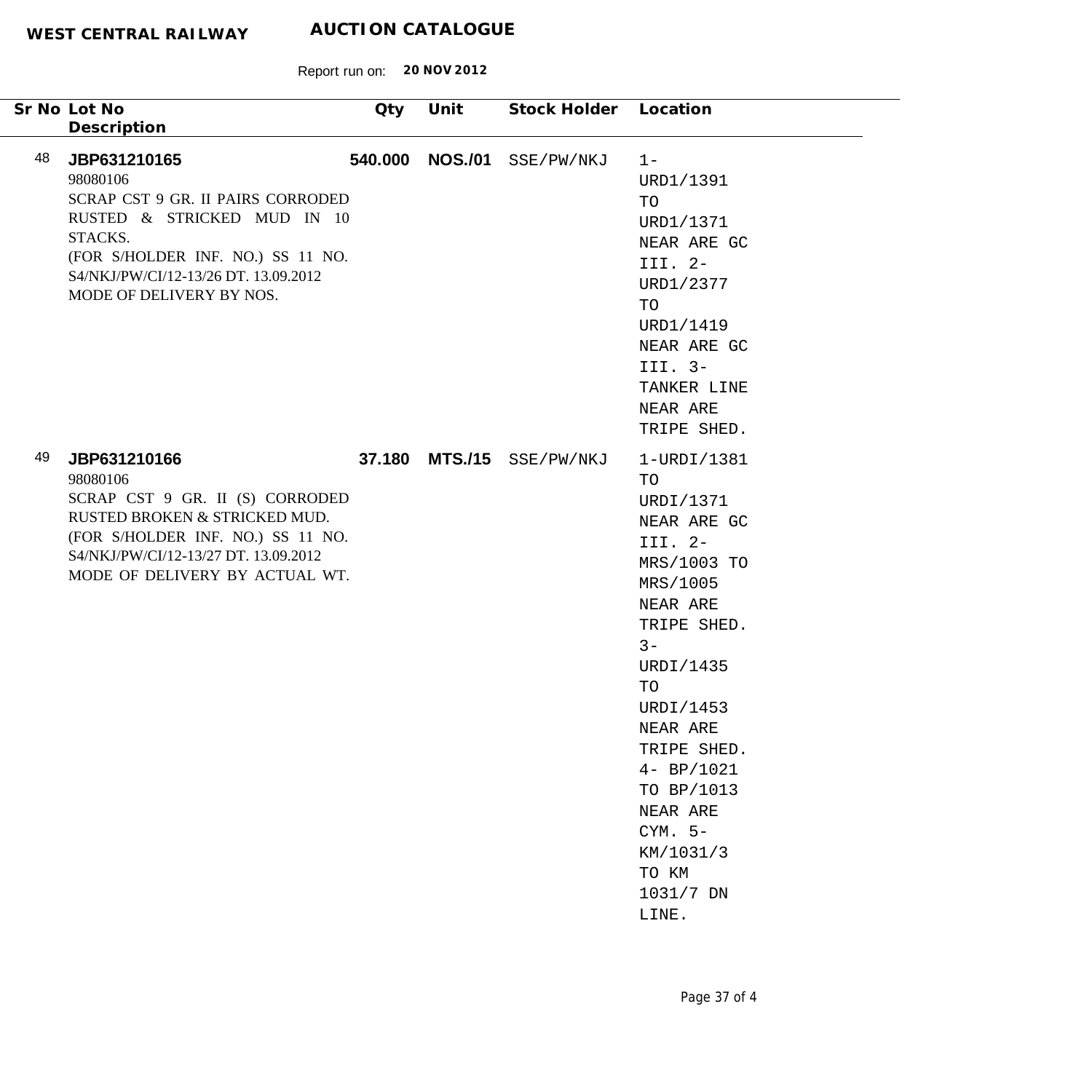|    | Sr No Lot No<br>Description                                                                                                                                                                                                                                                                                    | Qty    | Unit           | Stock Holder Location |                                                                                                                                                                                                                                                                                                       |
|----|----------------------------------------------------------------------------------------------------------------------------------------------------------------------------------------------------------------------------------------------------------------------------------------------------------------|--------|----------------|-----------------------|-------------------------------------------------------------------------------------------------------------------------------------------------------------------------------------------------------------------------------------------------------------------------------------------------------|
| 50 | JBP631210167<br>98050709<br>(1) SCRAP STS 168 LBS CORRODED<br>RUSTED & BROKEN IN 05 STACKS =<br>16.470 MTS.<br>(2) SCRAP STS 171 LBS CORRODED<br>RUSTED & BROKEN IN 03 STACKS =<br>11.180 MTS.<br>(FOR S/HOLDER INF. NO.) SS 11 NO.<br>S4/NKJ/PW/STS/12-13/21 DT. 23.08.2012<br>MODE OF DELIVERY BY ACTUAL WT. | 27.650 |                | MTS./15 SSE/PW/NKJ    | 1- TANKER<br>LINE NEAR<br>ARE TRIPE<br>SHED. 2-<br>URDI/1435<br>TO<br>URDI/1453.<br>$3, 4, 5-$<br>NEAR ARE<br>TRIPE SHED<br>URDI/1333<br>TO<br>URDI/2367.<br>4-URDI/1227<br>TO URDI<br>$/1291.5-$<br>URDI/1333<br>TO<br>URDI/2367.<br>$6-$<br>URDI/1435<br>TO<br>URDI/1453<br>NEAR ARE<br>TRIPE SHED. |
| 51 | JBP631210168<br>98050709<br><b>SCRAP STS 168 LBS BADLY CORRODED</b><br>RUSTED & BROKEN IN 13 STACKS.<br>(FOR S/HOLDER INF. NO.) SS 11 NO.<br>S4/NKJ/PW/CI/12-13/24 DT. 06.09.2012<br>MODE OF DELIVERY BY ACTUAL WT.                                                                                            | 35.110 | <b>MTS./15</b> | SSE/PW/NKJ            | KM 1033/1<br>TO KM<br>$1033/4$ DN<br>LINE.                                                                                                                                                                                                                                                            |
| 52 | JBP631210169<br>98050709<br>SCRAP STS 171 LBS BADLY CORRODED<br>& RUSTED IN 09 STACKS.<br>(FOR S/HOLDER INF. NO.) SS 11 NO.<br>S4/NKJ/PW/CI/12-13/25 DT. 08.09.2012<br>MODE OF DELIVERY BY ACTUAL WT.                                                                                                          | 28.810 | <b>MTS./15</b> | SSE/PW/NKJ            | KM 1033/1<br>TO KM<br>$1033/4$ DN<br>LINE.                                                                                                                                                                                                                                                            |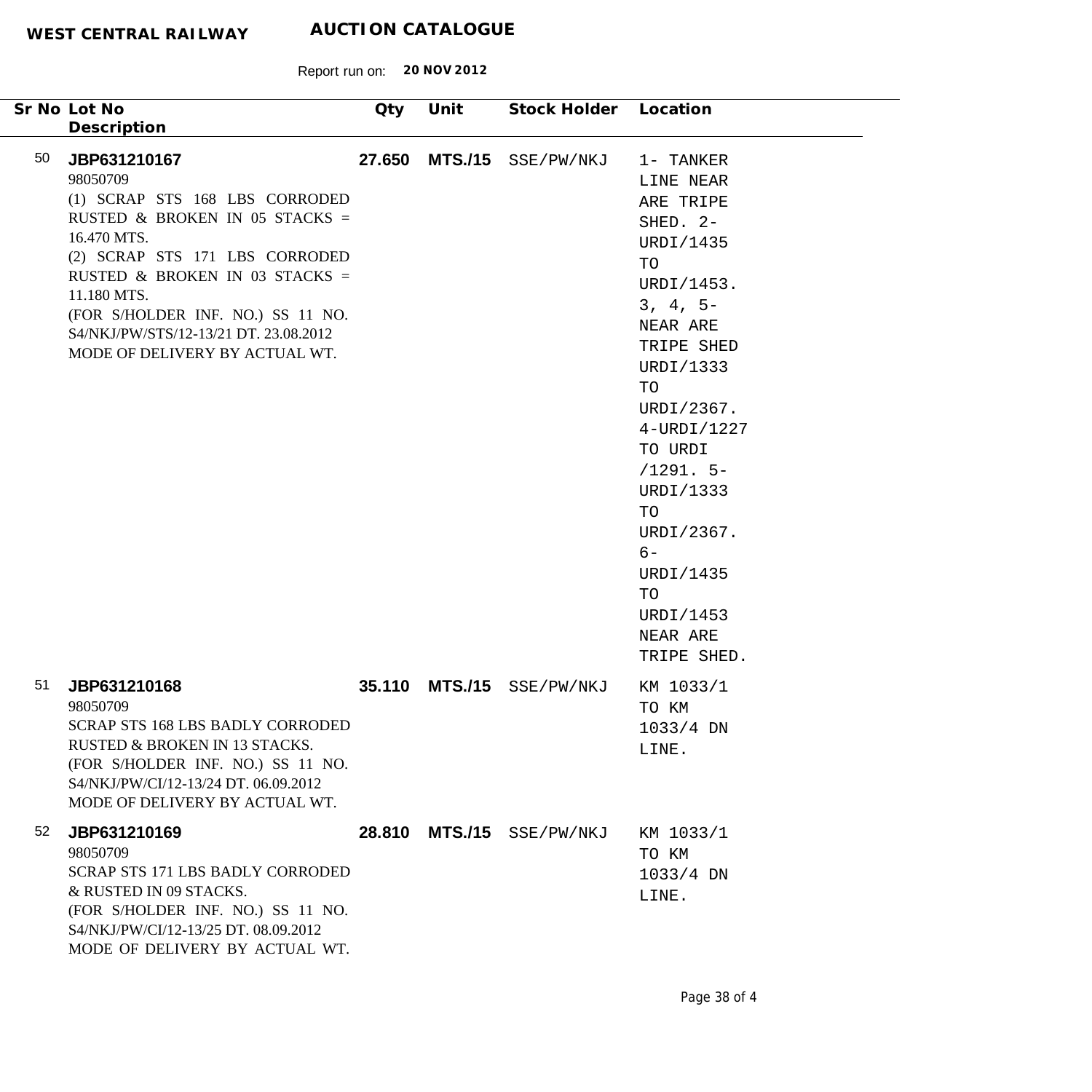Report run on: **20 NOV 2012**

|    | Sr No Lot No<br>Description                                                                                                                                                                                                                      | Qty | Unit | Stock Holder Location                       |                                                                                                                 |
|----|--------------------------------------------------------------------------------------------------------------------------------------------------------------------------------------------------------------------------------------------------|-----|------|---------------------------------------------|-----------------------------------------------------------------------------------------------------------------|
| 53 | JBP631210174<br>98011285<br>SCRAP RAIL 52 KG = 53 NOS = $536.79$<br>RM<br>FOR S/HOLDER INF NO SS 11 NO<br>JBP/SGO/R/52 KG/201 DT. 14/09/12<br>MODE OF DELIVERY BY RM                                                                             |     |      | 27.854 MTS./15 SSE/PW/SGO                   | KM 1050/33<br>TO 1051/1<br>UP & KM<br>1050/19 TO<br>1050/21 UP.                                                 |
| 54 | JBP631210180<br>98011285<br>SCRAP UNSERVICEABLE 60 KG RAILS =<br>$39$ NOS. = 266.98 RM.<br>(FOR S/HOLDER INF. NO.) SS 11 NO.<br>JBP/DMO/W/84 DT. 20.09.12<br>MODE OF DELIVERY BY RM.                                                             |     |      | 16.110 MTS./15 SSE/PW/W/DM 1099/7-9 UP<br>O | ROAD PHA-<br>GAJ<br>SECTION.                                                                                    |
| 55 | JBP631210181<br>98011285<br>SCRAP UNSERVICEABLE 60 KG RAILS =<br>$67$ NOS. = 814.19 RM.<br>(FOR S/HOLDER INF. NO.) SS 11 NO.<br>SSE/PW/DMO/W/85 DT. 20.09.12<br>MODE OF DELIVERY BY<br>RM.                                                       |     |      | 49.172 MTS./15 SSE/PW/W/DM 1105/3 TO<br>O   | 1106/9 UP<br>RD. ANA-PHA<br>SECTION.                                                                            |
| 56 | JBP631210182<br>98011285<br>SCRAP RAILS 52 KG ABOVE 1 MTR<br>LONG IN 6 STACKS = 139 NOS. = $704.51$<br>RM.<br>(FOR S/HOLDER INF. NO.) SS 11 NO.<br>SSE/PW/S/STA/52KG<br>RAILS/04<br>DT.<br>04.08.12<br>MODE OF DELIVERY BY RM.                   |     |      | 36.557 MTS./15 SSE/PW/S/ST KM 1147/5-6<br>Α | UP, $1147/7-$<br>8 DN,<br>$1148/7 - 8$<br>DN, $1148/8-$<br>9 DN,<br>$1148/8 - 9$<br>UP, $1149/8-$<br>9 DN SIDE. |
| 57 | JBP631210183<br>98011285<br>SCRAP RAILS 52 KG ABOVE 1 MTR<br>LONG IN 05 STACKS = $122$ NOS = $647.36$<br>RM.<br>(FOR S/HOLDER INF. NO.) SS 11 NO.<br>SSE/PW/S/STA/52KG/RAILS/05<br>DT.<br>08.09.12<br><b>MODE</b><br>OF<br>DELIVERY<br>BY<br>RM. |     |      | 33.592 MTS./15 SSE/PW/S/ST<br>A             | KM 1151/0-1<br>DN SIDE,<br>$1153/4-5$ DN<br>SIDE,<br>$1155/3 - 4 UP$<br>SIDE,<br>1155/5-6 UP<br>SIDE.           |

Page 39 of 4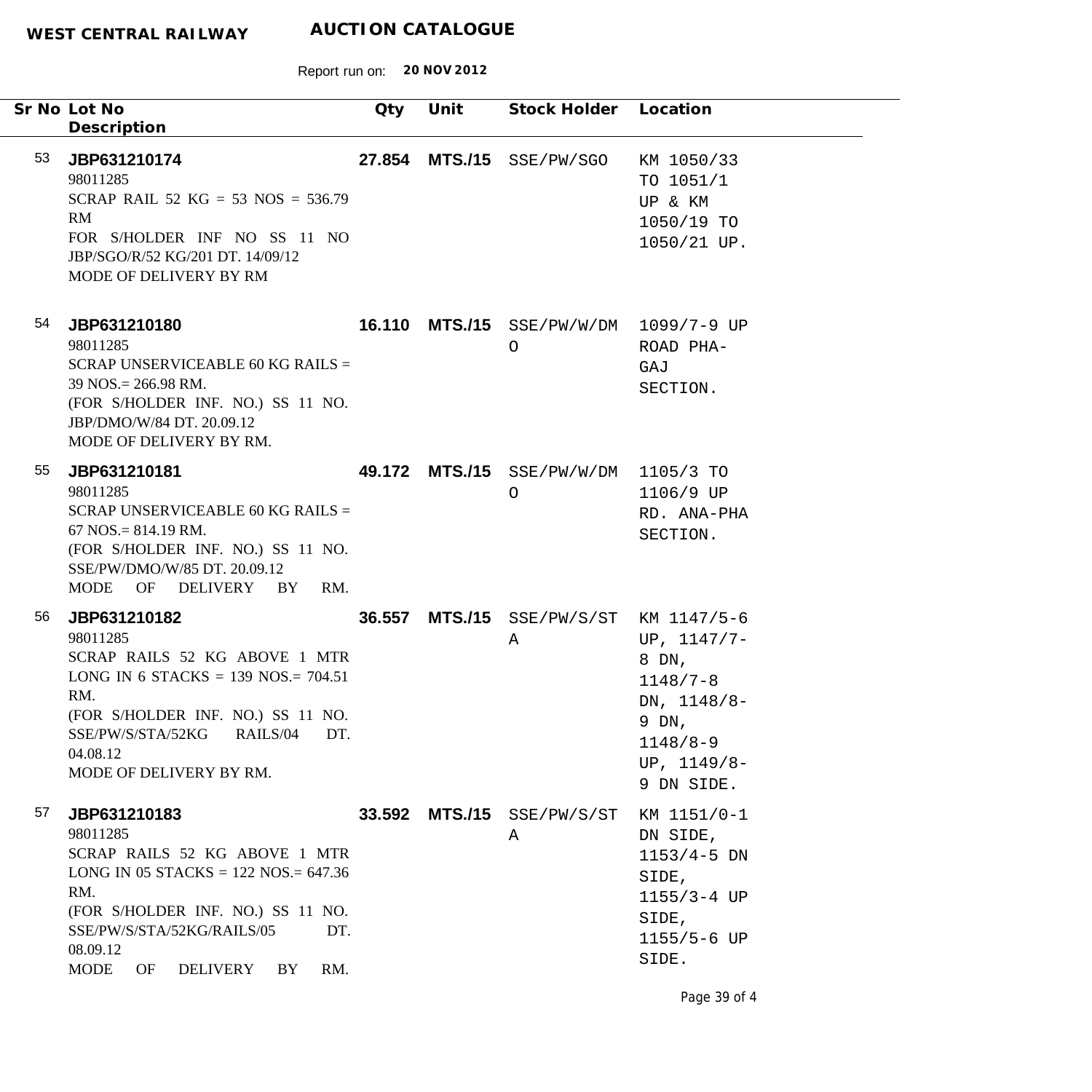|    | Sr No Lot No<br>Description                                                                                                                                                                                                                                                                                                                             | Qty    | Unit           | Stock Holder Location                       |                                                                                                                             |
|----|---------------------------------------------------------------------------------------------------------------------------------------------------------------------------------------------------------------------------------------------------------------------------------------------------------------------------------------------------------|--------|----------------|---------------------------------------------|-----------------------------------------------------------------------------------------------------------------------------|
| 58 | JBP631210184<br>98011285<br>SCRAP RAIL 90 LBS ONE MTR & ABOVE<br>IN 1 STACK = $36$ NOS = $325.10$ RM.<br>(FOR S/HOLDER INF. NO.) SS 11 NO.<br>S-5/KMZ/SS-11/RAIL 90 LBS/12-13/17<br>DT. 22.09.12<br>MODE OF DELIVERY BY RM.                                                                                                                             | 14.502 |                | MTS./15 SSE/PW/KMZ                          | KM 1197/1-2<br>UP ROAD IN<br>BAKHLETA<br>YD.                                                                                |
| 59 | JBP631210185<br>98011285<br>SCRAP RAIL 90 LBS IN 02 STACK = $101$<br>$NOS = 1242.88$ RM.<br>FOR S/HOLDER INF. NO. SS 11 NO.<br>JBP/STA/R/12-13/05 DT, 26.09.12<br>MODE OF DELIVERY BY RM.                                                                                                                                                               |        |                | 55.445 MTS./15 SSE/PW/N/ST 1228/0-2 DN<br>Α | SIDE.                                                                                                                       |
| 60 | JBP631210186<br>98011285<br>SCRAP RAIL 90 LBS IN 01 STACK = $129$<br>$NOS = 1623.24$ RM.<br>FOR S/HOLDER INF. NO. SS 11 NO.<br>JBP/STA/R/12-13/04 DT. 25.09.12<br>MODE OF DELIVERY BY<br>RM.                                                                                                                                                            |        |                | 72.413 MTS./15 SSE/PW/N/ST 1199/6-7 UP<br>Α | SIDE JTW<br>YARD.                                                                                                           |
| 61 | JBP631210187<br>98030103<br>(1) SCRAP S.T. XING SLEEPER WITH $\&$<br>WITHOUT SLIDE CHAIR BG INTACT IN<br>03 STACKS = $43.687$ MTS. = 346 NOS.=<br>1230.67 RM.<br>$(2)$ SLIDE CHAIR = 2.215 MTS. = 116 NOS.<br>FOR S/HOLDER INF. NO. SS 11 NO.<br>JBP/NU/S.T.XING/12-13/01 DT. 17.09.12<br>STS SLEEPER GIVEN BY RM & SLIDE<br><b>CHAIR GIVEN BY NOS.</b> |        |                | 45.902 MTS./15 SSE/PW/NARS 1- KM<br>INGHPUR | $874/0 - 1$ DN<br>SIDE BNE<br>STN. 2- KM<br>$874/1 - 2$ DN<br>SIDE BNE.<br>STN. 3- KM<br>$874/1 - 3$ UP<br>SIDE BNE<br>STN. |
| 62 | JBP631210189<br>98050126<br>SCRAP MS CONSISTING OF DOOR<br>RELEASED FROM BOXN WAGON. (IN<br>ONE STACK 1/1-10 T)<br>FOR S/HOLDER INF.NO. SS 11 NO.<br>JBP/NKJ/C&W/MS/09/12/22 DT. 14.09.12<br>MODE OF DELIVERY BY ACTUAL WT.                                                                                                                             | 10.000 | <b>MTS./15</b> | SSE/C&W/ROH<br>SHED/NKJ                     | MATERIAL<br>WILL BE<br>SUPPLIED IN<br>SSE (C&W)<br>OSL ROH<br>COMPLEX,<br>NKJ.<br>Page 40 of 4                              |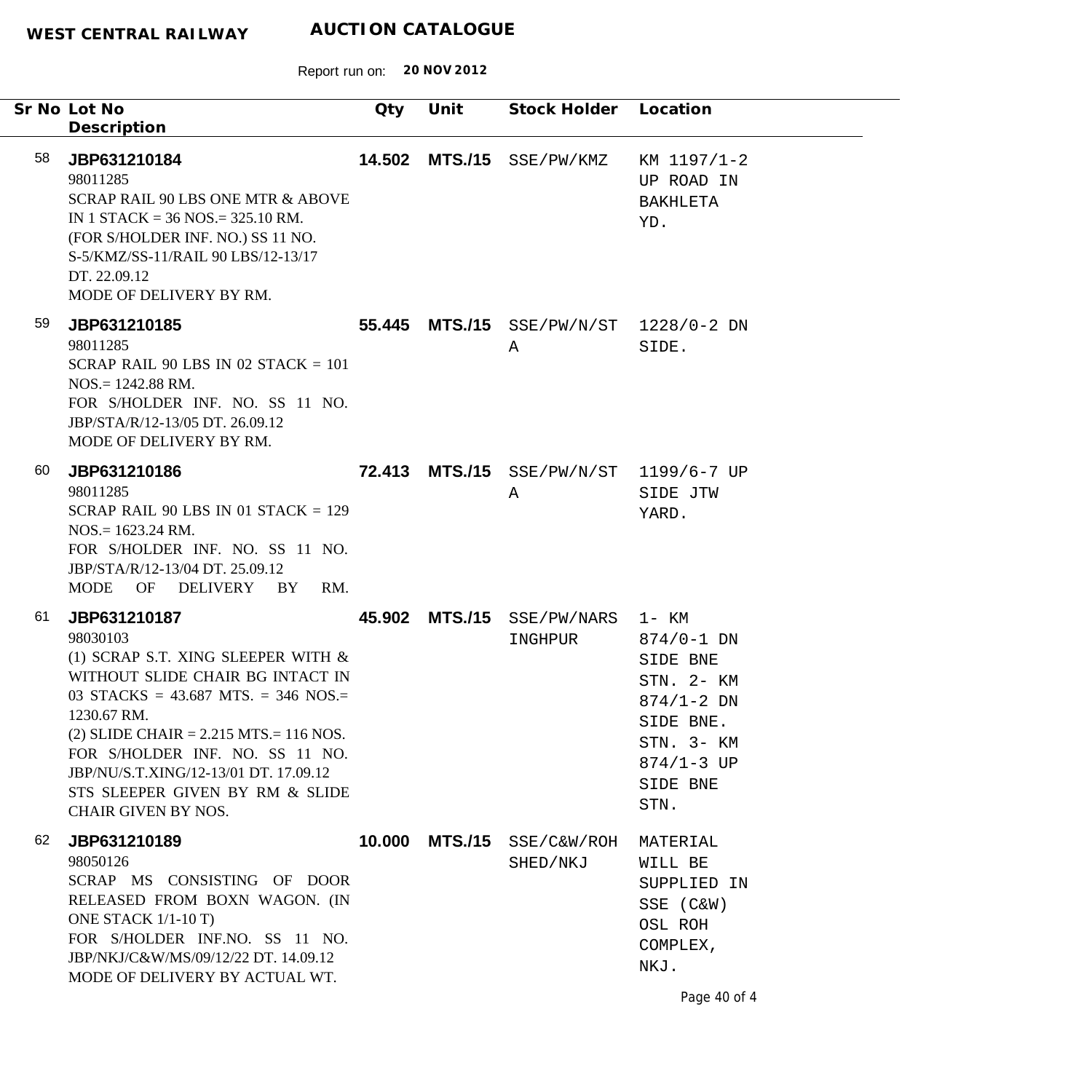|    | Sr No Lot No<br>Description                                                                                                                                                                                                                                                                                                                              | Qty    | Unit           | Stock Holder Location            |                                                                                |
|----|----------------------------------------------------------------------------------------------------------------------------------------------------------------------------------------------------------------------------------------------------------------------------------------------------------------------------------------------------------|--------|----------------|----------------------------------|--------------------------------------------------------------------------------|
| 63 | JBP631210190<br>98050060<br>SCRAP CS CONSISTING OF CBC HEAD,<br>DRAFT, BACK STAPPER, FRONT<br>FOLLOWER, ALL COMPONENTS ARE<br>CBC RELEASED FROM BOXN WAGON.(<br>IN ONE STACK- $1/1-15$ T)<br>FOR S/HOLDER INF.NO. SS 11 NO.<br>JBP/NKJ/C&W/CS/09/12/23 DT. 14.09.12<br>MODE OF DELIVERY BY ACTUAL WT.                                                    | 15.000 | <b>MTS./15</b> | SSE/C&W/ROH<br>SHED/NKJ          | MATERIAL<br>WILL BE<br>SUPPLIED IN<br>SSE (C&W)<br>OSL ROH<br>COMPLEX,<br>NKJ. |
| 64 | JBP631210191<br>98050126<br>SCRAP MS CONSISTING OF CUT ROD,<br>DIFIRECE SIZE & DIFFERENT ROD<br>MAIN PULL ROD, COUPLER ROD,<br>OPERATING ROD, CONTROL ROD, SAB<br>ROD ETC. RELEASED FROM BOXN<br>WAGON. (IN TWO STACKS-1/2-10 T, 2/2-<br>05T<br>FOR S/HOLDER INF.NO. SS 11 NO.<br>JBP/NKJ/C&W/MS/09/12/24 DT. 14.09.12<br>MODE OF DELIVERY BY ACTUAL WT. |        | 15.000 MTS./15 | SSE/C&W/ROH<br>SHED/NKJ          | MATERIAL<br>WILL BE<br>SUPPLIED IN<br>SSE (C&W)<br>OSL ROH<br>COMPLEX,<br>NKJ. |
| 65 | JBP631210192<br>98050060<br>SCRAP CS CONSISTING OF KNUCKLE<br>RELEASED FROM BOXN WAGON. (IN<br>ONE STACK-1/1-15T)<br>FOR S/HOLDER INF.NO. SS 11 NO.<br>JBP/NKJ/C&W/CS/09/12/25 DT. 14.09.12<br>MODE OF DELIVERY BY ACTUAL WT.                                                                                                                            | 15.000 | <b>MTS./15</b> | SSE/C&W/ROH MATERIAL<br>SHED/NKJ | WILL BE<br>SUPPLIED IN<br>SSE (C&W)<br>OSL ROH<br>COMPLEX,<br>NKJ.             |
| 66 | JBP631210194<br>98050060<br>SCRAP CS CONSISTING OF PIVOT TOP<br>& BOTTOM RELEASED FROM BOXN<br>WAGON. (IN TWO STACKS-1/2-10T,2/2-<br>05T.<br>FOR S/HOLDER INF.NO. SS 11 NO.<br>JBP/NKJ/C&W/CS/09/12/27 DT. 14.09.12<br>MODE OF DELIVERY BY ACTUAL WT.                                                                                                    | 15.000 | <b>MTS./15</b> | SSE/C&W/ROH<br>SHED/NKJ          | MATERIAL<br>WILL BE<br>SUPPLIED IN<br>SSE (C&W)<br>OSL ROH<br>COMPLEX,<br>NKJ. |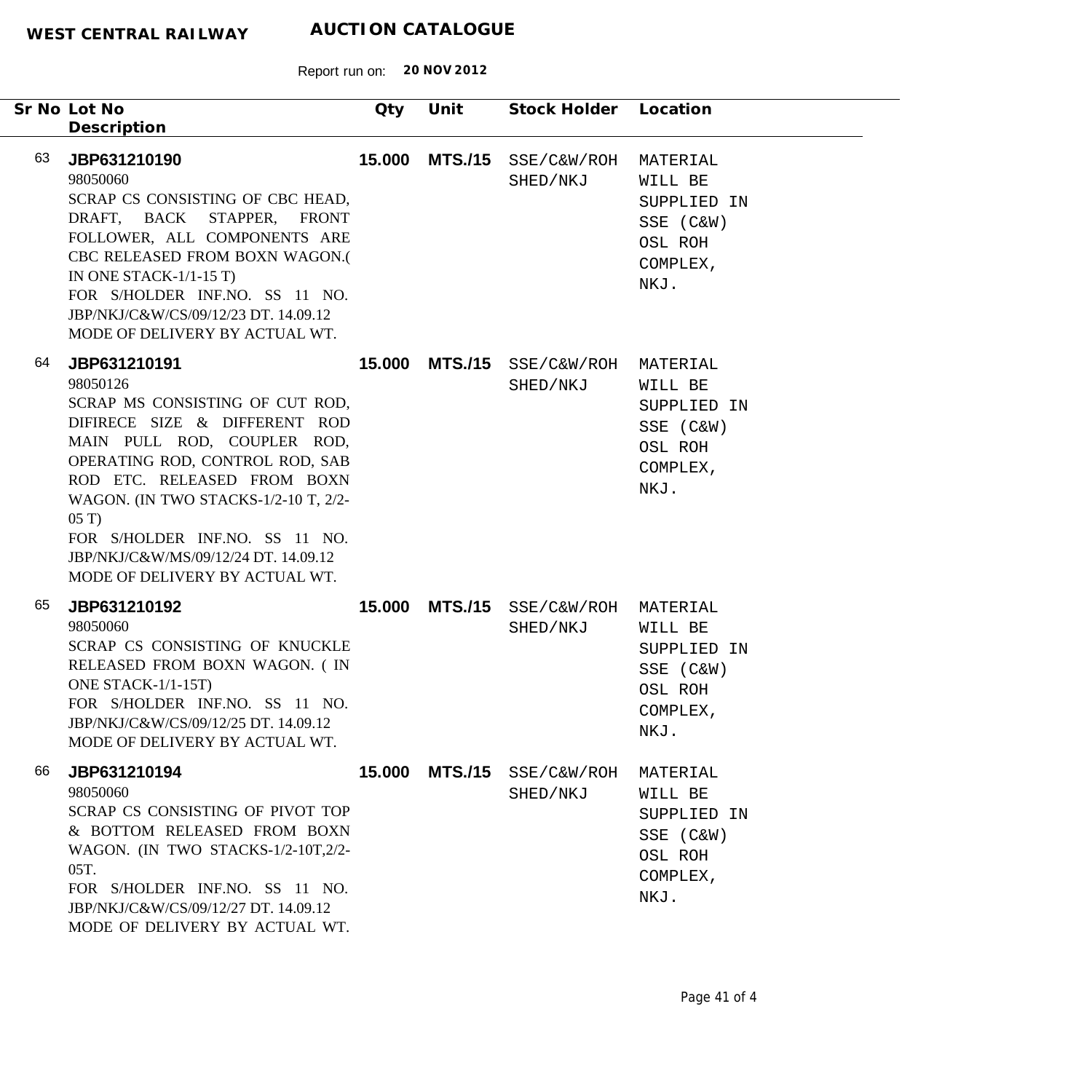|    | Sr No Lot No<br>Description                                                                                                                                                                                                                                                                                                          | Qty | Unit | Stock Holder Location                           |                                                                                |
|----|--------------------------------------------------------------------------------------------------------------------------------------------------------------------------------------------------------------------------------------------------------------------------------------------------------------------------------------|-----|------|-------------------------------------------------|--------------------------------------------------------------------------------|
| 67 | JBP631210195<br>98413454<br>SCRAP CONSISTING OF COMPOSITE<br>BRAKE BLOCK RELEASED FROM BOXN<br>WAGON. (IN ONE STACK-1/1-20T)<br>FOR S/HOLDER INF.NO. SS 11 NO.<br>JBP/NKJ/C&W/MS/09/12/28 DT. 14.09.12<br>MODE OF DELIVERY BY ACTUAL WT.                                                                                             |     |      | 20.000 MTS./15 SSE/C&W/ROH<br>SHED/NKJ          | MATERIAL<br>WILL BE<br>SUPPLIED IN<br>SSE (C&W)<br>OSL ROH<br>COMPLEX,<br>NKJ. |
| 68 | JBP631210196<br>98050060<br>SCRAP CS CONSISTING OF HELICAL<br>SPRING, OUTER SPRING, INNER<br>SPRING, SNUBBER SPRING ALL TYPE<br>HELICAL SPRING RELEASED FROM<br>BOXN WAGON & COACH. ( IN TWO<br>STACKS-1/2-15T, 2/2-10T)<br>FOR S/HOLDER INF.NO. SS 11 NO.<br>JBP/NKJ/C&W/CS/09/12/29 DT. 14.09.12<br>MODE OF DELIVERY BY ACTUAL WT. |     |      | 25.000 MTS./15 SSE/C&W/ROH<br>SHED/NKJ          | MATERIAL<br>WILL BE<br>SUPPLIED IN<br>SSE (C&W)<br>OSL ROH<br>COMPLEX,<br>NKJ. |
| 69 | JBP631210197<br>98050126<br>SCRAP MS CONSISTING OF LIGHT<br>MELTING, HEAVILY CORROEDED<br>RELEASED FROM BOXN WAGON. (IN<br>ONE STACKS-1/1-15T)<br>FOR S/HOLDER INF.NO. SS 11 NO.<br>JBP/NKJ/C&W/CS/09/12/30 DT. 14.09.12<br>MODE OF DELIVERY BY ACTUAL WT.                                                                           |     |      | 15.000 MTS./15 SSE/C&W/ROH MATERIAL<br>SHED/NKJ | WILL BE<br>SUPPLIED IN<br>SSE (C&W)<br>OSL ROH<br>COMPLEX,<br>NKJ.             |
| 70 | JBP631211203<br>98011285<br><b>SCRAP UNSERVICEABLE 60 KG RAILS 1</b><br>MTR ABOVE = $108$ NOS = $614.52$ RM.<br>FOR S/HOLDER INF. NO. SS 11 NO.<br>JBP/DMO/E/93 DT. 26.10.12<br><b>MODE</b><br>OF<br>DELIVERY<br>RM.<br>BY                                                                                                           |     |      | 37.080 MTS./15 SSE/PW/E/DM<br>O                 | KM 1151/9-<br>$1152/2$ UP &<br>DN ROAD AT<br>GEA YARD.                         |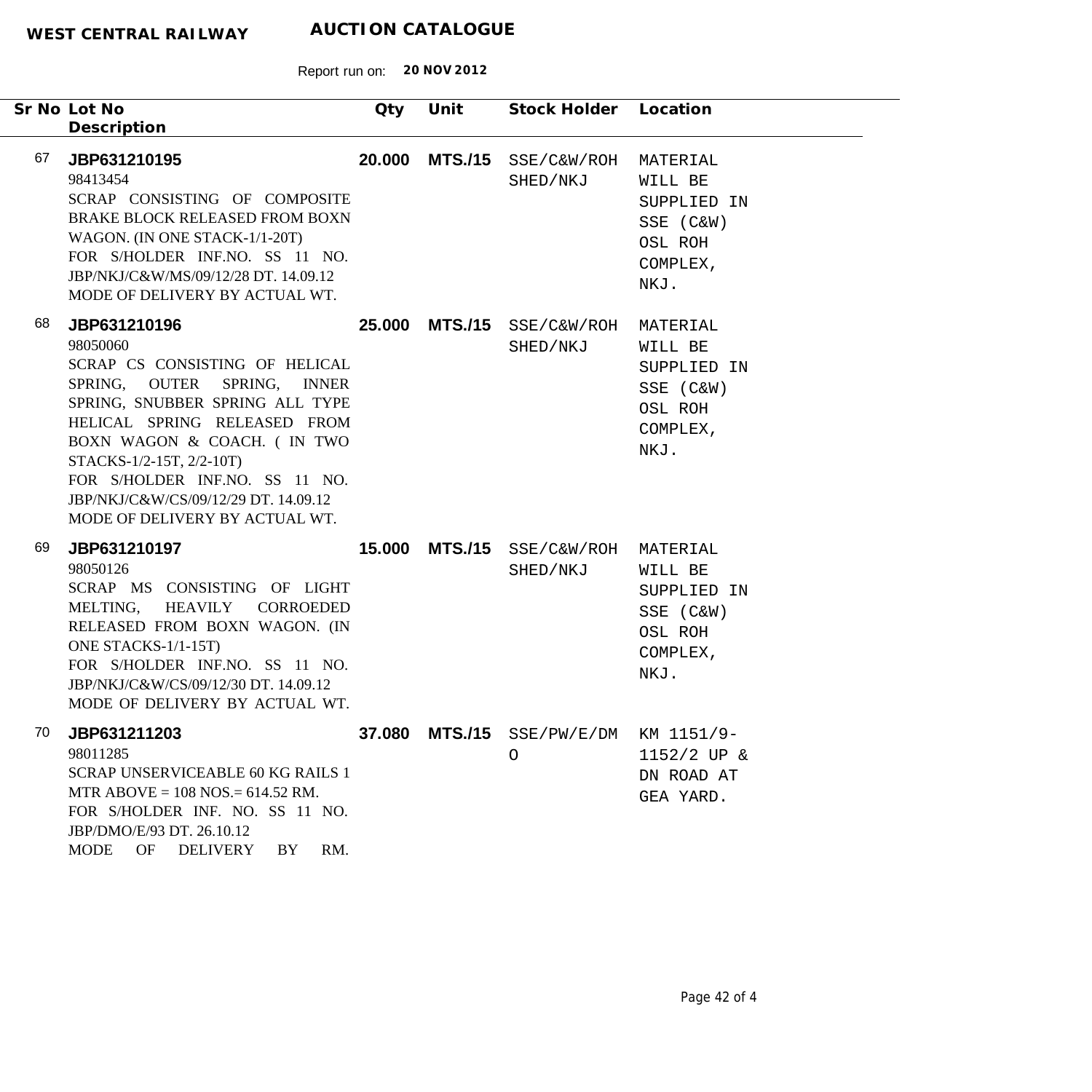| Sr No Lot No                                                                                                                                                                                                                       | Qty | Unit | Stock Holder Location                                |                                                          |
|------------------------------------------------------------------------------------------------------------------------------------------------------------------------------------------------------------------------------------|-----|------|------------------------------------------------------|----------------------------------------------------------|
| Description                                                                                                                                                                                                                        |     |      |                                                      |                                                          |
| 71<br>JBP631211204<br>98011285<br><b>SCRAP UNSERVICEABLE 60 KG RAILS 1</b><br>MTR ABOVE = $211$ NOS. = $2707.11$ RM.<br>FOR S/HOLDER INF. NO. SS 11 NO.<br>JBP/DMO/E/86 DT. 20.10.12<br>MODE OF DELIVERY BY                        | RM. |      | 163.347 MTS./15 SSE/PW/E/DM<br>O                     | $1142/7-$<br>1144/0 UP<br>ROAD BET<br>BNU-GEA<br>SECION. |
| 72<br>JBP631211205<br>98011285<br>SCRAP UNSERVICEABLE 60 KG RAILS =<br>$266$ NOS. = 3278.40 RM.<br>FOR S/HOLDER INF. NO. SS 11 NO.<br>JBP/DMO/E/87 DT. 20.10.12<br>MODE OF DELIVERY BY                                             | RM. |      | 197.819 MTS./15 SSE/PW/E/DM 1144/0-<br>$\circ$       | 1144/9 UP<br>ROAD BET<br>BNU-GEA<br>SECTION.             |
| 73<br>JBP631211206<br>98011285<br><b>SCRAP UNSERVICEABLE 60 KG RAILS 1</b><br>MTR ABOVE = $190$ NOS. = $2340.79$ RM.<br>FOR S/HOLDER INF. NO. SS 11 NO.<br>JBP/DMO/E/88 DT. 20.10.12<br>MODE OF DELIVERY BY RM.                    |     |      | 141.243 MTS./15 SSE/PW/E/DM KM 1146/2-<br>$\circ$    | $1146/4$ UP &<br>DN ROAD BET<br>$BNU - GEA$<br>SECTION.  |
| 74<br>JBP631211207<br>98011285<br><b>SCRAP UNSERVICEABLE 60 KG RAILS 1</b><br>MTR ABOVE = $249$ NOS. = $3038.21$ RM.<br>FOR S/HOLDER INF. NO. SS 11 NO.<br>JBP/DMO/E/89 DT. 23.10.12<br>MODE OF DELIVERY BY RM.                    |     |      | 183.326 MTS./15 SSE/PW/E/DM KM 1147/1-<br>$\bigcirc$ | 1149/0 UP<br>ROAD BET<br>BNU-GEA<br>SECTION.             |
| 75<br>JBP631211208<br>98011285<br><b>SCRAP UNSERVICEABLE 60 KG RAILS 1</b><br>MTR ABOVE = $243$ NOS. = $2918.33$ RM.<br>FOR S/HOLDER INF. NO. SS 11 NO.<br>JBP/DMO/E/90 DT. 25.10.12<br><b>MODE</b><br>OF<br><b>DELIVERY</b><br>BY | RM. |      | 176.092 MTS./15 SSE/PW/E/DM KM 1149/5-<br>O          | $1151/5$ UP &<br>DN ROAD BET<br>BNU-GEA<br>SECTION.      |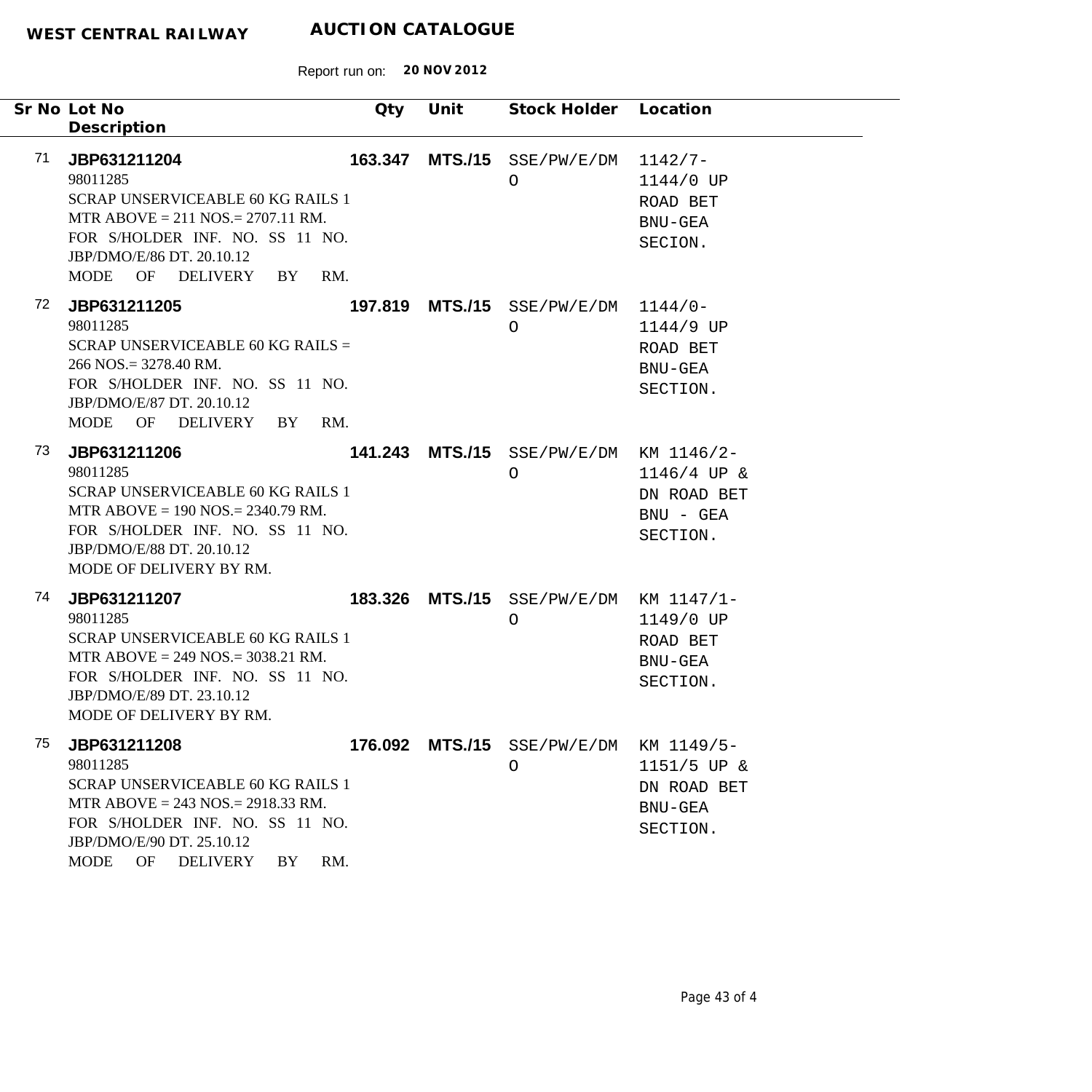|     | Sr No Lot No<br>Description                                                                                                                                                                                                                              | Qty | Unit | Stock Holder Location                 |                                                                                           |
|-----|----------------------------------------------------------------------------------------------------------------------------------------------------------------------------------------------------------------------------------------------------------|-----|------|---------------------------------------|-------------------------------------------------------------------------------------------|
| 76  | JBP631211209<br>98011285<br><b>SCRAP UNSERVICEABLE 90 LBS RAILS</b><br>1 MTR ABOVE = $90$ NOS = $859.62$ RM.<br>FOR S/HOLDER INF. NO. SS 11 NO.<br>JBP/DMO/E/94 DT. 26.10.12<br>MODE OF DELIVERY BY<br>RM.                                               |     |      | 38.348 MTS./15 SSE/PW/E/DM<br>$\circ$ | $1151/9-$<br>1152/3 UP &<br>DN ROAD AT<br>GEA YARD.                                       |
| 77  | JBP631211210<br>98050709<br>SCRAP SXS WITHOUT SLIDE CHAIR IN<br>02 STACKS = $130$ NOS. = $477.29$ RM.<br>FOR S/HOLDER INF. NO. SS 11 NO.<br>S4/NKJ/PW/SXS/12-13/30 DT. 06.10.12<br>MODE OF DELIVERY BY RM.                                               |     |      | 16.944 MTS./15 SSE/PW/NKJ             | 1- BRACK<br>DOWN LINE<br>DIESEL<br>SHED. 2-<br>BRACK DOWN<br>LINE DIESEL<br>SHED.         |
| 78. | JBP631211211<br>98080106<br>SCRAP CI GR.II C.I. POT CUPLEED WITH<br>TIE BARS IN TWO STACK BADLY<br>RUSTED CORRODED AND STICKED<br>WITH MUD.<br>FOR S/HOLDER INF. NO. SS 11 NO.<br>JBP/SGP/CI GR.II/17/03 DT. 30-05-11.<br>MODE OF DELIVERY BY ACTUAL WT. |     |      | 32.232 MTS./15 SSE/PW/SGP             | $KM$ 812/1-2<br>BETWEEN UP<br>& DN PPI<br>YARD, KM<br>$794/4 - 5 UP$<br>SIDE SGP<br>YARD. |
| 79  | JBP631211212<br>98050709<br>SCRAP STS 168 LBS SLEEPER INTACT<br>IN 10 STACKS.<br>FOR S/HOLDER INF. NO. SS 11 NO.-<br>JBP/SGP/STS/02 DT. 24.09.12<br>MODE OF DELIVERY BY NOS.                                                                             |     |      | 919.000 NOS./01 SSE/PW/SGP            | 812/0 TO<br>812/8<br><b>BETWEEN</b><br>UP/DN SIDE<br>PPI YARD.                            |
| 80  | JBP631211213<br>98050709<br>SCRAP STS 171 LBS SLEEPER INTACT<br>IN 10 STACKS.<br>FOR S/HOLDER INF. NO. JBP/SGP/STS/01<br>DT. 24.09.12<br>MODE OF DELIVERY BY NOS.                                                                                        |     |      | 720.000 NOS./01 SSE/PW/SGP            | 817/8 TO<br>$824/6$ UP &<br>DN BETWEEN.                                                   |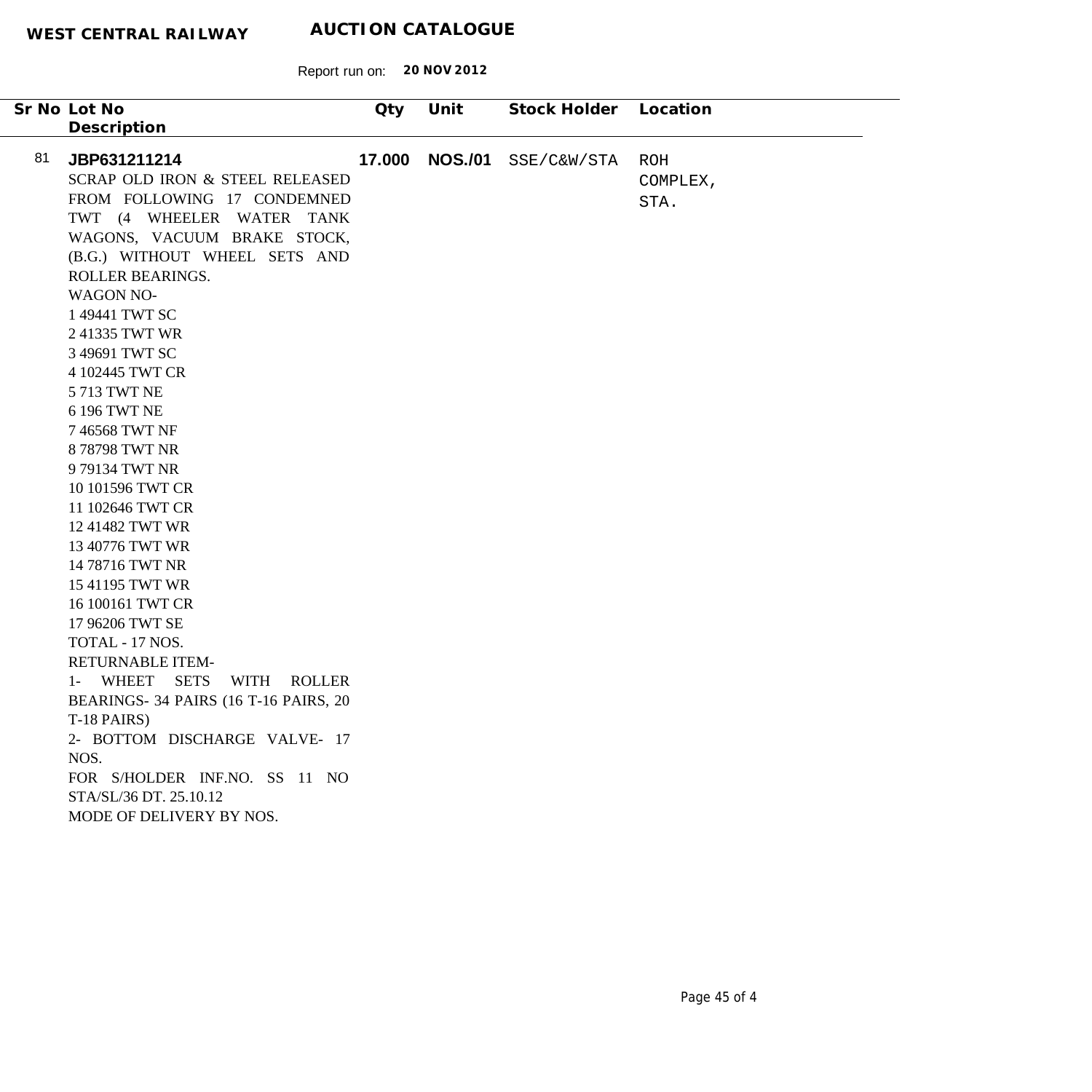| 63120096<br>Auction Catalogue No                                                                                                                                                                                                                                                                                                                                                                                                                                                                                                                                                      |        |                | Auction Date: 27-11-2012 |                                |
|---------------------------------------------------------------------------------------------------------------------------------------------------------------------------------------------------------------------------------------------------------------------------------------------------------------------------------------------------------------------------------------------------------------------------------------------------------------------------------------------------------------------------------------------------------------------------------------|--------|----------------|--------------------------|--------------------------------|
| Auctioneer: Dy CMM(S)                                                                                                                                                                                                                                                                                                                                                                                                                                                                                                                                                                 |        |                | KOTA<br>Place:           |                                |
| Sr No Lot No<br>Description                                                                                                                                                                                                                                                                                                                                                                                                                                                                                                                                                           | Qty    | Unit           | Stock Holder             | Location                       |
| 1<br>631211015WC<br>Y<br>98111061<br>COND BG WAGON ROLLING STOCK<br><b>IRON BODY IRON FLOOR AND STEEL</b><br><b>BODY STEEL FLOOR 4 WHEELER TG</b><br><b>WAGON NO</b><br>1 85196 WR TG 2 40991 CR TG<br>3 41429 CR TG 4 40865 CR TG<br>5 41098 CR TG 6 110202 CR TG<br>7 40994 CR TG 8 40896 CR TG<br>9 41155 CR TG 10 41278 CR TG<br>11 41404 CR TG 12 27802 SR TG<br>13 41276 CR TG 14 41342 CR TG<br>15 85116 WR TG 16 40895 CR TG<br>17 41261 CR TG 18 41103 CR TG<br>19 85194 WR TG 20 41363 CR TG<br><b>TOTAL 20 NOS</b><br><b>RECLAIM ITEMS</b><br>1 WHEEL SET WITH RBAB 40 NOS | 20.000 | <b>NOS./01</b> | SSE C AND W<br>G KOTA    | LYING AT<br>UPARMAL RLY<br>STN |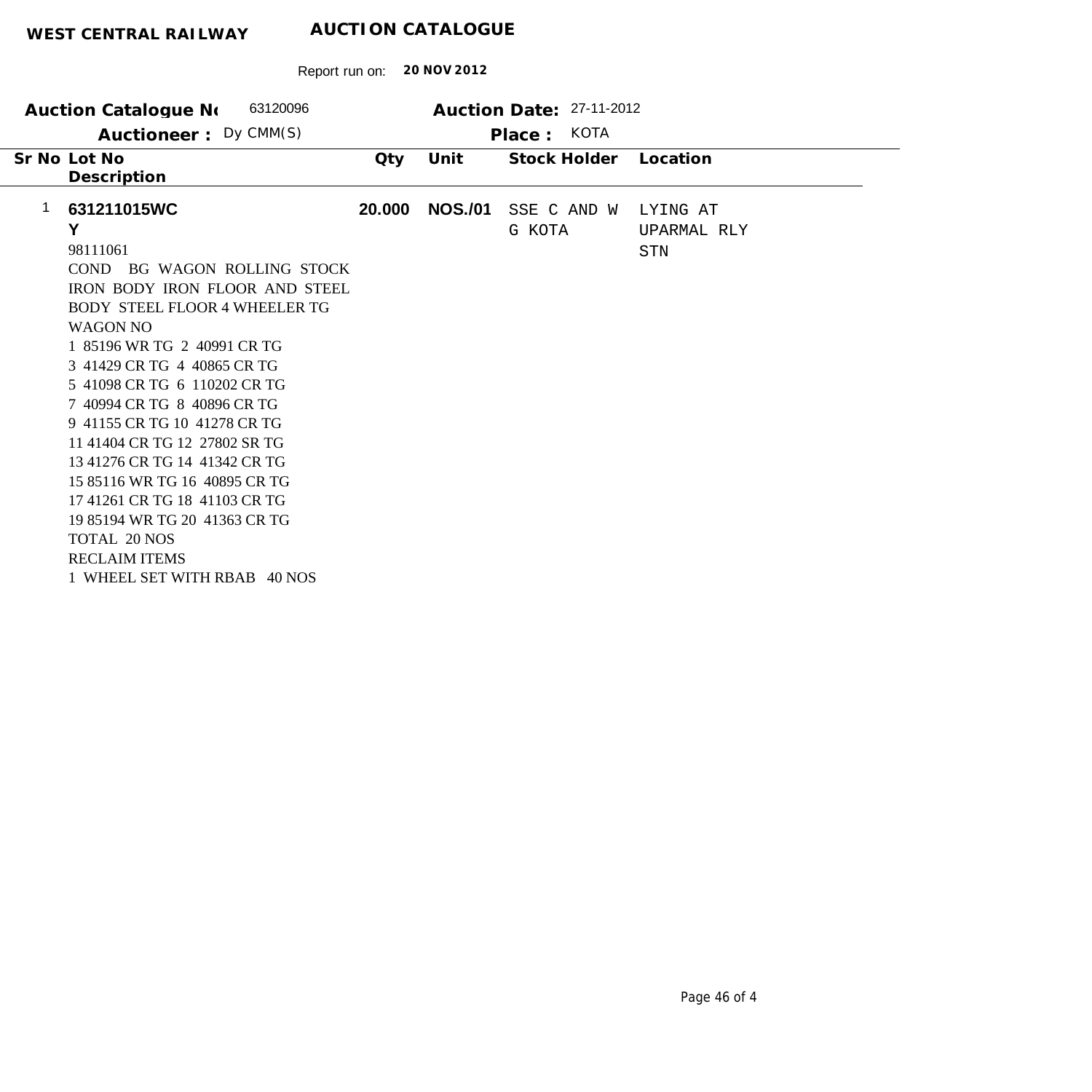| 2<br>631211016WC<br><b>NOS./01</b><br>18.000<br>SSE C<br>AND<br>LYING AT<br>Y<br>W G KOTA<br>UPARMAL<br>98111061<br>RAILWAY<br>BG WAGON ROLLING STOCK<br>COND.<br>STATION<br><b>IRON BODY IRON FLOOR AND STEEL</b><br><b>BODY STEEL FLOOR 4 WHEELER TG</b><br><b>WAGON NO</b><br>141149 CR TG 240824 CR TG<br>3 41333 CR TG 4 41042 CR TG<br>541197 CR TG 685140 WR TG<br>7 40969 CR TG 8 27824 CR TG<br>9 40922 CR TG 10 40899 CR TG<br>11 110194 CR TG 12 41307 CR TG<br>13 96420 SE TG 14 40961 CR TG<br>15 41353 CR TG 16 41350 CR TG<br>17 41112 CR TG 18 41252 CR TG<br><b>TOTAL 18 NOS</b><br><b>RECLAIM ITEMS</b> | Sr No Lot No<br>Description | Qty | Unit | Stock Holder | Location |
|---------------------------------------------------------------------------------------------------------------------------------------------------------------------------------------------------------------------------------------------------------------------------------------------------------------------------------------------------------------------------------------------------------------------------------------------------------------------------------------------------------------------------------------------------------------------------------------------------------------------------|-----------------------------|-----|------|--------------|----------|
|                                                                                                                                                                                                                                                                                                                                                                                                                                                                                                                                                                                                                           |                             |     |      |              |          |